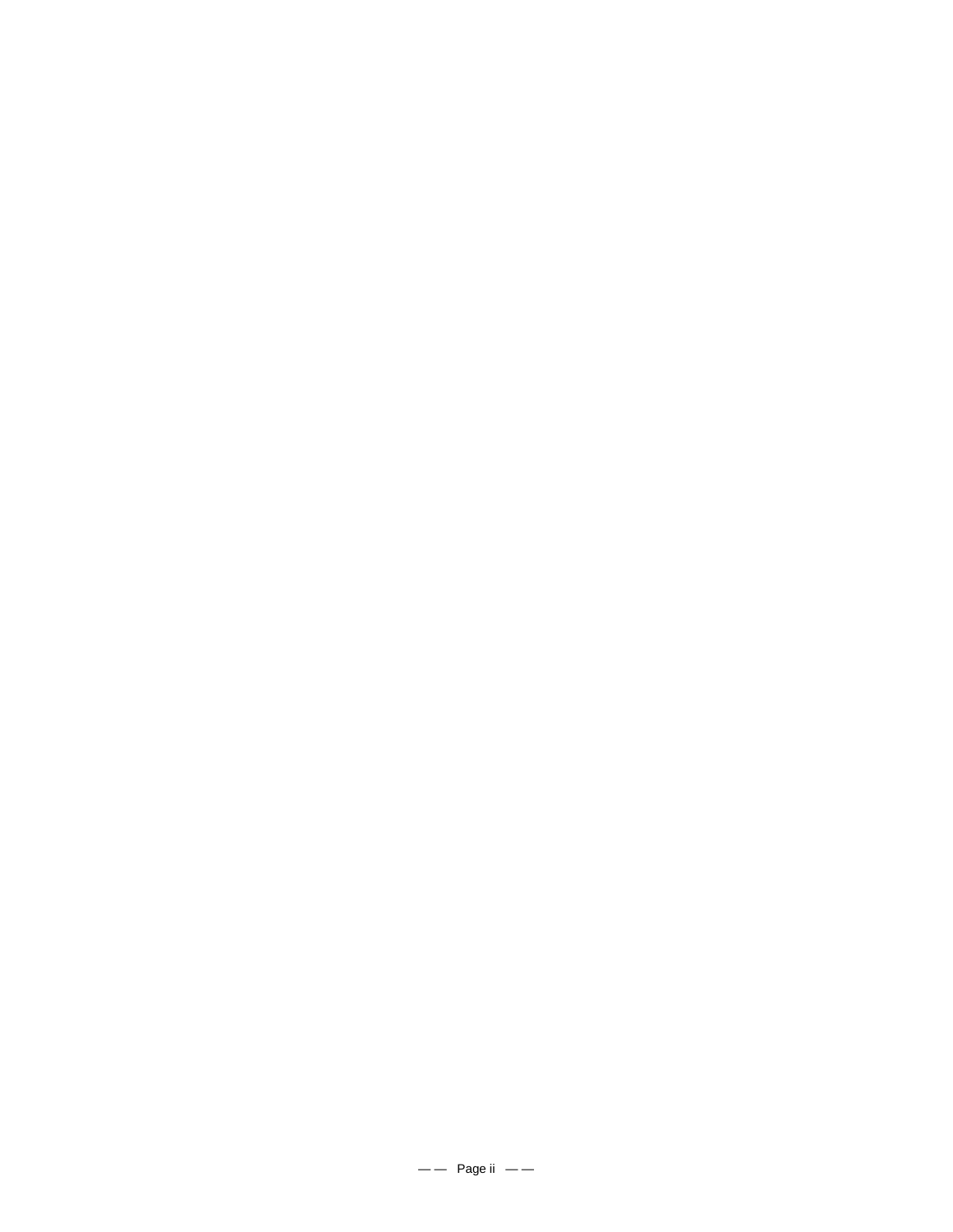# **FOREWORD**

Information-technology and telecommunications (IT/telecom) facilities provide critical services in today's world. From a risk standpoint, the indirect impact of fire loss due to business interruption and loss of critical operations, sometimes geographically very distant from the IT/telecom facility itself, can far outweigh the direct property loss.

In the past few years, there have been dramatic changes in the equipment housed in these facilities, which have placed increased demands on HVAC systems. As a result, engineered-airflow containment solutions are being introduced to enhance heat extraction and increase energy efficiency. From the perspective of fire-suppression system design, the use of airflow containment systems creates areas of high-air velocities within an increasingly obstructed equipment space, which could affect the effectiveness of transport of suppression agents throughout the protected volume.

Requirements related to use of gaseous-agent fire extinguishing systems in IT/telecom facilities are directly addressed by NFPA 75, *Standard for the Fire Protection of Information Technology Equipment*, and NFPA 76, *Standard for the Fire Protection of Telecommunications Facilities*. NFPA 75, 2013 edition, addresses these issues related to gaseous agent systems in several places.

*5.6.7 Where aisle containment systems are installed, the existing suppression and detection systems shall be evaluated, modified, and tested as necessary to maintain compliance with the applicable codes and standards.*

*5.6.8 Where automatic sprinklers are present and the application of aisle containment systems or hot air collars creates obstructions to proper operation of sprinkler systems, the sprinkler system*  shall be modified as necessary to comply with NFPA 13, Standard for the Installation of Sprinkler *Systems.*

*5.6.10 If the aisle containment prevents the gaseous suppression system, where present, from producing the required design concentrations throughout the entire volume served, the gaseous suppression system shall be modified to produce the required concentration throughout the volume served.*

*5.6.10.1\* Gaseous suppression system modifications shall not be required where all the following conditions are met:*

*(1)\*An automatic means of smoke detection initiates the removal of the obstruction prior to the suppression system operation.*

*(2) Removing the obstruction or portion thereof does not compromise means of egress per NFPA 101, Life Safety Code.*

*(3) The design and installation of removable obstruction elements does not diminish the level of protection below that which existed prior to the installation of the aisle containment or hot air collar.*

*(4)\*The releasing devices are listed for the application.*

*(5) All removable obstructions are removed for the entire suppression zone.*

*8.4.3 Hot aisle or cold aisle containment systems shall not obstruct the free flow of gaseous clean agent suppression systems to the IT equipment or cooling system serving the contained aisle within an information technology equipment room or zone.*

Still, there are questions about the impact of the high airflows on dispersion of agent from nozzles and the impact of containment on gaseous suppression agents. The Fire Protection Research Foundation undertook a project with the goals to (a) develop an understanding of the operational features of datacenters, especially those employing "engineered-aisle-designs," and associated elevated air flow velocities, that may pose challenges to effective transport of gaseous fire extinguishing agents in accordance with current minimum design requirements, and current field design and installation practices, (b) perform a gap analysis on the topic, and (c) develop a research plan including a recommended test plan for future work.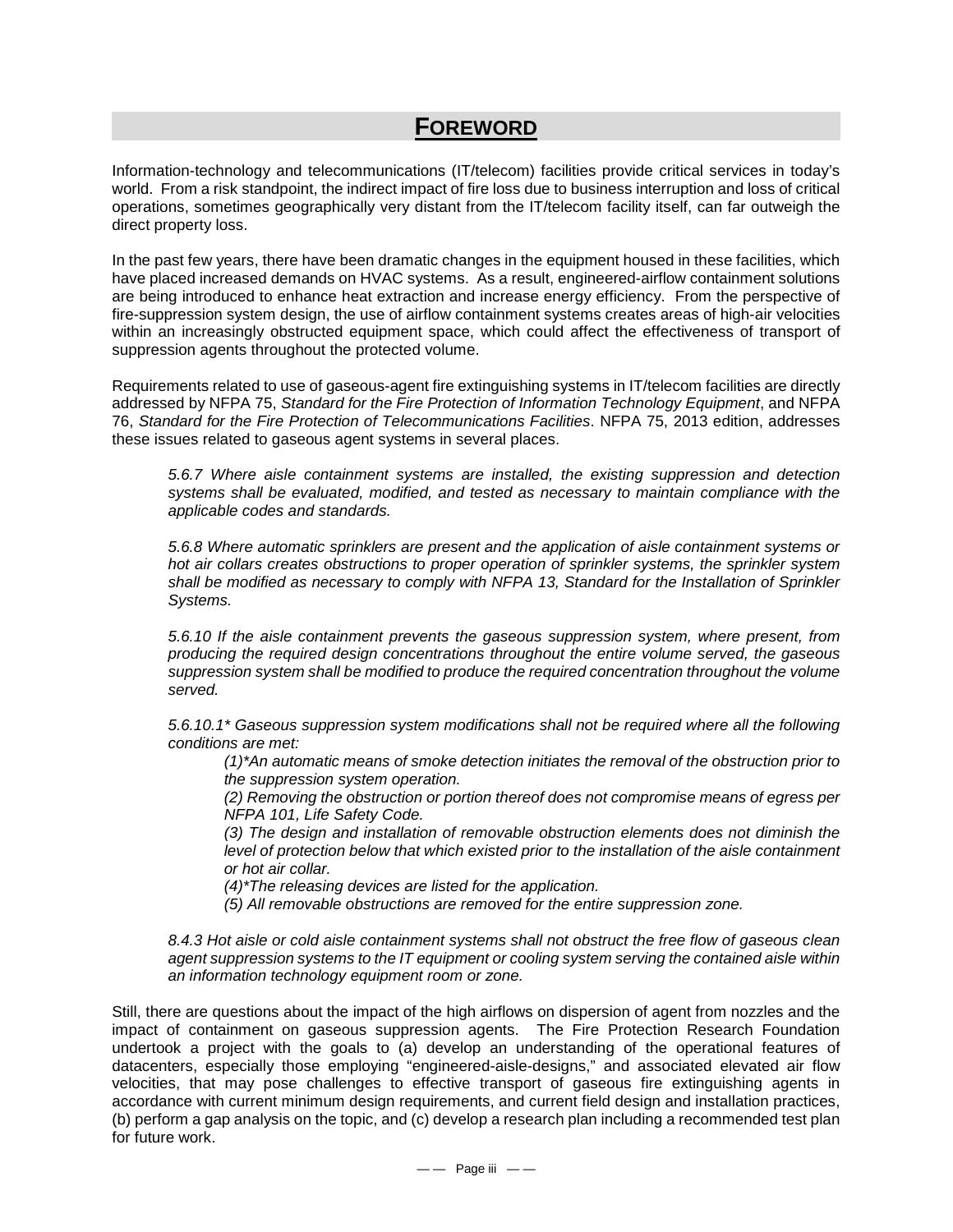The Fire Protection Research Foundation expresses gratitude to the report author Eric Forssell, who is with Jensen Hughes located in Baltimore, MD, USA. The Research Foundation appreciates the guidance provided by the Project Technical Panelists, the funding provided by the project sponsors, and all others that contributed to this research effort.

The content, opinions and conclusions contained in this report are solely those of the authors.

# **About the Fire Protection Research Foundation**

The [Fire Protection Research Foundation](http://www.nfpa.org/foundation) plans, manages, and communicates research on a broad range of fire safety issues in collaboration with scientists and laboratories around the world. The Foundation is an affiliate of NFPA.

# **About the National Fire Protection Association (NFPA)**

Founded in 1896, NFPA is a global, nonprofit organization devoted to eliminating death, injury, property and economic loss due to fire, electrical and related hazards. The association delivers information and knowledge through more than 300 consensus codes and standards, research, training, education, outreach and advocacy; and by partnering with others who share an interest in furthering the NFPA mission.

[All NFPA codes and standards can be viewed online for free.](http://www.nfpa.org/codes-and-standards/free-access)

NFPA's [membership](http://www.nfpa.org/member-access) totals more than 65,000 individuals around the world.

**Keywords:** gaseous suppression, gaseous agents, inert agents, high air flow environment, air flow containment, data center, aisle containment, IT, telecom, NFPA 75, NFPA 76, NFPA 2001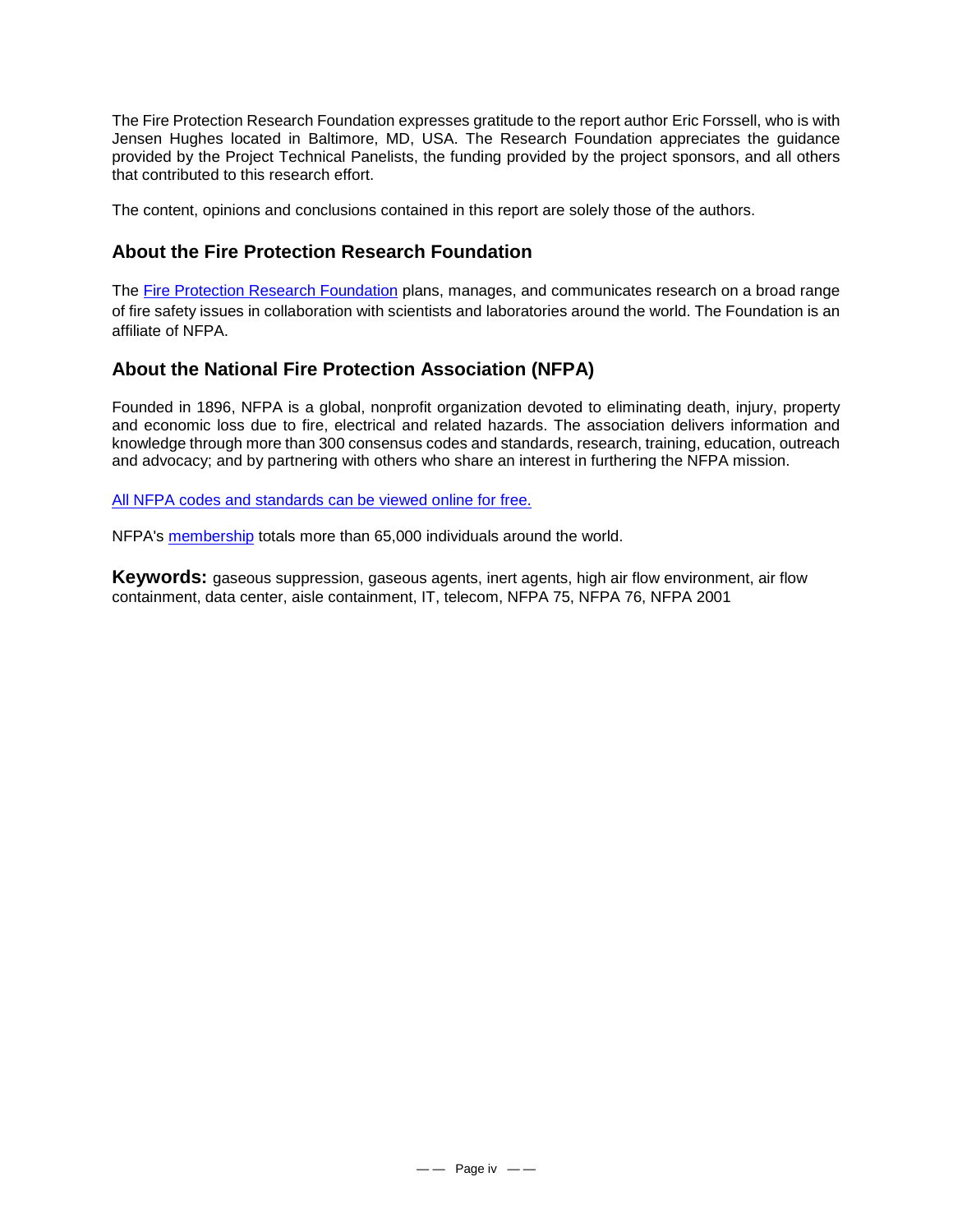# **PROJECT TECHNICAL PANEL**

Steve Dryden, AMEC

Jeff Harrington, Harrington Group, Inc.

Richard Kluge, Telcordia Technologies (Ericsson)

Karl Meredith, FM Global

Keith Polasko, NSA

Jack Poole, Poole Fire Protection Inc.

Dave Quirk, DLB Associates

Blake Shugarman, UL

Ralph Transue, Jensen Hughes

Randy Willard, CIA

Barry Chase, NFPA Staff Liaison

Jon Hart, NFPA Staff Liaison

# **PRINCIPAL PROJECT SPONSORS**

3M

Dupont

Fike

Orr Protection Systems

Siemens

Tyco

Victaulic

# **PARTICIPATING PROJECT SPONSORS**

FSSA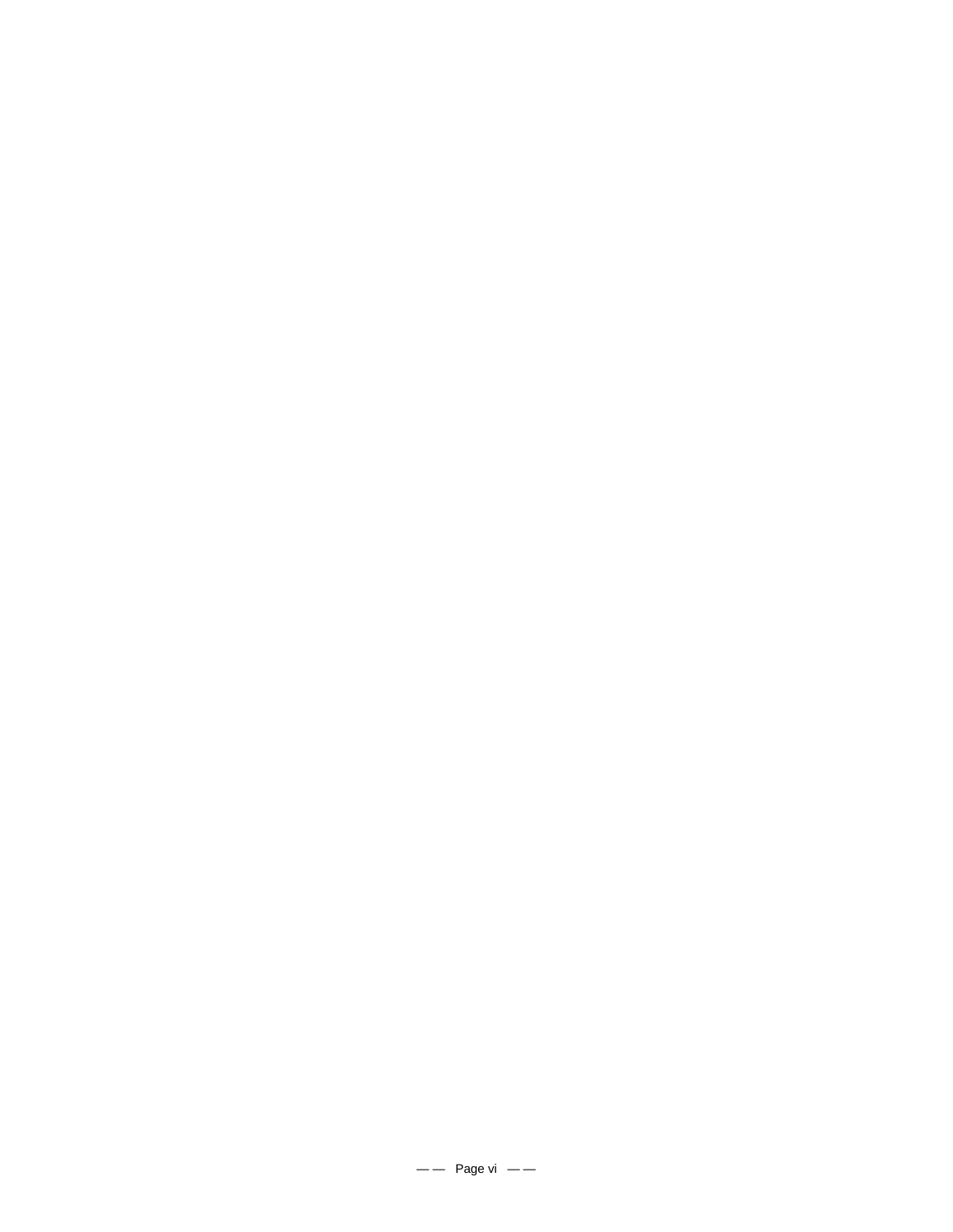## **TABLE OF CONTENTS**

| $\mathbf 1$ . |      |        |                                                                                                                                                                                                                                          |  |
|---------------|------|--------|------------------------------------------------------------------------------------------------------------------------------------------------------------------------------------------------------------------------------------------|--|
| 2.            |      |        | DISCUSSION OF GASEOUS CLEAN AGENT FIRE SUPPRESSION SYSTEM DESIGN  1                                                                                                                                                                      |  |
| 3.            |      |        |                                                                                                                                                                                                                                          |  |
| 4.            |      |        |                                                                                                                                                                                                                                          |  |
|               | 4.1. |        | Design and Operational Features of Modern Datacenters that may Influence the<br>Transport and Concentration of Gaseous Fire Extinguishing Agents (Task 1)  2                                                                             |  |
|               | 4.2. |        | <b>Current Minimum Design Standards for Use of Gaseous Clean Agent Fire</b><br>Suppression System in Applications Where Air Circulation at High Flow Rates<br>Continue during and after Agent Discharge, such as Datacenters (Task 2)  5 |  |
|               | 4.3. |        | Current System Design Practices Differ from Minimum Standards (Task 3)  5                                                                                                                                                                |  |
|               | 4.4. |        | Gap Analysis of Current System Design Practices and Minimum Standards<br>Relative to Effective Gaseous Suppression System Performance (Task 4) 6                                                                                         |  |
| 5.            |      |        |                                                                                                                                                                                                                                          |  |
|               | 5.1. |        | First Tier Research Plan: High Air Flow Environment without Aisle Containment  6                                                                                                                                                         |  |
|               |      | 5.1.1. |                                                                                                                                                                                                                                          |  |
|               |      | 5.1.2. |                                                                                                                                                                                                                                          |  |
|               |      | 5.1.3. |                                                                                                                                                                                                                                          |  |
|               |      | 5.1.4  |                                                                                                                                                                                                                                          |  |
|               | 5.2. |        |                                                                                                                                                                                                                                          |  |
|               |      | 5.2.1. |                                                                                                                                                                                                                                          |  |
|               |      | 5.2.2. |                                                                                                                                                                                                                                          |  |
|               |      | 5.2.3. |                                                                                                                                                                                                                                          |  |
|               |      | 5.2.4. |                                                                                                                                                                                                                                          |  |
|               | 5.3. |        | Second Tier Research Plan: High Air Flow Environment with Aisle Containment 22                                                                                                                                                           |  |
|               |      | 5.3.1. |                                                                                                                                                                                                                                          |  |
|               |      | 5.3.2. |                                                                                                                                                                                                                                          |  |
|               |      | 5.3.3. |                                                                                                                                                                                                                                          |  |
|               |      | 5.3.4. |                                                                                                                                                                                                                                          |  |
|               |      | 5.3.5. |                                                                                                                                                                                                                                          |  |
|               |      | 5.3.6. |                                                                                                                                                                                                                                          |  |
| 6.            |      |        |                                                                                                                                                                                                                                          |  |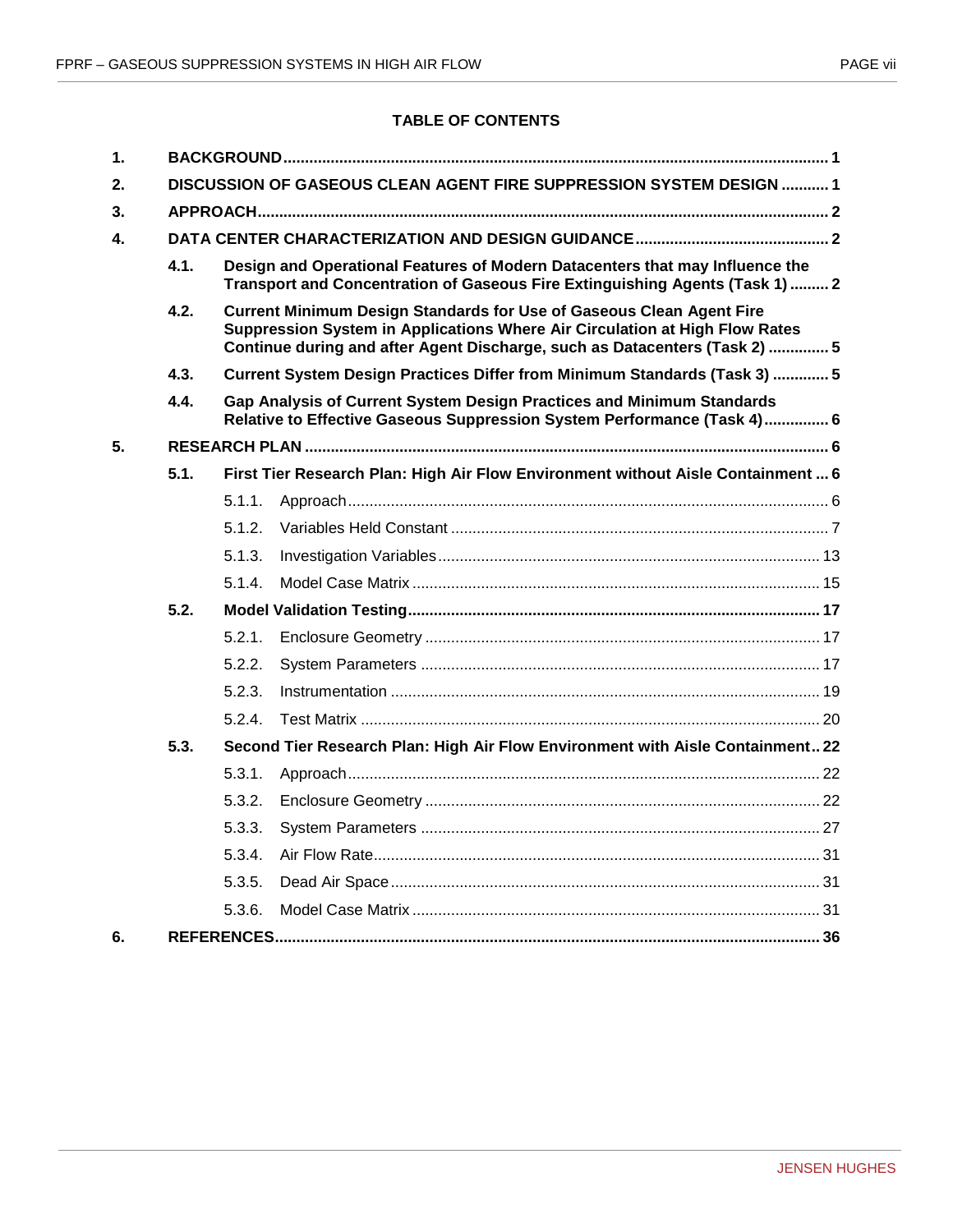## **LIST OF FIGURES**

| Figure $6-856$ m <sup>3</sup> (30,240 ft <sup>3</sup> ) Enclosure Geometry – Cold Aisle Containment Configuration 24            |  |
|---------------------------------------------------------------------------------------------------------------------------------|--|
|                                                                                                                                 |  |
| Figure $8-856$ m <sup>3</sup> (30,240 ft <sup>3</sup> ) Enclosure Geometry - Cold Aisle Containment with Ceiling Plenum Only 26 |  |

#### **LIST OF TABLES**

| Table 5 – Air Flow Rate Range – 255 m <sup>3</sup> (9,000 ft <sup>3</sup> ) Single Main Space Nozzle Enclosure with 16.7 m <sup>2</sup> |  |
|-----------------------------------------------------------------------------------------------------------------------------------------|--|
|                                                                                                                                         |  |
| Table 6 – Air Flow Rate Range – 856 m <sup>3</sup> (30,240 ft <sup>3</sup> ) Four Main Space Nozzle Enclosure with 66.9 m <sup>2</sup>  |  |
|                                                                                                                                         |  |
|                                                                                                                                         |  |
|                                                                                                                                         |  |
|                                                                                                                                         |  |
|                                                                                                                                         |  |
|                                                                                                                                         |  |
|                                                                                                                                         |  |
|                                                                                                                                         |  |
| Table 14 - System Parameters - Cold Aisle Containment with Ceiling Plenum Only 30                                                       |  |
|                                                                                                                                         |  |
|                                                                                                                                         |  |
| Table 17 - CFD Model Case Matrix with Cold Aisle Containment Configuration33                                                            |  |
|                                                                                                                                         |  |
| Table 19 – CFD Model Case Matrix with Cold Aisle Containment with Ceiling Plenum Only35                                                 |  |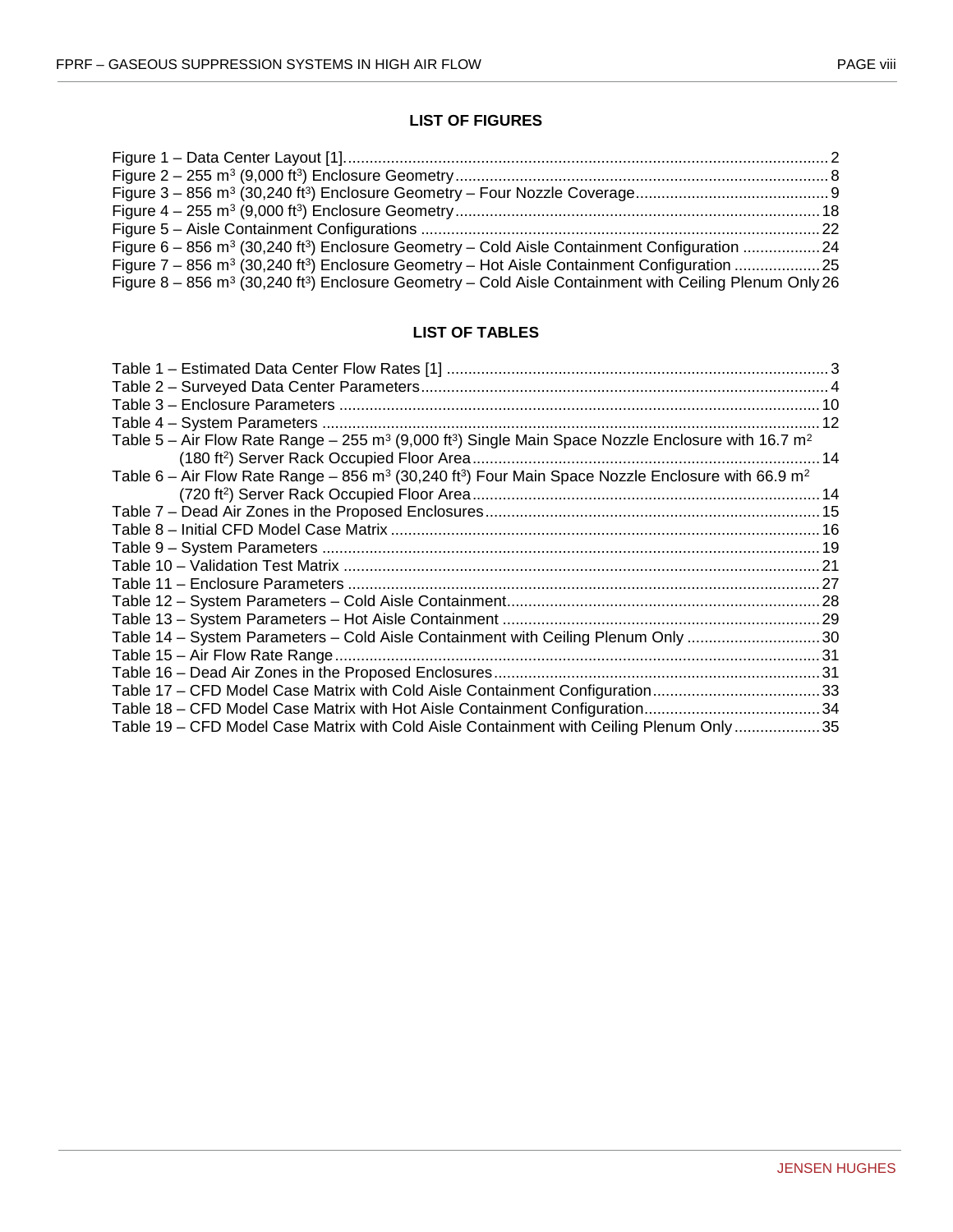#### <span id="page-8-0"></span>**1. BACKGROUND**

Information-technology (IT) and telecommunications (telecom) facilities provide critical services that warrant early detection of fires to minimize loss of capability due to a fire. Between cost of equipment and the potential cost of interrupted business operations, these facilities have a high value. These facilities contain a high-density of electronics equipment that must be kept cool to prevent thermal failure and to improve longevity of semiconductor devices and magnetic storage devices. High airflow rate cooling, using a variety of airflow arrangements, is commonly used.

In an effort to increase the cooling efficiency, a hot aisle – cold aisle configuration is becoming increasingly common. In this configuration, the cooling air is introduced between alternating rows of equipment racks referred to as the cold aisle. The air then passes through the equipment and is withdrawn from the opposite hot aisle. This configuration limits the mixing between supplied cooling air and the heated exhaust increasing the cooling efficiency. The use of containment systems to prevent bypass airflow from the cold aisle to the hot aisle, further increase the cooling efficiency.

NFPA 75, Fire Protection of Information Technology Equipment, and NFPA 76, Fire Protection of Telecommunications Facilities, along with NFPA 2001, Standard on Clean Agent Fire Extinguishing Systems, address the use and application of gaseous fire protection systems in these facilities. Only NFPA 75 has a section that specifically addresses hot aisle cold aisle configurations and the use of containment systems. Section 5.6.10 of NFPA 75 states that "if the aisle containment prevents the gaseous suppression system from producing the required design concentrations throughout the entire volume served, the gaseous suppression system shall be modified to produce the required concentration throughout the volume served." Section 8.4.3 of NFPA 75 states that "hot aisle or cold aisle containment systems shall not obstruct the free flow of the gaseous clean agent to the IT equipment or cooling system serving the contained aisle within an information technology equipment room or zone." In Appendix A of NFPA 75, Section A.8.4.3, it is stated that the flow of agent from a gaseous agent system applied to the entire enclosure should be able to penetrate the IT equipment and create a uniform mixture in most cases. This implies that special handling or treatment of the aisle containment zone as a separate enclosure may not be necessary.

The FM Global Loss Prevention Data Sheet on Data Centers and Related Facilities (FM Data Sheet 5-32) states that the gaseous clean agent fire protection system must be designed to provide proper clearance from the containment system boundaries and the proper agent design concentration both within the containment zone and outside of it. This implies the treatment of the space within the containment zone (cold aisle or hot aisle) as a separate enclosure is required.

The FM Data Sheet 5-32, NFPA 75, nor NFPA 76, address whether modifications, or compensation should be applied to the design of gaseous clean agent fire suppression systems when applied to data centers with high air flow rates, or hot aisle: cold aisle configurations without aisle containment systems. The airflow rate involved in these configurations and the obstructions to the flow of the agent within the protected enclosure may prevent or delay the achievement of the required agent concentration in order for the gaseous clean agent fire suppression system to be effective. The impact of this or the modifications required in the suppression system design to prevent this impact has not been fully assessed and is currently left to the system designer to evaluate.

#### <span id="page-8-1"></span>**2. DISCUSSION OF GASEOUS CLEAN AGENT FIRE SUPPRESSION SYSTEM DESIGN**

The interaction of a number of design and operation features have the potential to have an impact on the ability of a total flooding fire suppression system to achieve its design concentration uniformly throughout the protected space. The high air flow-rate associated with datacenters has the potential to both aid in the development of the uniform concentration by increasing the amount of the turbulent mixing within the enclosure and to hinder the achievement of the design concentration by increasing the amount of agent lost through leaks in the compartment boundaries and ventilation systems. The presence of an economizer, which utilizes cooler outdoor air when available to provide datacenter cooling, would be another potential agent loss site.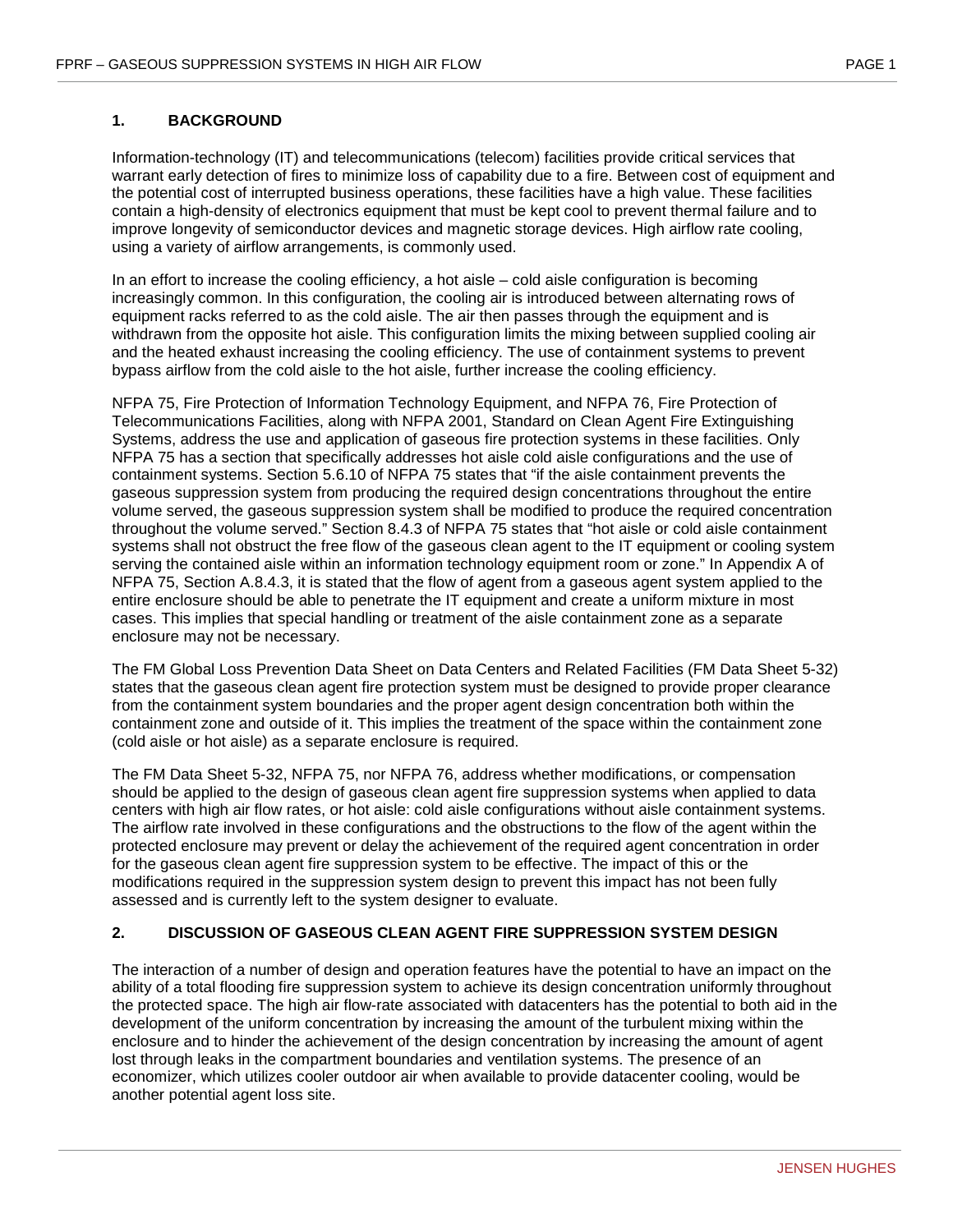Interactions between the nozzle flows and obstructions within the protected space have the potential to prevent the achievement of a uniform concentration throughout the protected enclosure. The obstructions absorb and deflect the kinetic energy of the nozzle flow leaving less energy available to mix the agent with the air in the enclosure. The obstructions have the potential to create low concentration zones within the enclosure on the downstream side of the obstruction particularly if elevated within the protected space. With the resultant reduced turbulence from the agent discharge, an increased reliance on the cooling system flow to distribute the agent would result.

A research program involving both CFD modeling and full scale validation testing would be needed to address the concerns related to the application of gaseous clean agent fire suppression systems in this application.

## <span id="page-9-0"></span>**3. APPROACH**

Ultimately, the goal of the larger project is twofold. The first goal is to develop an understanding of the operational features of datacenters and associated high air flow velocities, and the impact of these features on the ability to achieve a homogeneous design concentration throughout the datacenter. The second goal is to determine whether the current design practices and limited guidance currently provided, adequately address the challenges represented by these configurations. If these applications are not addressed adequately, revised guidelines will need to be developed for these applications

This initial project will define operational features of these datacenters, and develop a full-scale test plan to assess the impact of these features on the performance of applied gaseous clean agent fire suppression systems.

## <span id="page-9-1"></span>**4. DATA CENTER CHARACTERIZATION AND DESIGN GUIDANCE**

#### <span id="page-9-2"></span>**4.1. Design and Operational Features of Modern Datacenters that may Influence the Transport and Concentration of Gaseous Fire Extinguishing Agents (Task 1)**

Datacenter parameters that can affect the performance of a gaseous clean agent fire suppression system would include: air flow rate and velocities; degree of containment of either cold or hot aisle, airflow rate to enclosure volume, aisle spacing, separation from compartment boundaries, plenum volume.

The FPRF program on validation testing of CFD modeling tools for detection system design in high airflow environments provides a typical layout for a modern data center that is reproduced as Figure 1 [1]. This layout was used for their CFD modeling efforts and as the basis for the design of the enclosure used for the validation testing performed. The modeling efforts utilized two ceiling heights, 3 m (10 ft) and 6.1 m (20 ft) as measured from the top of the sub-floor to suspended ceiling.



<span id="page-9-3"></span>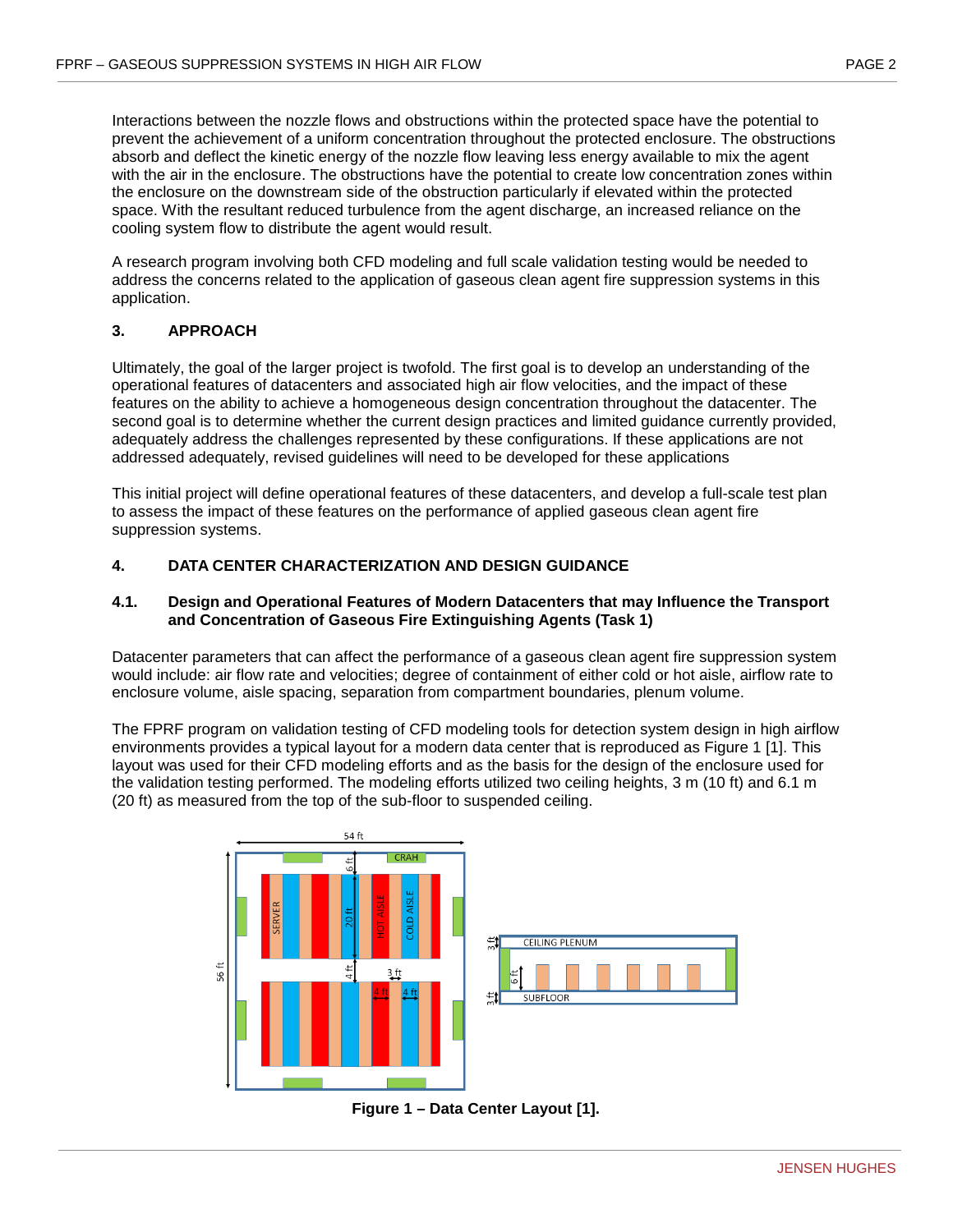The previous FPRF project estimated the cooling airflow requirements for a data center based on the heat load of the servers as reproduced in Table 1 [1]. The power density is the heat load of the servers divided by the floor area actually occupied by the servers (not by the total floor area). The cooling airflow rate requirement was estimated based on a 10 °C (18 °F) rise in air temperature across the servers which corresponds to a flow rate of 4.9 m<sup>3</sup>/min/kW (173 CFM/kW or 3 ft<sup>3</sup>/Btu). The estimated air change rate did include the volume of the sub-floor and the ceiling plenum. The CRAH (computer room air handler), also referred to as a CRAC (computer room air chiller), was estimated to have a maximum air flow rate of 708,000 LPM (25,000 CFM), which nominally corresponds to a 140 kW (40 ton) unit corresponding to 6 operating units for the highest heat load and 1 operating unit at the lowest heat load.

<span id="page-10-0"></span>

|              | Area)      | <b>Power Density (Heat Load per</b><br><b>Server Cabinet Occupied Floor</b> |      | <b>Total Heat Load</b> |       | <b>Air Flow Rate Requirement</b><br>{10 °C [18°F] Temperature<br>Differential} |         |       |  |
|--------------|------------|-----------------------------------------------------------------------------|------|------------------------|-------|--------------------------------------------------------------------------------|---------|-------|--|
| [ $kW/m^2$ ] | $[W/ft^2]$ | [Btu/hr ft <sup>2</sup> ]                                                   | [kW] | [Btu/hr]               | [ton] | $\lceil m^3/m$ in]                                                             | [CFM]   | [ACH] |  |
| 0.54         | 50         | 171                                                                         | 36   | 122,844                | 10    | 176                                                                            | 6,216   | 7.7   |  |
| 1.08         | 100        | 341                                                                         | 72   | 245,687                | 20    | 352                                                                            | 12,432  | 15.4  |  |
| 2.15         | 200        | 682                                                                         | 144  | 491,374                | 41    | 704                                                                            | 24,864  | 30.8  |  |
| 6.46         | 600        | 2.047                                                                       | 432  | 1,474,123              | 123   | 2,112                                                                          | 74,591  | 92.5  |  |
| 10.76        | 1,000      | 3,412                                                                       | 720  | 2,456,872              | 205   | 3,520                                                                          | 124,319 | 154.2 |  |

**Table 1 – Estimated Data Center Flow Rates [1]**

Two data centers at the University of Maryland were surveyed in order to verify the estimated parameters. Both of these data centers did not use the space above the suspended ceiling as the return air plenum. The CRAC units drew their return air from the main space of the data center. This configuration allows the heated exhaust from the servers to mix with the main space and would be less efficient than if the return air was drawn directly from the hot aisle.

The hot aisle was wider in the surveyed data centers than in the layout utilized in the previous study. The 0.6 m (2 ft) wide server cabinets were lined up in rows with up to 20 cabinets per row. The front face of the cabinet was aligned with the front edge of the  $0.6 \times 0.6$  m ( $2 \times 2$  ft) floor tile it sat on. The rear face of 0.9 m (3 ft) deep cabinets extended half–way across a second row of tiles. In order to keep the alignment of the server rows with the raised floor tile grid, and to provide two rows of removable floor tiles for maintenance between the rows, the hot aisles were 1.8 m (6 ft) wide while the cold aisles were 1.2 m (4 ft) wide. The configuration difference results in a nominal 15% reduction in capacity for the data center relative to the layout from the previous FPRF study.

The first data center surveyed was the primary data center for the computer science department of the university and located in the A.V. Williams Building. It was originally designed for use as a data center and has been in use for more than thirty years. It has undergone several remodeling and reconfigurations reflecting the advances in computer equipment over that time period. It is currently operating with approximately half the potential server space occupied. It has a 0.6 m (2 ft) raised floor and suspended ceiling that is 3 m (10 ft) above the raised floor. The ceiling slab is 1.2 m (4 ft) above the suspended ceiling. It has five 40 ton (140 kW) CRAC units, although only three are operating at one time. The return air vents on the units that are not operating are covered to prevent back flow through the unit. The temperature differential across the servers (hot aisle – cold aisle) was measured to be approximately 14 °C (25 °F). This increased temperature difference would correspond to a reduction in air flow rate requirements by 40% to 3.5 m<sup>3</sup>/min/kW (123 CFM/kW or 2.2 ft<sup>3</sup>/Btu). The velocity of the air flow from the perforated tiles was measured as 0.7 m/s (138 ft/min) corresponding to a flow rate of 2300 LPM (80 CFM) from each of the vented tiles in the cold aisles of the data center.

The second data center surveyed was an auxiliary data center in the CSS Building, which is operated by the computer science department on behalf of the other departments and colleges of the university. It was not originally designed as a data center, which is reflected in some of the parameters for this space. It has a reduced ceiling height with 2.1 m (7 ft) between the raised sub-floor and the suspended ceiling. It is currently operating much closer to the data center capacity which is reflected in the much higher cooling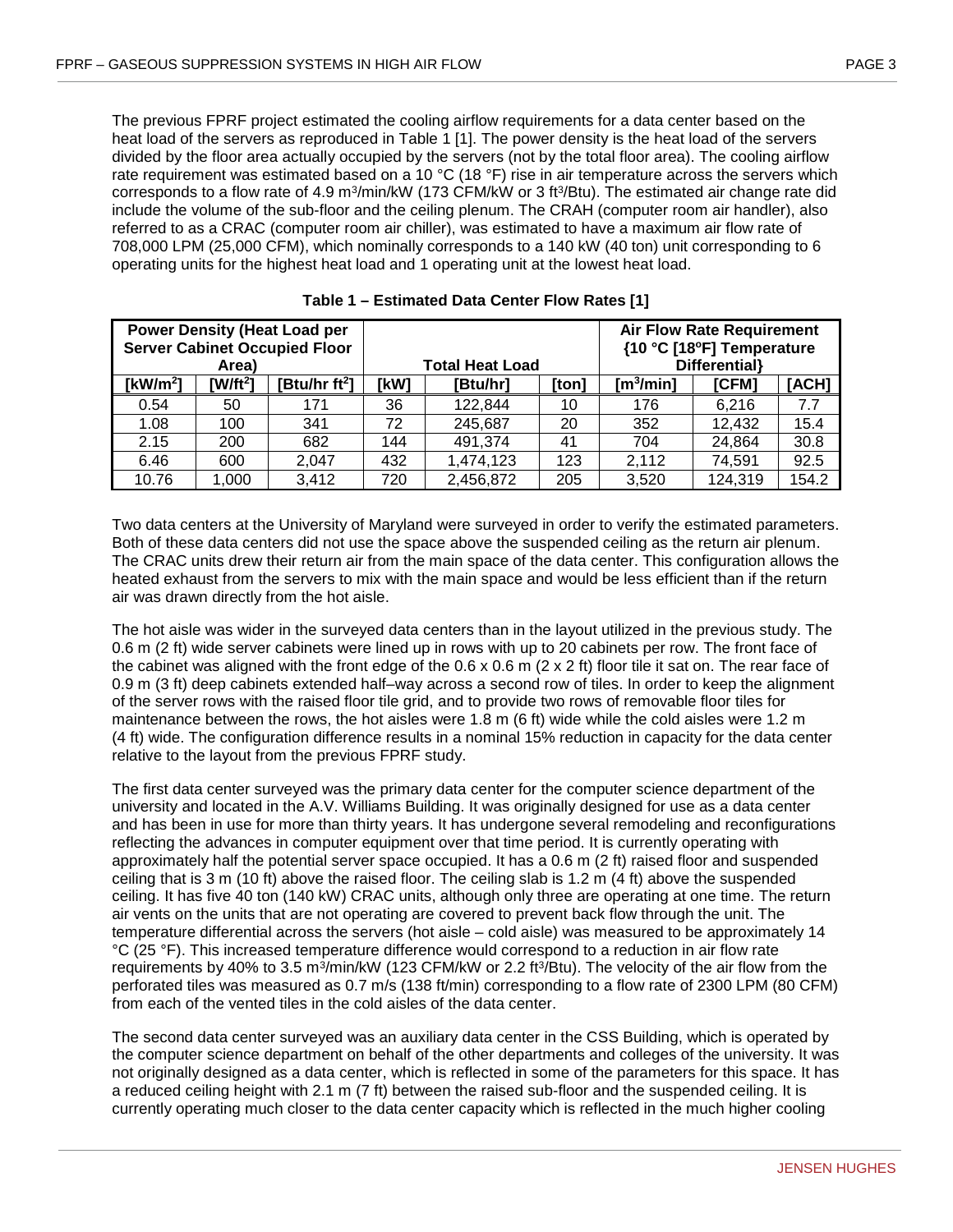air flow-rates. This data center has five 20 ton (70 kW) CRAC units along the walls, all of which are operating. The CSS had the power distribution units within the server array rather than along the perimeter walls, due to space requirements. The CSS also had a multi-rack UPS within the server array. In the A.V. Williams data center, the UPS devices were located outside of the data center. The CSS also had access ramps within the data center to facilitate the 0.6 m (2 ft) elevation difference between the hallway outside the data center and the raised floor within the data center. This attribute tended to reduce the capacity of the data center and suppress the cooling air flow rate relative to the data center volume.

The parameters of the two surveyed data centers are given in Table 2. The A.V. Williams data center had a much lower flow rate compared to the parameters in the previous FPRF study, primarily reflecting the data center not being at full operating capacity. The CSS data center is nominally mid-range in the parameter range of the previous FPRF study.

The dead air zone note in Table 2 represents an area within the data center where the cooling air flow is not needed and the floor has solid tiles rather than vented or perforated tiles installed. For the A.V. Williams data center, this area was available for future expansion and represented the increased capacity per floor area requirement changes over the lifetime that this data center has been in use. For the CSS data center, the small space availability led to PDU and UPS equipment to be within the server array rather than in an auxiliary space or along the perimeter of the data center.

<span id="page-11-0"></span>

| Parameter                               | <b>Units</b>        | A.V. Williams | <b>CSS</b>     |
|-----------------------------------------|---------------------|---------------|----------------|
| Floor Area                              | $\mathsf{Im}^2$     | 548.1         | 231.9          |
|                                         | $[ft^2]$            | 5900          | 2496           |
|                                         | [m]                 | 3.0           | 2.1            |
| <b>Ceiling Height</b>                   | [ft]                | 10.0          | 7.0            |
| Subfloor Height                         | [m]                 | 0.6           | 0.6            |
|                                         | [ft]                | 2.0           | 2.0            |
| Main Space Volume                       | $\lceil m^3 \rceil$ | 1,671         | 495            |
|                                         | [ft <sup>3</sup> ]  | 59,000        | 17,472         |
| Sub-Floor Volume                        | $\mathsf{[m^3]}$    | 334           | 141            |
|                                         | [ft <sup>3</sup> ]  | 11,800        | 4,992          |
| <b>Total Volume</b>                     | $\mathsf{[m^3]}$    | 2,005         | 636            |
|                                         | [ft <sup>3</sup> ]  | 70,800        | 22,464         |
|                                         | $\mathsf{[m^2]}$    | 145           | 16             |
| Dead Air Zone (Excluding Access Aisles) | [ft <sup>2</sup> ]  | 1,564         | 176            |
|                                         | [% Total]           | 26.5%         | 7.1%           |
| <b>CRAC Units</b>                       | [installed]         | 5             | 5              |
|                                         | [Operating]         | 3             | $\overline{5}$ |
| <b>CRAC Capacity</b>                    | [kW]                | 141           | 70             |
|                                         | [ton]               | 40            | 20             |
| Cold Aisle Temperature                  | $\mathsf{[°C]}$     | 10.7          | 14.0           |
|                                         | [°F]                | 51.3          | 57.1           |
| Hot Aisle Temperature                   | $\overline{C}$      | 25            | 29.0           |
|                                         | [°F]                | 77.0          | 84.3           |
| Cold Aisle Tile Air Flow Velocity       | [m/s]               | 0.70          | 2.31           |
|                                         | [FPM]               | 138.4         | 455.4          |
| Cold Aisle Flow Rate per Vented Tile    | [LPM]               | 2,259         | 5,191          |
|                                         | [CFM]               | 79.8          | 183.3          |
|                                         | [LPM]               | 140,048       | 316,659        |
| <b>Total Cooling Air Flow Rate</b>      | [CFM]               | 4,946         | 11,183         |
|                                         | [ACH]               | 4.2           | 29.9           |

#### **Table 2 – Surveyed Data Center Parameters**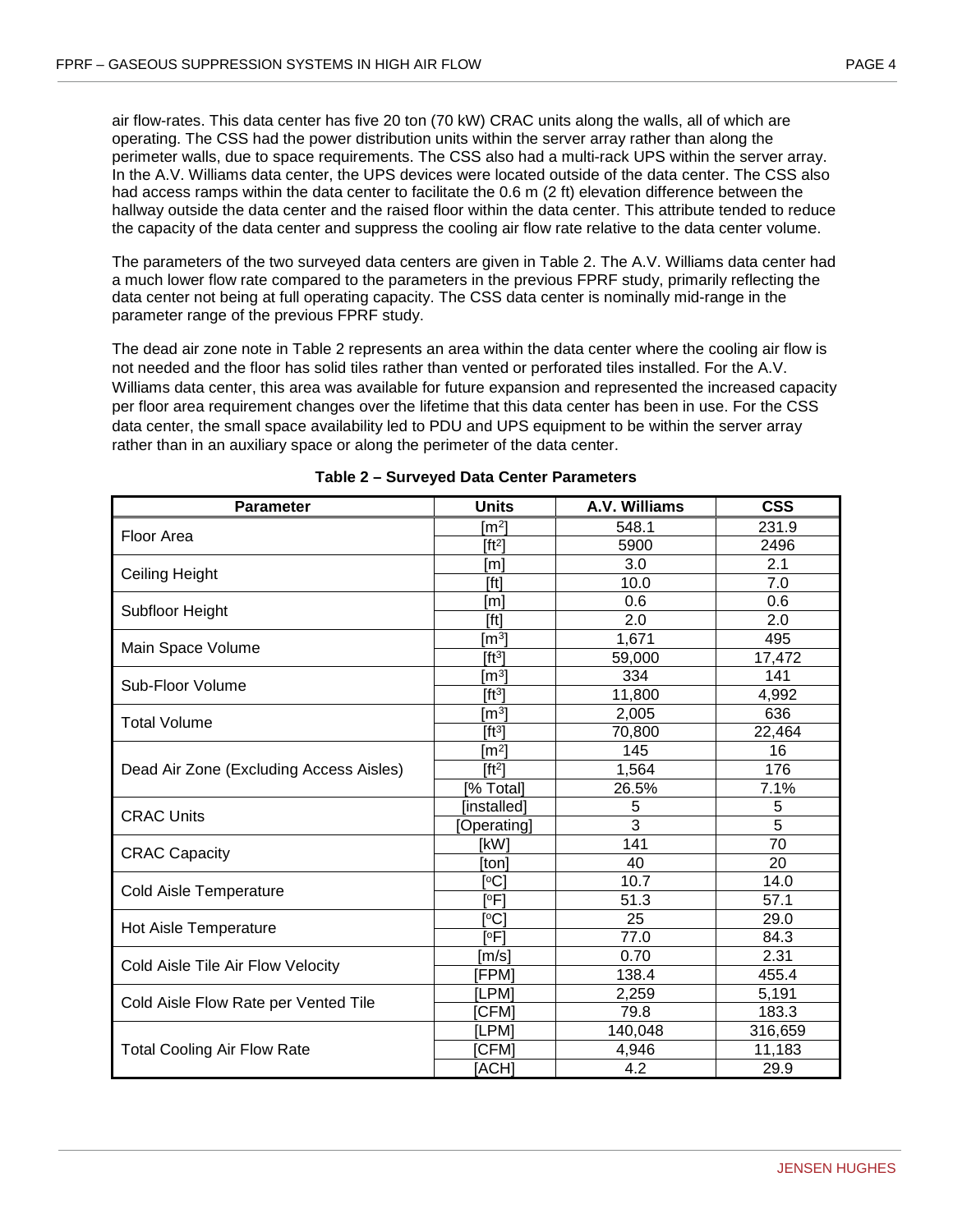#### <span id="page-12-0"></span>**4.2. Current Minimum Design Standards for Use of Gaseous Clean Agent Fire Suppression System in Applications Where Air Circulation at High Flow Rates Continue during and after Agent Discharge, such as Datacenters (Task 2)**

The current applicable NFPA standards were reviewed for requirement relative to gaseous clean agent fire suppression system design as applied to high air flow environments like data centers. The standards reviewed included the NFPA standards on gaseous clean agent fire suppression systems (NFPA 2001) [2], on fire protection of IT and data processing facilities (NFPA 75) [3] and on fire protection of telecommunications facilities (NFPA 76) [4]. Few specific requirements or guidance on the application of gaseous clean agent fire suppression systems in these applications are included in these standards. NFPA 2001 in Section 5.3.6 states that, "Other than the ventilation systems identified in 5.3.6.2, forced-air ventilation systems, including self-contained recirculation systems, shall be shut down or closed automatically where there continued operation would adversely affect the performance of the fire extinguishing system or result in propagation of the fire," [2]. Section 5.3.6.2 states that "Ventilation systems necessary to ensure safety shall not be required to be shut down upon activation of the fire suppression system," [2]. Section A.5.3.6 in the Annex A states that "Examples of ventilation systems necessary to ensure safety include cooling of vital equipment required for process safety and ventilation systems required for containment of hazardous materials. Where recirculating ventilation is not shut off, additional agent could be needed to compensate for room leakage during the hold time," [2].

NFPA 75 states in section 8.4.5 that "Where the operation of the air handling system would exhaust the agent supply, it shall be interlocked to shut-down when the extinguishing system is actuated," [3]. NFPA 76 does not contain a specific statement regarding the shut-down or continuous operation of the cooling air ventilation system. Both NFPA 75 and NFPA 76 have some provisions applicable to aisle containment systems.

While these provisions recommend that the ventilation system be shut-down, it is left up to the designer to determine if the continued operation of the ventilation system would adversely affect the performance of the suppression system. Unless the data processing equipment is shut-down as well, shutting down the cooling air ventilation would result in equipment over-heat, and potential equipment damage.

The Factory Mutual Property Loss Prevention Data Sheet on data processing facilities (5-32) [5] states in section 2.4.6.3.14 that a cooling air ventilation system is not required to be shut-down provided that:

- It does not introduce make-up/outside air,
- The volume of the plenum ducts, and equipment are accounted for in the agent requirement, and
- Agent is provided to compensate for any losses during the hold time.

Gaseous clean agent fire suppression systems are designed and installed in accordance with the provisions of NFPA 2001 [2] and the system supplier's UL Listing [6,7] and/or FM Approval [8]. The UL Listing and FM Approval process involves the determination of the system parameters under which a gaseous agent system would be expected to perform as intended. Key system parameters of the minimum nozzle pressure and the nozzle spacing requirements that are embodied in the maximum area coverage and maximum nozzle height provisions of the UL Listing [6,7] and FM Approval [8]. These system parameters are established through experimental tests in still air environments.

#### <span id="page-12-1"></span>**4.3. Current System Design Practices Differ from Minimum Standards (Task 3)**

The current system design practices are based on compliance with the standards listed in the previous section. When applied to modern data centers, the recommendation that the equipment be shut-down, power secured and the ventilation system be shut-down prior to the gaseous clean agent fire suppression system activation is meeting increased resistance. This resistance is due to the complexity of the power down procedures and subsequent restart procedures, and the cost of the service interruption of the data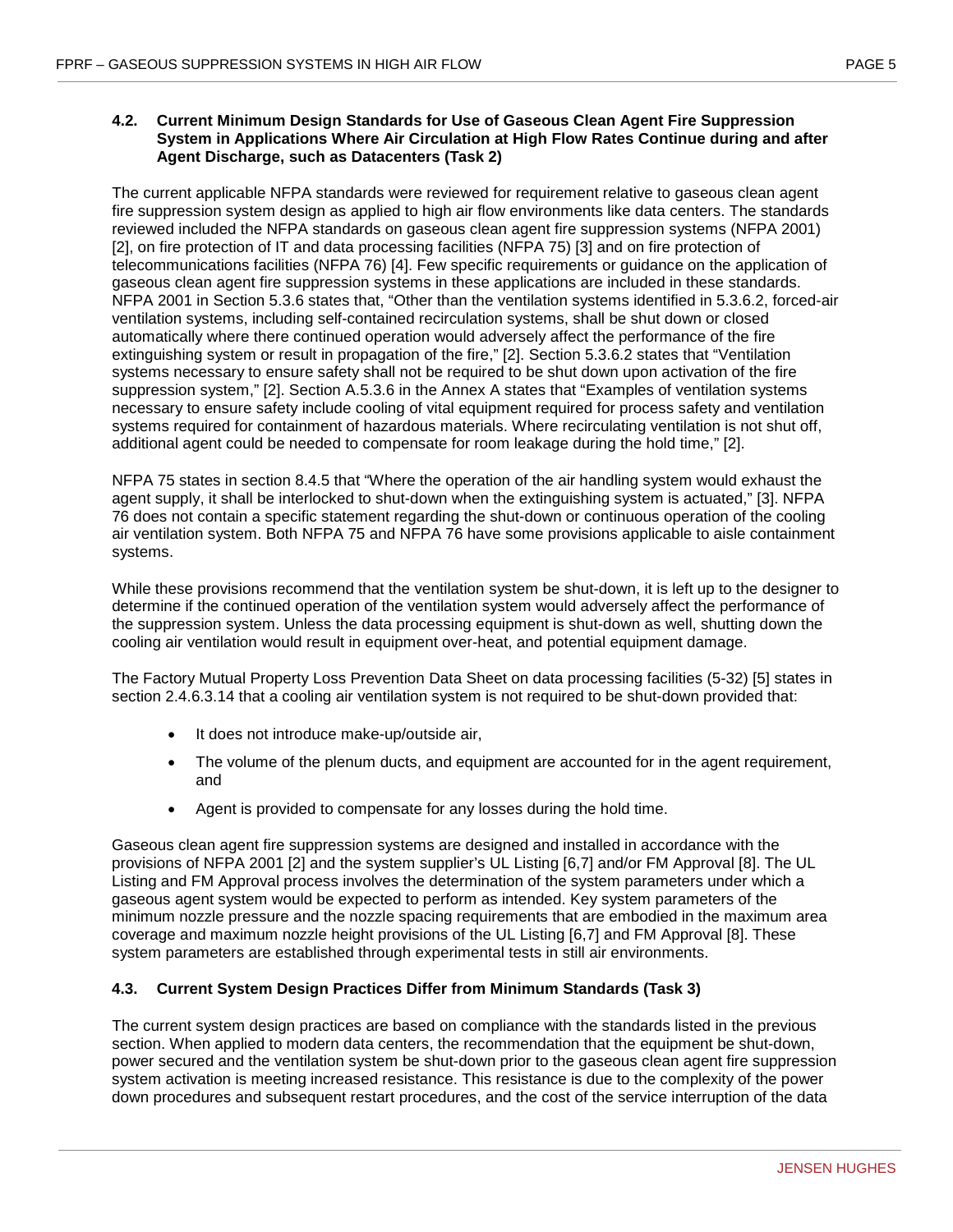center. As described in the previous section, the decision as to whether the ventilation is shut-down or not, is left to the designer in conjunction with the authority having jurisdiction and is to be based on whether the continued operation of the ventilation system would adversely affect the performance of the gaseous clean agent fire suppression system. There currently is no guidance provided to the system designer or to the authority having jurisdiction as to the circumstances as to when the system performance would be adversely be affected other than when the continued ventilation system operation would exhaust the agent supply as noted in the appendix of NFPA 75 [3] or would introduce make-up air to the enclosure as noted in the FM Data Sheet 5-32 [5].

#### <span id="page-13-0"></span>**4.4. Gap Analysis of Current System Design Practices and Minimum Standards Relative to Effective Gaseous Suppression System Performance (Task 4)**

As discussed in the previous sections, there is a clear gap between the requirements in the current standards to shutdown the recycling air cooling system where the continued operation would adversely affect the performance of the fire suppression system and the current knowledge of the effects of the continued air flow on the performance of the fire suppression system. The effects of the continued air flow on the ability of the gaseous agent system to achieve a uniform concentration throughout the protected space are unknown.

The effects of increased use of aisle containment systems, which prevent the mixing of the cold air upstream of the server cabinets and the hot air downstream of the server cabinets, on the applied gaseous fire suppression system performance is unknown as well. While the contained aisle, hot or cold, would be treated as separate enclosure in accordance with NFPA 75 [3] and the FM Loss Prevention Data Sheet [5], the effects of the presence of these containment systems in conjunction with the continued air flow is unknown.

## <span id="page-13-1"></span>**5. RESEARCH PLAN**

A two tiered research program is recommended to address the knowledge gap identified. The first tier of the research program would address the effects of the continued air flow on the gaseous agent fire suppression systems without the presence of an aisle containment system. The second tier of the research program would address the effects of the continued air flow on the gaseous fire suppression system with an aisle containment system.

Both tiers of the research program will utilize CFD modeling to evaluate the effects of the continued air flow on the ability of the gaseous agent fire suppression system to develop a uniform agent concentration throughout the enclosure. A limited experimental program will be utilized to assess the accuracy and validity of the CFD modeling performed

#### <span id="page-13-2"></span>**5.1. First Tier Research Plan: High Air Flow Environment without Aisle Containment**

#### <span id="page-13-3"></span>5.1.1. Approach

Evaluate the effects high air flow environments on the performance of a total flooding fire suppression agent utilizing a combination of computational fluid dynamics (CFD) and experimental investigations. The evaluation will be conducted for three primary agents: HFC-227ea (FM-200), FK-5-1-12 (Novec 1230) and IG-541 (Inergen). These agents represent the primary agents currently in use with HFC-227ea and FK-5- 1-12 representing halocarbon type agents and IG-541 representing inert gas type agents. Other agents could be utilized in addition to or instead of these agents based on cost and availability. Variables to be investigated include: air flow rate in the enclosure, and dead air zone. Variables held constant include: enclosure geometry (volume, contents, and dimensions), system parameters (concentration (NFPA 2001 Class C minimum design), discharge time, nozzle pressure and nozzle spacing).

Research will start with modeling the extreme cases (Still air, Maximum air flow rate, and Maximum air flow rate with maximum dead air zone). If evaluated cases warrant further investigation, then intermediate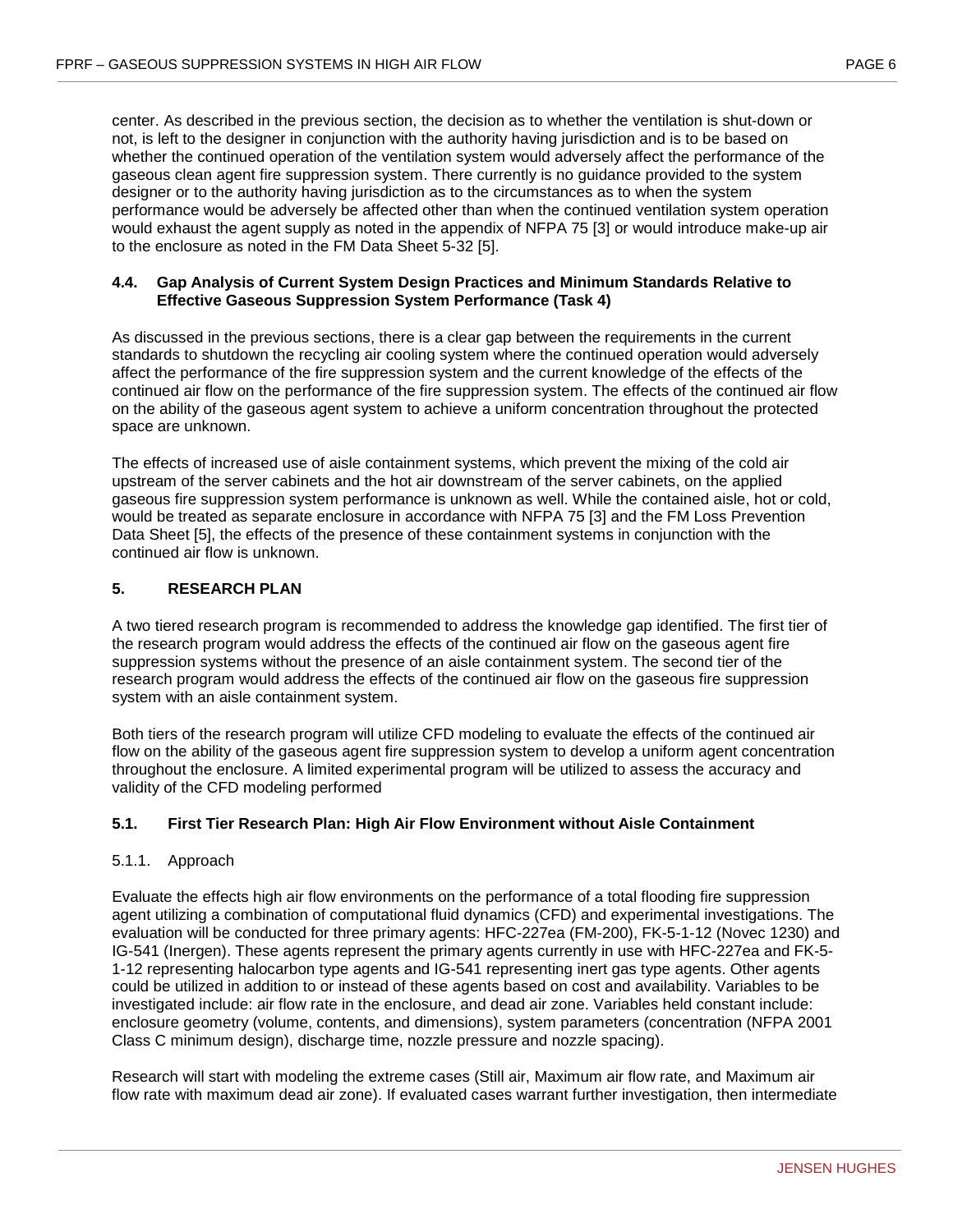cases would be modeled. Two enclosure volumes will be utilized during this program. The smaller volume will allow for validation testing at reduced cost.

Verification testing will be conducted for a couple of selected cases that are included in the CFD modeling utilizing the smaller of the two enclosures. The results of the CFD modeling will be utilized to aid in selecting the locations for the instrumentation to be utilized during these tests.

The experimental validation tests will ignore the heat load from the servers and the cooling from the CRAH units. The CFD model runs for comparison will also ignore the effects of the heat addition from the servers and the cooling from the CRAH units. The remaining CFD model runs will incorporate the heat addition from the servers and the cooling from the CRAH units.

The CFD model will be refined based on the results of the experimental validation tests in the smaller enclosure prior to commencing with the modeling of the larger enclosure. If sufficient agreement is not achieved between the CFD model and the experimental results, then additional experimental testing will be conducted.

#### <span id="page-14-0"></span>5.1.2. Variables Held Constant

#### 5.1.2.1. Enclosure Geometry

Two enclosure geometries are proposed for this evaluation. The smaller of the two has a main space volume of 255 m<sup>3</sup> (9,000 ft<sup>3</sup>). This volume nominally represents the largest volume that can be protected by a single nozzle system employing any one of the three proposed agents (HFC-227ea, FK-5-1-12, and IG-541). This volume is smaller than that utilized during the previous investigation of the effects of high air flow rate environments on the performance of smoke detection systems and either of the data centers visited. The reduced volume would simplify the analysis, especially with respect to nozzle location. Basic enclosure geometry to be used is illustrated in Figure 2.

The second enclosure geometry is similar to that utilized in the previous investigation and would require a four nozzle system to cover the main space volume of 856  $\text{m}^3$  (30,240 ft<sup>3</sup>). The larger volume allows for a more symmetrical geometry with respect to the hot aisle-cold aisle configuration and captures more of the geometry of a typical data center. This geometry is illustrated in Figure 3.

The enclosure parameters relative to the parameters of the enclosure used in the previous investigation and the visited data centers are given in Table 3.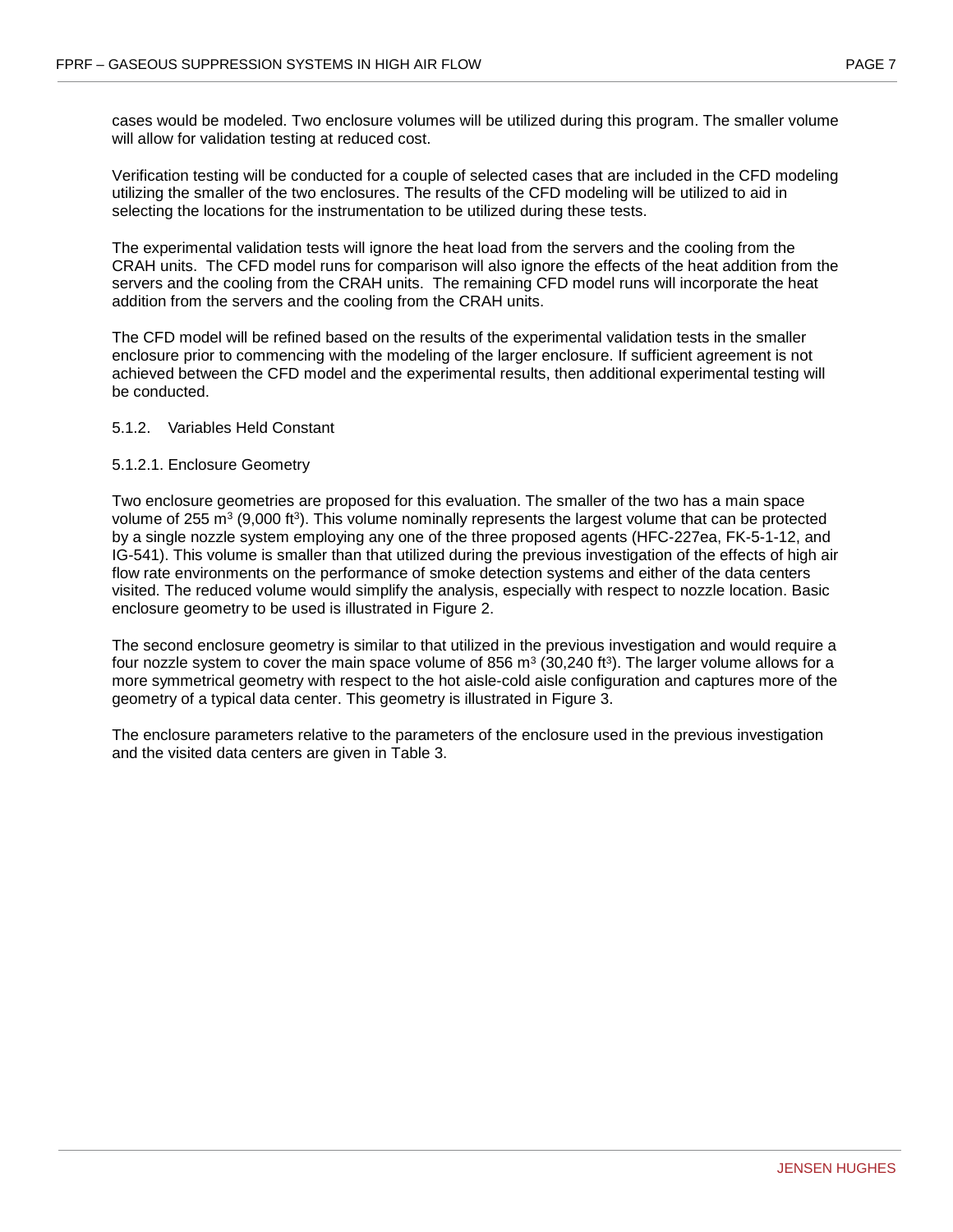



<span id="page-15-0"></span>e

Dead Zone – Vents Closed – End Row of Servers

CRAH/CRAC Unit

**Figure 2 – 255 m3 (9,000 ft3) Enclosure Geometry**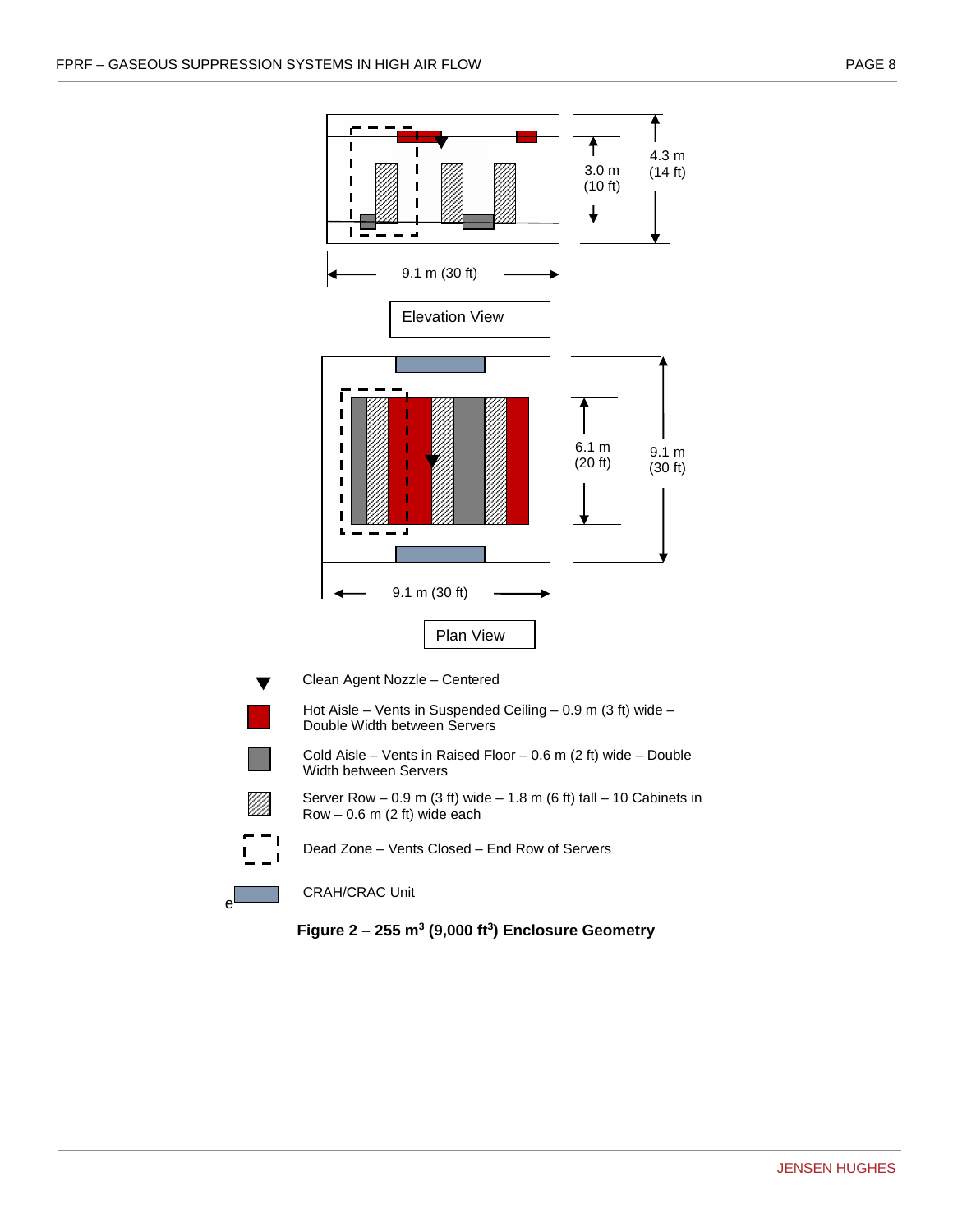

<span id="page-16-0"></span>**Figure 3 – 856 m3 (30,240 ft3) Enclosure Geometry – Four Nozzle Coverage**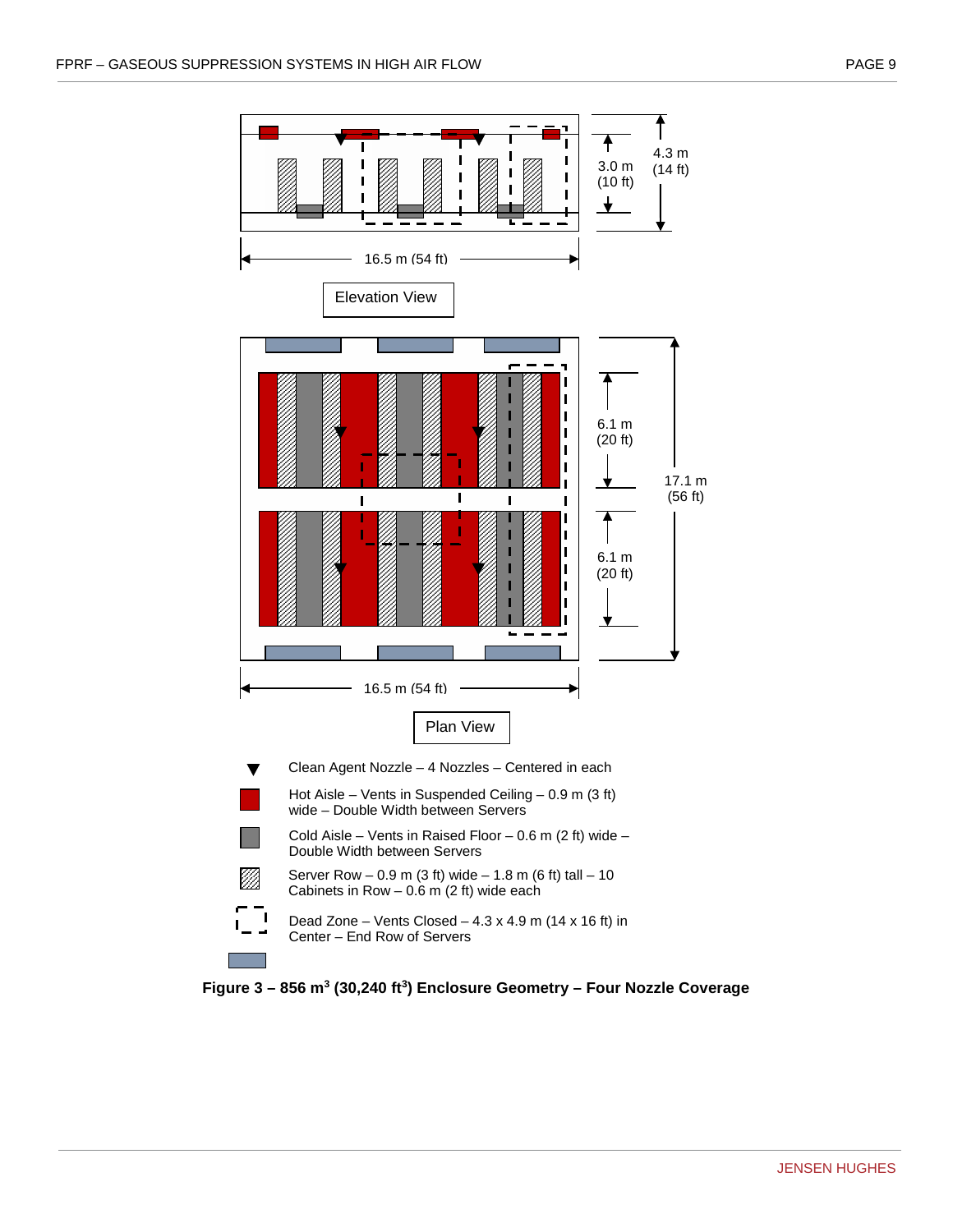<span id="page-17-0"></span>

|                        |                     |               | <b>Proposed Enclosures</b> | <b>Visited Data Centers</b> |            | <b>Previous</b>  |
|------------------------|---------------------|---------------|----------------------------|-----------------------------|------------|------------------|
|                        |                     | <b>Single</b> | Four                       |                             |            | Investigation    |
| <b>Parameter</b>       | <b>Units</b>        | <b>Nozzle</b> | <b>Nozzles</b>             | A.V. Williams               | <b>CSS</b> | <b>Enclosure</b> |
| Floor Area             | [m²]                | 83.6          | 280.9                      | 548.1                       | 231.9      | 280.9            |
|                        | $[ft^2]$            | 900           | 3024                       | 5900                        | 2496       | 3024             |
| Ceiling Height         | [m]                 | 3.0           | 3.0                        | 3.0                         | 2.1        | 3.0              |
|                        | [ft]                | 10.0          | 10.0                       | 10.0                        | 7.0        | 10.0             |
| Subfloor Height        | [m]                 | 0.6           | 0.6                        | 0.6                         | 0.6        | 0.9              |
|                        | [ft]                | 2.0           | 2.0                        | 2.0                         | 2.0        | 3.0              |
| Suspended              | [m]                 | 0.6           | 0.6                        |                             |            | 0.9              |
| Ceiling Height         | [ft]                | 2.0           | 2.0                        |                             |            | 3.0              |
| Main Space             | [m $^{3}$ ]         | 255           | 856                        | 1,671                       | 495        | 856              |
| Volume                 | [ft3]               | 9,000         | 30,240                     | 59,000                      | 17,472     | 30,240           |
| Sub-Floor              | [m $^{3}$ ]         | 51            | 171                        | 334                         | 141        | 257              |
| Volume                 | [ft3]               | 1,800         | 6,048                      | 11,800                      | 4,992      | 9,072            |
| Suspended              | ${\rm Im}^3{\rm l}$ | 51            | 171                        |                             |            | 257              |
| Ceiling Volume         | [ft3]               | 1,800         | 6,048                      |                             |            | 9,072            |
| <b>Total Volume</b>    | [m $^{3}$ ]         | 357           | 1,199                      | 2,005                       | 636        | 1,370            |
|                        | [ft3]               | 12,600        | 42,336                     | 70,800                      | 22,464     | 48,384           |
| Floor Area             | $\lceil m^2 \rceil$ | 16.7          | 66.9                       | 49.1                        | 30.7       | 66.9             |
| Occupied by            | $[ft^2]$            | 180           | 720                        | 528                         | 330        | 720              |
| <b>Server Cabinets</b> | [% Total]           | 20.0%         | 23.8%                      | 8.9%                        | 13.2%      | 23.8%            |

#### **Table 3 – Enclosure Parameters**

#### 5.1.2.2. System Parameters

Each of the three agents will be employed at their minimum Class C (energized electrical hazard) design concentration as specified in NFPA 2001. The Class C design concentration incorporates a 35% safety factor over the Class A (solid material hazard) minimum extinguishing concentration. A Class A design concentration would incorporate a 20% safety factor with a minimum concentration equal to the nheptane extinguishing concentration. With the power to the data center secured, the lower Class A design concentration would apply. NFPA 75 [3] requires that the power to a data center be secured in 8.4.2.1 .This requirement is based on the concerns that the energized electrical equipment could provide energy to a fire, causing an increase in the agent concentration requirements and that the electrical equipment could also be a persistent ignition source that could re-ignite the fire after the agent has dispersed. However there are cases where the power is permitted to be on after system actuation. The use of the higher Class C agent concentration is not expected to influence the results of this research program.

A single nozzle located in the center of the enclosure, or four nozzles located in the center of the four quadrants of the enclosure would be utilized to discharge the agent into the main space of the enclosure. Additional nozzles will be utilized to discharge the agent into the sub-floor and into the space above the suspended ceiling. These additional nozzles would be located similarly to those in the main space of the enclosure. The nozzle locations are illustrated in Figures 2 and 3.

The systems will be designed to deliver the agent at the maximum discharge time: 10 seconds for HFC-227ea and FK-5-1-12, and 120 seconds for IG-541. The systems will also be designed to be near their minimum average nozzle pressure, approximately 5.5 bar (80 psig) for halocarbon type agents and approximately 13.8 bar (200 psig). An over-pressure relief vent will be installed and operational for the inert gas tests. It will be held closed during the tests with the halocarbon agents.

The gaseous clean agent fire suppression system hardware used in the CFD model effort will be as generic as possible to not reflect any particular manufacturer or distributer. The exception to this will be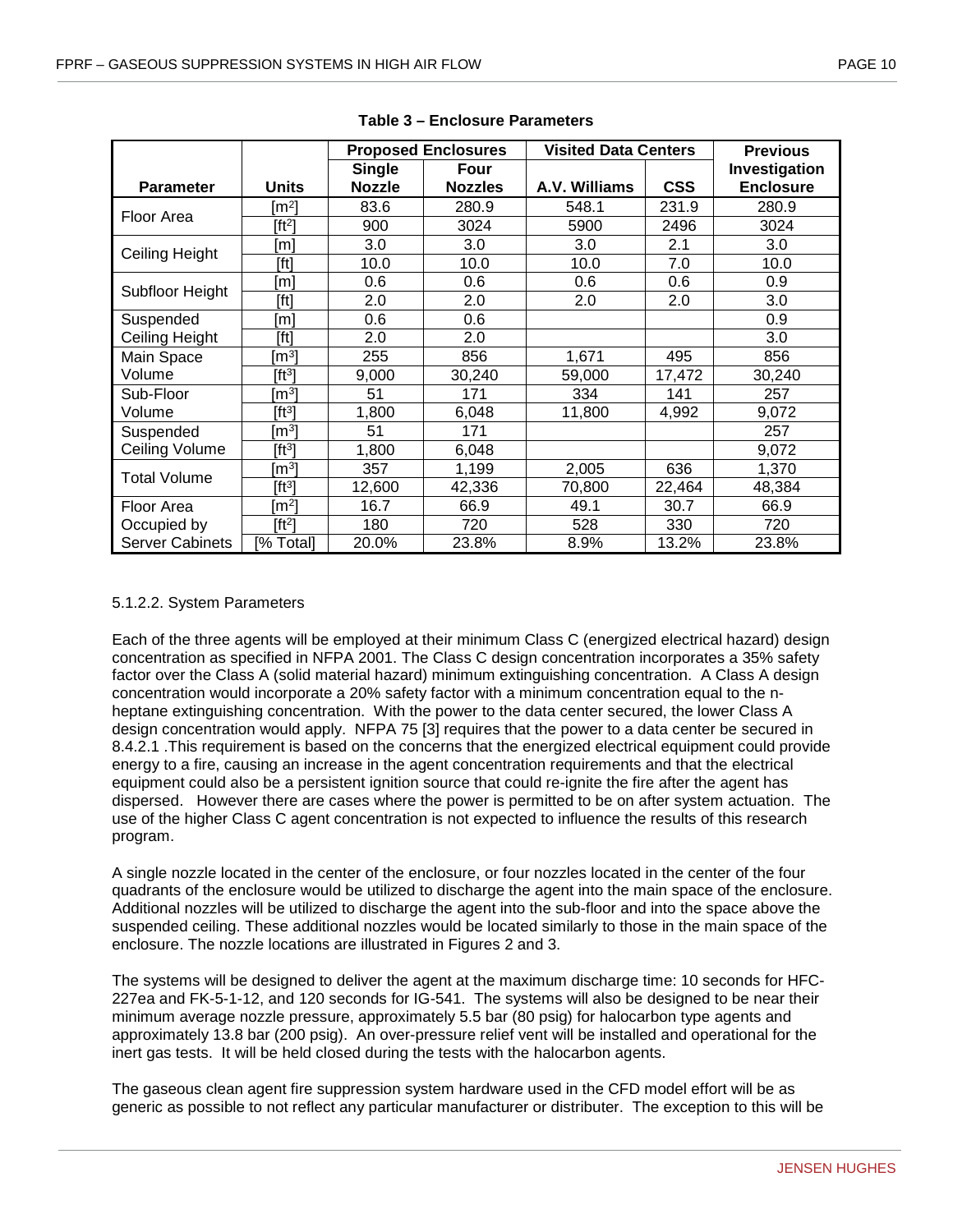for the validation test cases which will be compared to the experimental tests. In those cases, the actual hardware used will be modeled.

The agent quantity would be increased over the minimum quantity based on the size of the agent cylinders to be utilized.

Although inert gas cylinders equipped with regulating valves are increasingly available, this research program will utilize the more traditional system hardware that utilizes an orifice plate to limit the system pressure downstream of the cylinder manifold. The effects of the use of the regulated cylinder valves which discharges the agent at a lower, more uniform pressure, on the results of this investigation is not clear. The higher initial flow rates of the traditional inert gas system may be more resistant to the effects of the high air flow environment than the inert gas system utilizing the regulating valves.

The system parameters are outlined in Table 4.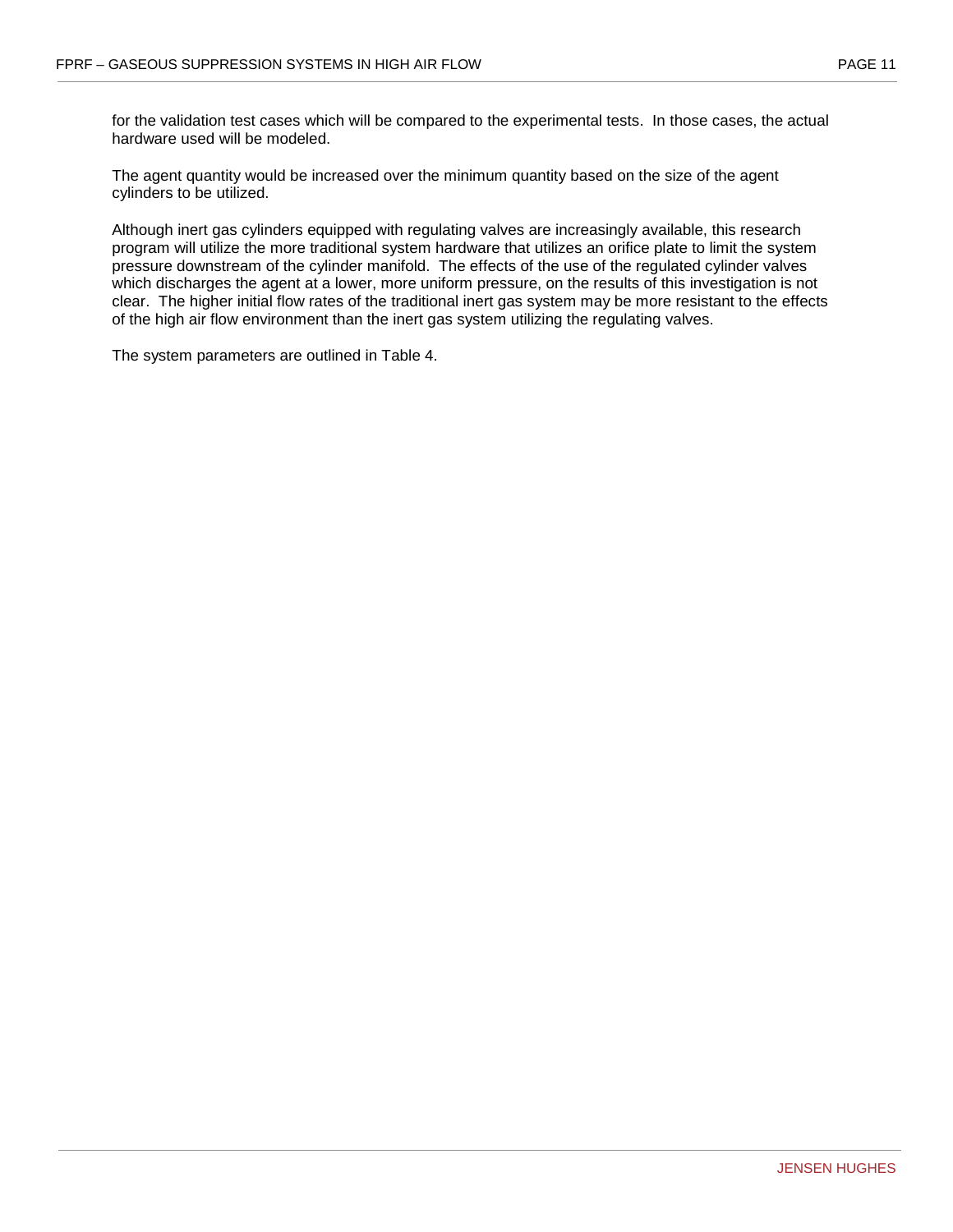|                                   |                                             |                       |       |           | 255 m <sup>3</sup> (9,000 ft <sup>3</sup> ) Single Nozzle (Main Space) |        |        |           | 856 m <sup>3</sup> (30,240 ft <sup>3</sup> ) Four Nozzle (Main Space) |        |  |  |  |
|-----------------------------------|---------------------------------------------|-----------------------|-------|-----------|------------------------------------------------------------------------|--------|--------|-----------|-----------------------------------------------------------------------|--------|--|--|--|
|                                   |                                             |                       | Main  | Sub-Floor | Suspended<br>Ceiling                                                   | Total  | Main   | Sub-Floor | Suspended<br>Ceiling                                                  | Total  |  |  |  |
|                                   | $\rm [m^3]$<br>Volume<br>[ft <sup>3</sup> ] |                       | 255   | 51<br>51  |                                                                        | 357    | 856    | 171       | 171                                                                   | 1,199  |  |  |  |
|                                   |                                             |                       | 9,000 | 1,800     | 1,800                                                                  | 12,600 | 30,240 | 6,048     | 6,048                                                                 | 42,336 |  |  |  |
|                                   | Class A MEC                                 | [%]                   |       | 5.2       |                                                                        |        |        |           |                                                                       |        |  |  |  |
| HFC-227ea                         | [%]<br>7.0<br>Class C Design                |                       |       |           |                                                                        |        |        |           |                                                                       |        |  |  |  |
|                                   | <b>Agent Mass</b>                           | [kg]                  | 139   | 28        | 28                                                                     | 195    | 468    | 94        | 94                                                                    | 655    |  |  |  |
|                                   |                                             | [lb]                  | 307   | 61        | 61                                                                     | 430    | 1031   | 206       | 206                                                                   | 1444   |  |  |  |
|                                   | Class A MEC                                 | [%]                   |       |           |                                                                        | 3.5    |        |           |                                                                       |        |  |  |  |
| $-12$<br>$\overline{\phantom{0}}$ | Class C Design                              | [%]                   | 4.7   |           |                                                                        |        |        |           |                                                                       |        |  |  |  |
| டி<br>盖                           | <b>Agent Mass</b>                           | [kg]                  | 174   | 35        | 35                                                                     | 244    | 585    | 117       | 117                                                                   | 819    |  |  |  |
|                                   |                                             | [lb]                  | 384   | 77        | 77                                                                     | 537    | 1290   | 258       | 258                                                                   | 1805   |  |  |  |
|                                   | Class A MEC                                 | [%]                   |       |           |                                                                        | 28.5   |        |           |                                                                       |        |  |  |  |
| $-541$                            | Class C Design                              | [%]                   |       |           |                                                                        | 38.5   |        |           |                                                                       |        |  |  |  |
| <u>ு</u>                          | Agent Volume*                               | $\text{[m}^3\text{]}$ | 124   | 25        | 25                                                                     | 173    | 416    | 83        | 83                                                                    | 583    |  |  |  |
|                                   |                                             | [ft <sup>3</sup> ]    | 4,375 | 875       | 875                                                                    | 6,125  | 14,701 | 2,940     | 2,940                                                                 | 20,581 |  |  |  |

**Table 4 – System Parameters**

<span id="page-19-0"></span>\* Agent volume will be rounded up to the next whole cylinder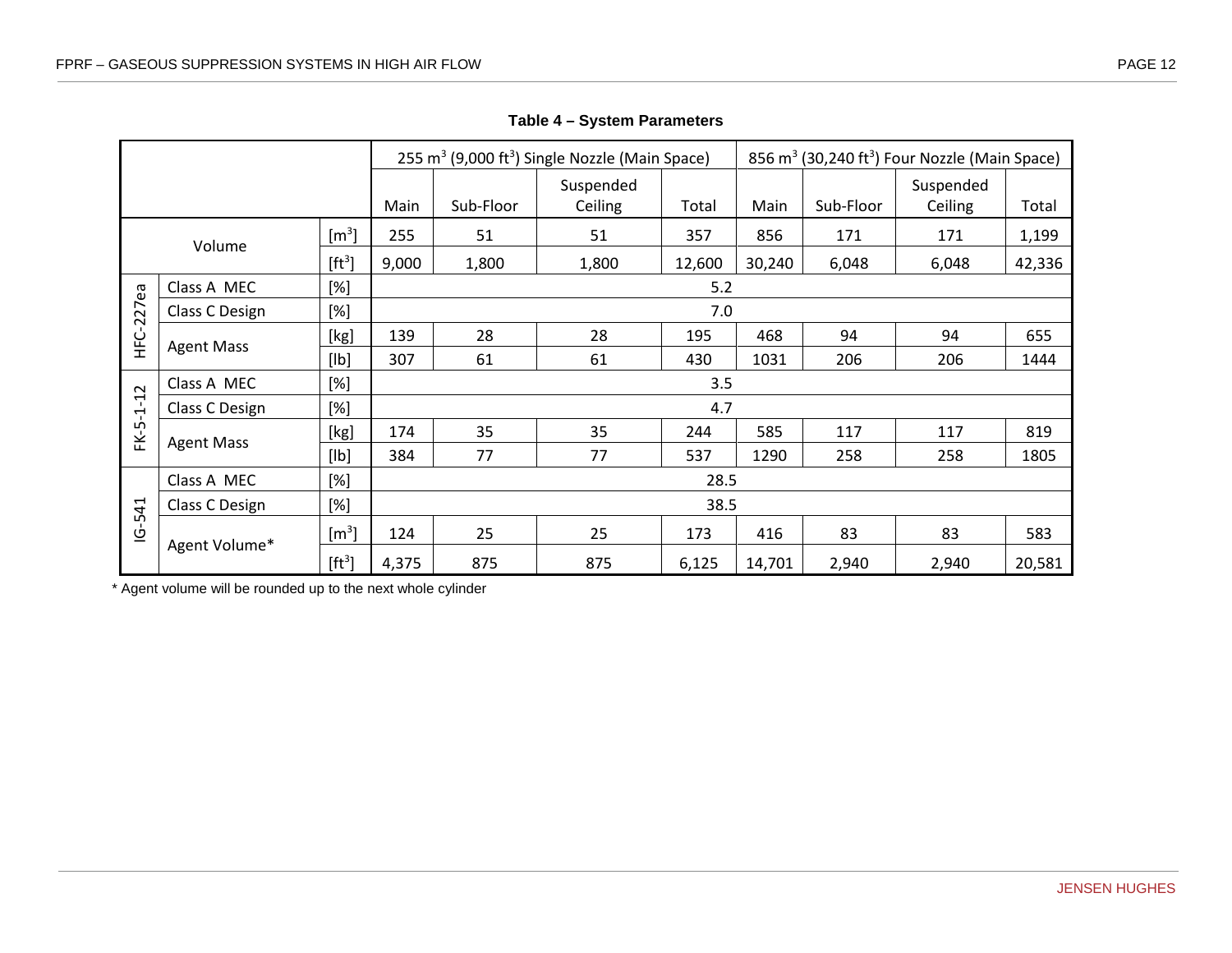#### <span id="page-20-0"></span>5.1.3. Investigation Variables

#### 5.1.3.1. Air Flow Rate

The range of the air flow rate to be investigated corresponds to a cooling demand range between 0.54 to 26.9 kW/m<sup>2</sup> (50 to 2,500 W/ft<sup>2</sup> (171 to 8,530 Btu/hr ft<sup>2</sup>)) of occupied floor area. The corresponding flow rate was based on a 15 °C (27 °F) air temperature differential between the cold air supply plenum (subfloor) and the hot air return plenum (above the suspended ceiling). The air flow rate range and corresponding cooling demand is outlined in Tables 5 and 6 for the two enclosures. The presented air changes per hour, ACH, is calculated based on the total volume including the sub-floor and plenum above the suspended ceiling.

Air velocities and differential pressures presented in Tables 5 and 6, are based on a floor tile open area ratio of 25% (open area/total tile area) with these tiles covering the entire floor area of the cold aisle. The increased density of the colder air is neglected. The air velocity and the differential pressure across the suspended ceiling would be the same if the extra width of the hot aisles is not utilized. The velocity would be reduced by 33% and the pressure difference by 56% if the full width of the hot aisle is used for the return vents. The 25% open area ratio floor tiles are commonly encountered in data centers and were present in the data centers surveyed. Floor tiles with open area ratios of up to 70% are commercially available. The higher open area would reduce the pressure drop across the flow tiles and the velocity for the same volumetric flow rate. Neglecting the temperature difference from ambient represents an approximate 2% error in the estimated pressure difference.

#### 5.1.3.2. Dead Air Space

Dead air space arises from either the data center not being at full capacity or due to the inclusion within the rack array space of non-cooled equipment, such as power distribution units. This was observed in both of the data centers visited. The dead air area may represent a low concentration zone as the agent directed toward this area may be diverted into the recycling air flow.

The dead air zones proposed for the two enclosures are shown in Figures 2 and 3. The total areas of these zones and portion of the total floor area represented by these zones are given in Table 7. The walkway around the boundary of the enclosures, other than that occupied by the CRAC units, and the center aisle in the larger enclosure would represent a dead zone in any case.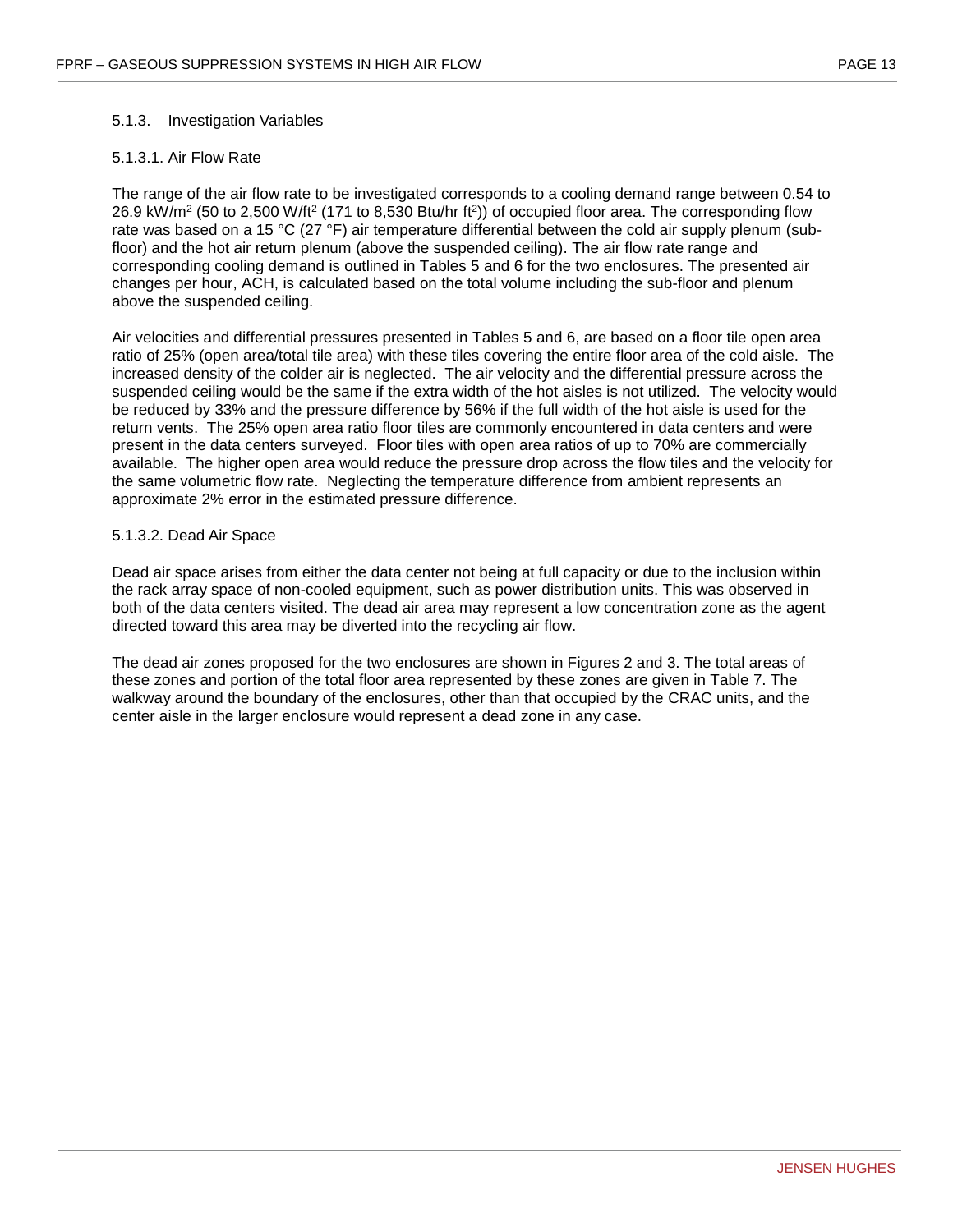# **Table 5 – Air Flow Rate Range – 255 m3 (9,000 ft3) Single Main Space Nozzle Enclosure with 16.7 m2 (180 ft2) Server Rack Occupied Floor Area**

| Heat Load per Occupied Floor Area |            |                           | <b>Total Heat Load</b> |           |       | Air Flow Rate Requirement {15<br>°C [27°F] Temperature<br>Differential} |        |       | Cold Aisle Air<br>Velocity through<br>Perforated Floor<br><b>Tiles</b> |        | Pressure<br>Difference Across<br><b>Floor Tiles</b> |       |
|-----------------------------------|------------|---------------------------|------------------------|-----------|-------|-------------------------------------------------------------------------|--------|-------|------------------------------------------------------------------------|--------|-----------------------------------------------------|-------|
| [kW/m <sup>2</sup> ]              | $[W/ft^2]$ | [Btu/hr ft <sup>2</sup> ] | [kW]                   | [Btu/hr]  | [ton] | $\lceil m^3/m$ in]                                                      | [CFM]  | [ACH] | [m/s]                                                                  | [ft/s] | [Pa]                                                | [psf] |
| 0.54                              | 50         | 171                       | 9                      | 30,711    | 3     | 29.3                                                                    | 1,036  | 4.9   | 0.29                                                                   | 0.94   | 0.050                                               | 0.001 |
| 1.08                              | 100        | 341                       | 18                     | 61,422    | 5     | 58.7                                                                    | 2,072  | 9.9   | 0.58                                                                   | 1.89   | 0.202                                               | 0.004 |
| 2.15                              | 200        | 682                       | 36                     | 122,844   | 10    | 117                                                                     | 4,144  | 19.7  | 1.15                                                                   | 3.77   | 0.807                                               | 0.017 |
| 6.46                              | 600        | 2,047                     | 108                    | 368,531   | 31    | 352                                                                     | 12,432 | 59.2  | 3.45                                                                   | 11.3   | 7.26                                                | 0.153 |
| 10.76                             | 1,000      | 3,412                     | 180                    | 614,218   | 51    | 587                                                                     | 20,720 | 98.7  | 5.75                                                                   | 18.9   | 20.2                                                | 0.424 |
| 26.91                             | 2,500      | 8,531                     | 450                    | 1,535,545 | 128   | 1467                                                                    | 51,800 | 246.7 | 14.4                                                                   | 47.2   | 126                                                 | 2.65  |

## <span id="page-21-0"></span>**Table 6 – Air Flow Rate Range – 856 m3 (30,240 ft3) Four Main Space Nozzle Enclosure with 66.9 m2 (720 ft2) Server Rack Occupied Floor Area**

<span id="page-21-1"></span>

| Heat Load per Occupied Floor Area |            |                           |       | <b>Total Heat Load</b> |       | Air Flow Rate Requirement<br>{15 °C [27°F] Temperature<br>Differential} |         |       | Cold Aisle Air<br>Velocity through<br>Perforated Floor<br><b>Tiles</b> |        | Pressure<br><b>Difference</b><br><b>Across Floor</b><br><b>Tiles</b> |       |
|-----------------------------------|------------|---------------------------|-------|------------------------|-------|-------------------------------------------------------------------------|---------|-------|------------------------------------------------------------------------|--------|----------------------------------------------------------------------|-------|
| [kW/m <sup>2</sup> ]              | $[W/ft^2]$ | [Btu/hr ft <sup>2</sup> ] | [kW]  | [Btu/hr]               | [ton] | $\lceil m^3 / m$ in]<br>[CFM]<br>[ACH]                                  |         |       | [m/s]                                                                  | [ft/s] | [Pa]                                                                 | [psf] |
| 0.54                              | 50         | 171                       | 36    | 122,844                | 10    | 117                                                                     | 4.144   | 5.9   | 0.29                                                                   | 0.94   | 0.050                                                                | 0.001 |
| 1.08                              | 100        | 341                       | 72    | 245,687                | 20    | 235                                                                     | 8,288   | 11.7  | 0.58                                                                   | 1.89   | 0.202                                                                | 0.004 |
| 2.15                              | 200        | 682                       | 144   | 491,374                | 41    | 469                                                                     | 16,576  | 23.5  | 1.15                                                                   | 3.77   | 0.807                                                                | 0.017 |
| 6.46                              | 600        | 2,047                     | 432   | 1,474,123              | 123   | 1408                                                                    | 49,728  | 70.5  | 3.45                                                                   | 11.3   | 7.26                                                                 | 0.153 |
| 10.76                             | 1,000      | 3,412                     | 720   | 2,456,872              | 205   | 2347                                                                    | 82,879  | 117.5 | 5.75                                                                   | 18.9   | 20.2                                                                 | 0.424 |
| 26.91                             | 2,500      | 8,531                     | 1,800 | 6,142,180              | 512   | 5867                                                                    | 207,198 | 293.6 | 14.4                                                                   | 47.2   | 126                                                                  | 2.65  |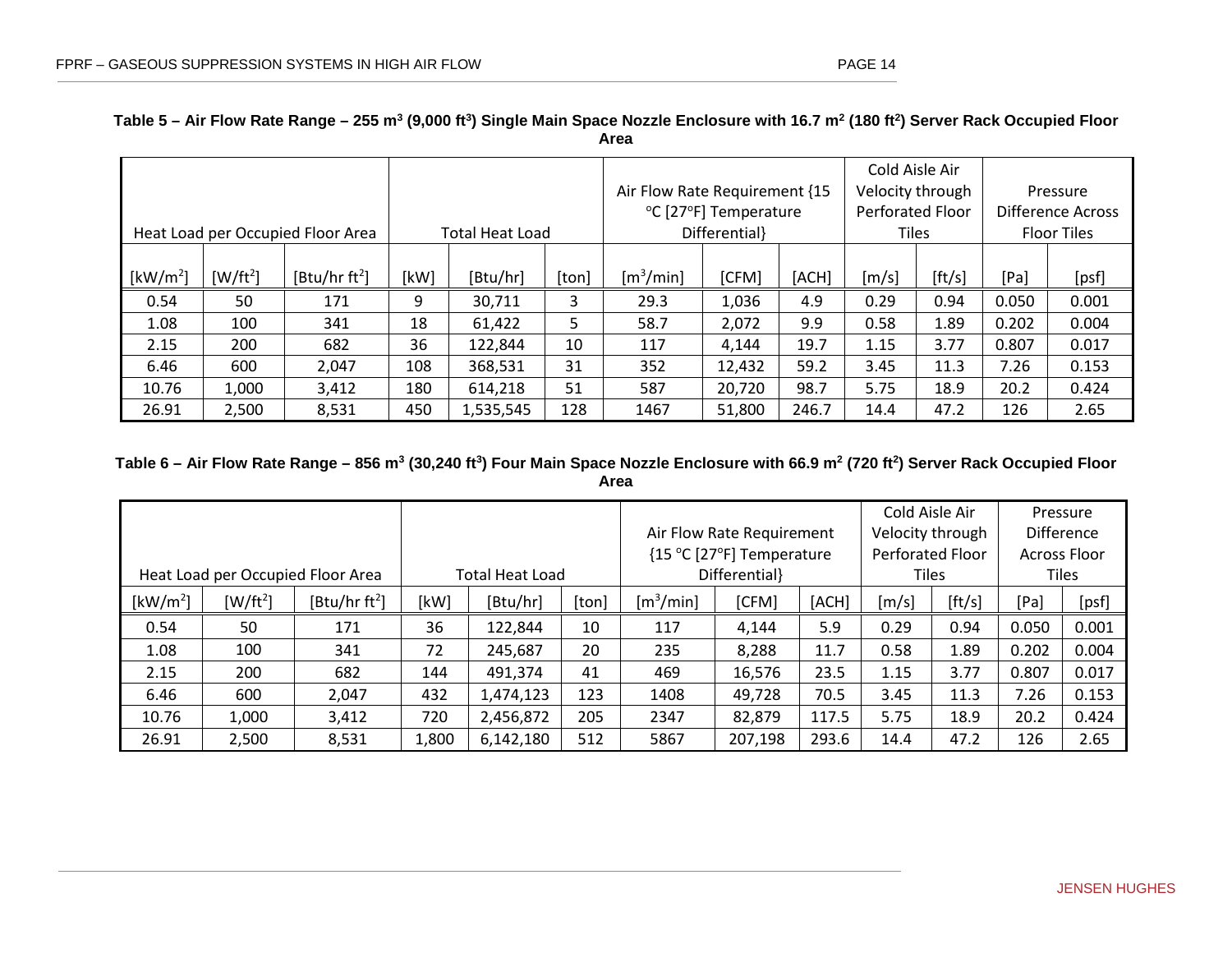<span id="page-22-1"></span>

|                                                      |        |      |       |      | Dead Air Zone |          |           |  |
|------------------------------------------------------|--------|------|-------|------|---------------|----------|-----------|--|
|                                                      | Length |      | Width |      | Area          |          |           |  |
|                                                      | [m]    | [ft] | [m]   | [ft] | [m²]          | $[ft^2]$ | [% total] |  |
| Single Nozzle Enclosure                              |        |      |       |      |               |          |           |  |
| <b>End Server Row</b>                                | 6.1    | 20   | 2.4   | 8    | 14.9          | 160.0    | 17.8%     |  |
| <b>Four Nozzle Enclosure</b>                         |        |      |       |      |               |          |           |  |
| End Server Row (Includes<br>portion of Center Aisle) | 13.4   | 44   | 2.4   | 8    | 32.7          | 352.0    | 11.6%     |  |
| Center Area (Includes portion<br>of Center Aisle)    | 4.3    | 14   | 4.9   | 16   | 20.8          | 224.0    | 7.4%      |  |
| Total                                                |        |      |       |      | 53.5          | 576.0    | 19.0%     |  |

**Table 7 – Dead Air Zones in the Proposed Enclosures**

#### <span id="page-22-0"></span>5.1.4. Model Case Matrix

The initial investigation of the extreme cases consists of 24 cases as outlined in Table 8. The case matrix consists of twelve cases in the larger enclosure and six cases in the smaller enclosure. The six cases in the smaller enclosure will be repeated without the heat addition from the servers and the cooling from the CRAH units for comparison with the validation tests. A more detailed evaluation would follow on based on the results obtained. The follow-on evaluation would concentrate on the parameters that evidence the greatest effects on the system performance.

The modeling efforts would initially be conducted for the smaller enclosure to allow for an assessment of the accuracy and validity of the model prior to proceeding to the larger enclosure. The modeling efforts in the smaller enclosure would be compared to the results of the experimental testing outlined in the next section for this assessment. The model would refined as necessary to align with the experimental results.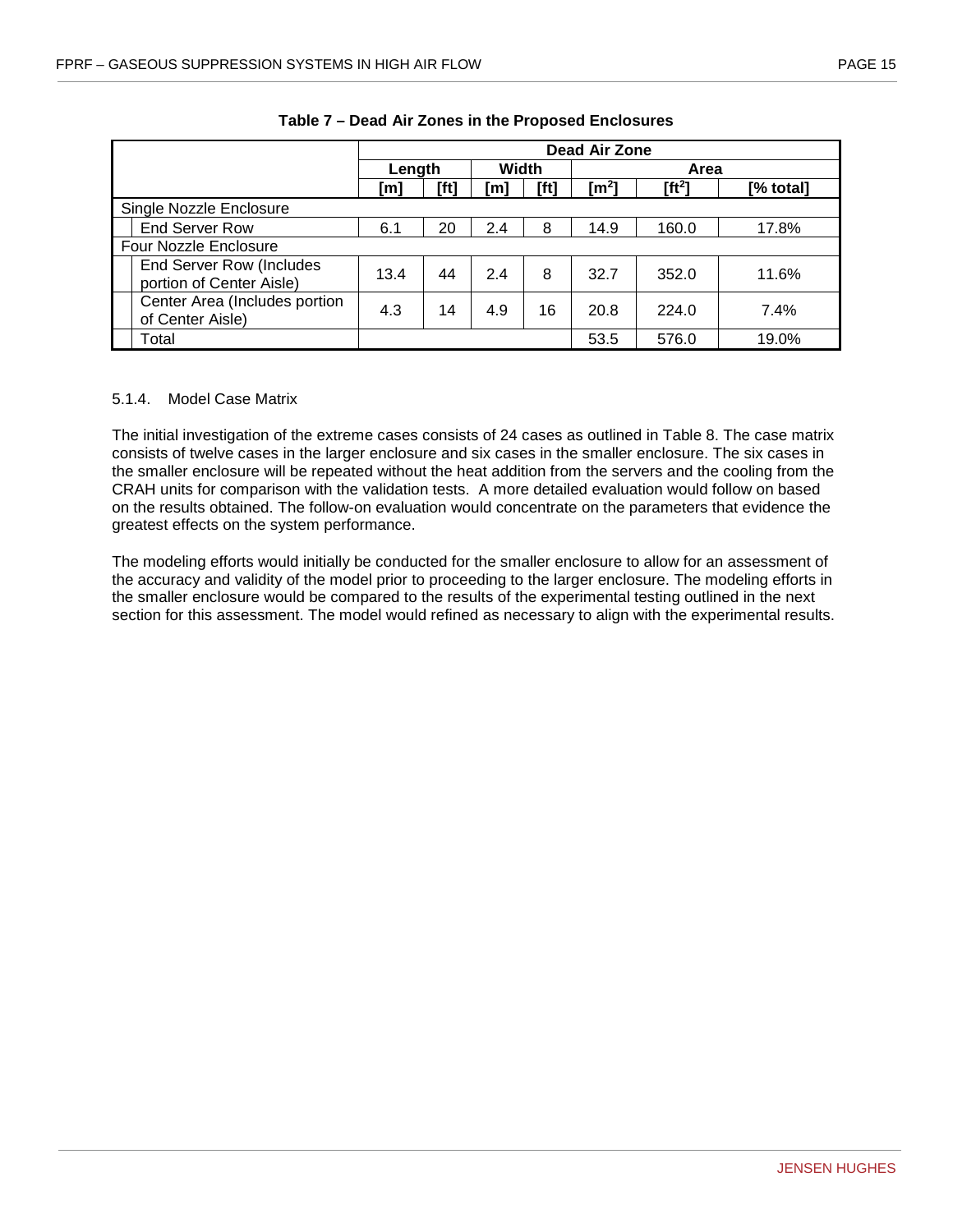<span id="page-23-0"></span>

| Case                    |                                                                    |              |                       | <b>Air Flow Rate</b> |          |                       |                    | <b>Dead Volume Area</b> |                                |
|-------------------------|--------------------------------------------------------------------|--------------|-----------------------|----------------------|----------|-----------------------|--------------------|-------------------------|--------------------------------|
| <b>Number</b>           | <b>Test Enclosure</b>                                              | <b>Agent</b> | [m <sup>3</sup> /min] | [CFM]                | [ACH]    | $\text{[m}^2\text{]}$ | [ft <sup>2</sup> ] | [% total]               | <b>Comments</b>                |
|                         |                                                                    | HFC-227ea    | 0                     | 0                    | 0        | 0                     | $\Omega$           | 0                       |                                |
| $\overline{2}$          |                                                                    | FK-5-1-12    | $\pmb{0}$             | $\mathbf 0$          | 0        | 0                     | 0                  | $\pmb{0}$               | Base Case - Still<br>Air       |
| $\overline{3}$          | 255 m <sup>3</sup> (9,000 ft <sup>3</sup> ) -<br>Single Main Space | IG-541       | $\mathbf 0$           | $\Omega$             | $\Omega$ | $\Omega$              | $\Omega$           | $\overline{0}$          |                                |
| $\overline{\mathbf{4}}$ | Nozzle                                                             | HFC-227ea    | 587                   | 20,720               | 98.7     | 14.9                  | 160                | 17.8%                   |                                |
| 5                       |                                                                    | FK-5-1-12    | 587                   | 20,720               | 98.7     | 14.9                  | 160                | 17.8%                   | High Air Flow $-$<br>Dead Zone |
| 6                       |                                                                    | IG-541       | 587                   | 20,720               | 98.7     | 14.9                  | 160                | 17.8%                   |                                |
| $\overline{7}$          | $255 \text{ m}^3$ (9,000 ft <sup>3</sup> ) -<br>Single Main Space  | HFC-227ea    | $\mathbf 0$           | 0                    | 0        | 0                     | 0                  | 0                       | Base Case - Still              |
| 8                       | Nozzle - Repeat                                                    | FK-5-1-12    | $\mathbf 0$           | 0                    | 0        | 0                     | $\mathbf 0$        | 0                       | Air                            |
| 9                       | Cases without Heat<br>from Servers and                             | IG-541       | 0                     | $\Omega$             | 0        | 0                     | $\Omega$           | 0                       |                                |
| 10                      | Cooling from                                                       | HFC-227ea    | 587                   | 20,720               | 98.7     | 14.9                  | 160                | 17.8%                   |                                |
| 11                      | <b>CRAH Units for</b><br>Comparison to                             | FK-5-1-12    | 587                   | 20,720               | 98.7     | 14.9                  | 160                | 17.8%                   | High Air Flow -<br>Dead Zone   |
| 12                      | <b>Validation Tests</b>                                            | IG-541       | 587                   | 20,720               | 98.7     | 14.9                  | 160                | 17.8%                   |                                |
| 13                      |                                                                    | HFC-227ea    | $\Omega$              | $\Omega$             | $\Omega$ | 0                     | $\Omega$           | 0                       | Base Case - Still              |
| 14                      |                                                                    | $FK-5-1-12$  | 0                     | $\Omega$             | $\Omega$ | 0                     | $\Omega$           | $\pmb{0}$               | Air                            |
| 15                      |                                                                    | IG-541       | $\overline{0}$        | $\Omega$             | $\Omega$ | 0                     | $\overline{0}$     | $\mathbf 0$             |                                |
| 16                      |                                                                    | HFC-227ea    | 469                   | 16,576               | 23.5     | 0                     | $\mathbf 0$        | $\mathbf 0$             | Medium Air Flow -              |
| 17                      |                                                                    | FK-5-1-12    | 469                   | 16,576               | 23.5     | 0                     | 0                  | $\pmb{0}$               | No Dead Zone                   |
| 18                      | 856 m <sup>3</sup> (30,240 ft <sup>3</sup> )                       | IG-541       | 469                   | 16,576               | 23.5     | $\Omega$              | $\Omega$           | $\Omega$                |                                |
| 19                      | - Four Main Space<br><b>Nozzles</b>                                | HFC-227ea    | 469                   | 16,576               | 23.5     | 53.5                  | 576                | 19.0%                   |                                |
| 20                      |                                                                    | FK-5-1-12    | 469                   | 16,576               | 23.5     | 53.5                  | 576                | 19.0%                   | <b>Medium Air Flow</b>         |
| 21                      |                                                                    | IG-541       | 469                   | 16,576               | 23.5     | 53.5                  | 576                | 19.0%                   |                                |
| 22                      |                                                                    | HFC-227ea    | 2,347                 | 82,879               | 117.5    | 53.5                  | 576                | 19.0%                   |                                |
| 23                      |                                                                    | FK-5-1-12    | 2,347                 | 82,879               | 117.5    | 53.5                  | 576                | 19.0%                   | High Air Flow                  |
| 24                      |                                                                    | IG-541       | 2,347                 | 82,879               | 117.5    | 53.5                  | 576                | 19.0%                   |                                |

**Table 8 – Initial CFD Model Case Matrix**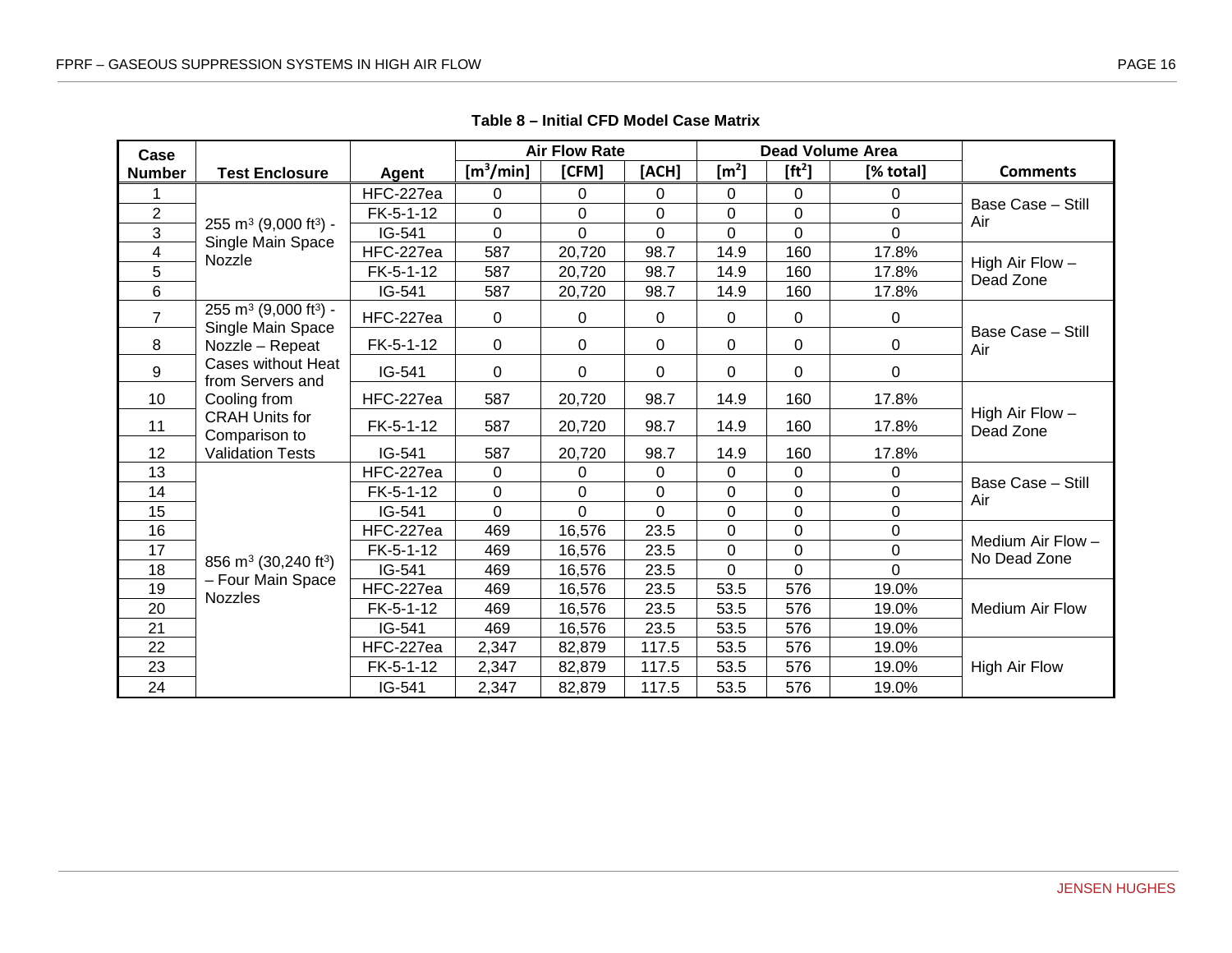#### <span id="page-24-0"></span>**5.2. Model Validation Testing**

In order to validate the CFD model results, a set of experiments would be conducted. These tests would be performed in the smaller of the two enclosures used in the Tier 1 CFD modeling described in Section 5.1. Any differences in the exact geometry of the enclosure and that modeled would be reconciled to ensure that the comparison of the experimental and model results is valid.

These tests would be performed for all three agents involved in the modeling effort: HFC-227ea (FM-200), FK-5-1-12 (Novec 1230) and IG-541 (Inergen). Substitutions and or additions of differing agents is acceptable provided:

- At least one is a halocarbon type agent that is super-pressurized with nitrogen,
- At least one is an inert gas type agent, and
- All agents used are included in the modeling effort to provide a direct comparison of the obtained results.

#### <span id="page-24-1"></span>5.2.1. Enclosure Geometry

The smaller of the two enclosures will be used for the experimental validation tests. It has a main space volume of 255 m<sup>3</sup> (9,000 ft<sup>3</sup>). This volume nominally represents the largest volume that can be protected by a single nozzle system employing any one of the three proposed agents (HFC-227ea, FK-5-1-12, and IG-541). This volume is smaller than that utilized during the previous investigation of the effects of high air flow rate environments on the performance of smoke detection systems and either of the data centers visited. The reduced volume would simplify the analysis, especially with respect to nozzle location. Basic enclosure geometry to be used is illustrated in Figure 4.

The CRAH units will be simulated utilizing blowers connected to ducts running from the suspended ceiling to the sub-floor. Four to eight blowers and ducts will be used depending on blower capacity: 71 to 142 m3/min (2,500 to 5,000 CFM). Blowers and ducts will be arranged symmetrically along the enclosure walls to produce as uniform as possible flow profile through the enclosure.

The effects of the heat input from the operating servers and the cooling from the CRAH units will not be incorporated into the experimental tests.

The leakage area present in the test enclosure will be evaluated prior to the start of the tests with a door fan apparatus. All of the enclosure configurations to be used during the test program will be evaluated.

#### <span id="page-24-2"></span>5.2.2. System Parameters

Each of the three agents will be employed at their minimum Class C design concentration as specified in NFPA 2001. A single nozzle located in the center of the enclosure would be utilized to discharge the agent into the main space of the enclosure. Additional nozzles will be utilized to discharge the agent into the sub-floor and into the space above the suspended ceiling. These additional nozzles would be located similarly to those in the main space of the enclosure. Separate cylinders will be used for the sub-floor and suspended ceiling systems to avoid the error associated with the two flow splits that would otherwise be involved.

The systems will be designed to deliver the agent at the maximum discharge time: 10 seconds for HFC-227ea and FK-5-1-12, and 120 seconds for IG-541. The systems will also be designed to be near their minimum average nozzle pressure, approximately 5.5 bar (80 psig) for halocarbon type agents and approximately 13.8 bar (200 psig). An over-pressure relief vent will be installed and operational for the insert gas tests. It will be held closed during the tests with the halocarbon agents. The size of the pressure relief vent for the inert gas system tests will be based on the final system design. A pressure relief vent for the halocarbon agent tests is not anticipated to be necessary. The need for pressure relief will be reviewed prior to the start of the actual tests.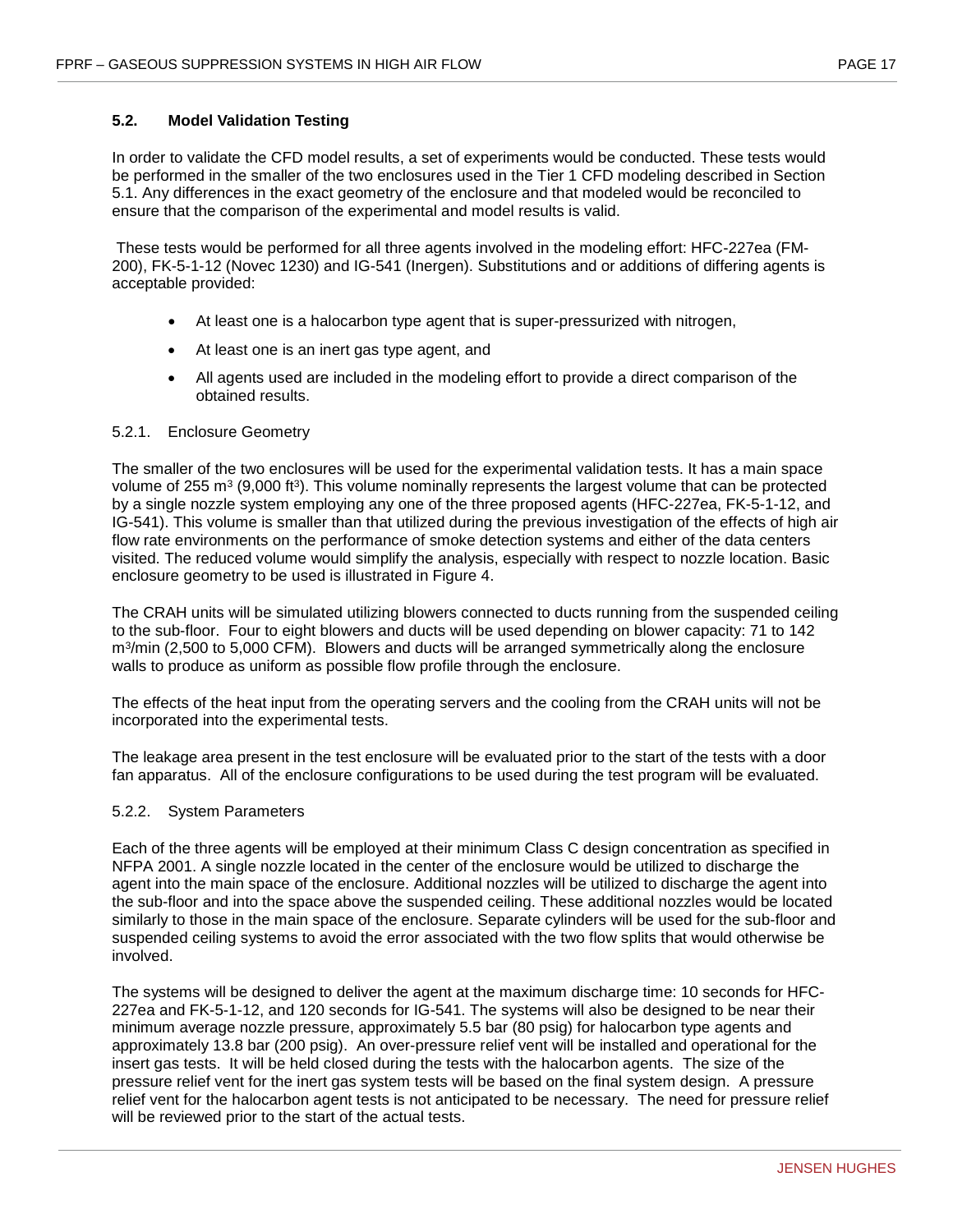The agent quantity would be increased over the minimum quantity based on the size of the agent cylinders to be utilized.

The system parameters are outlined in Table 9.



<span id="page-25-0"></span>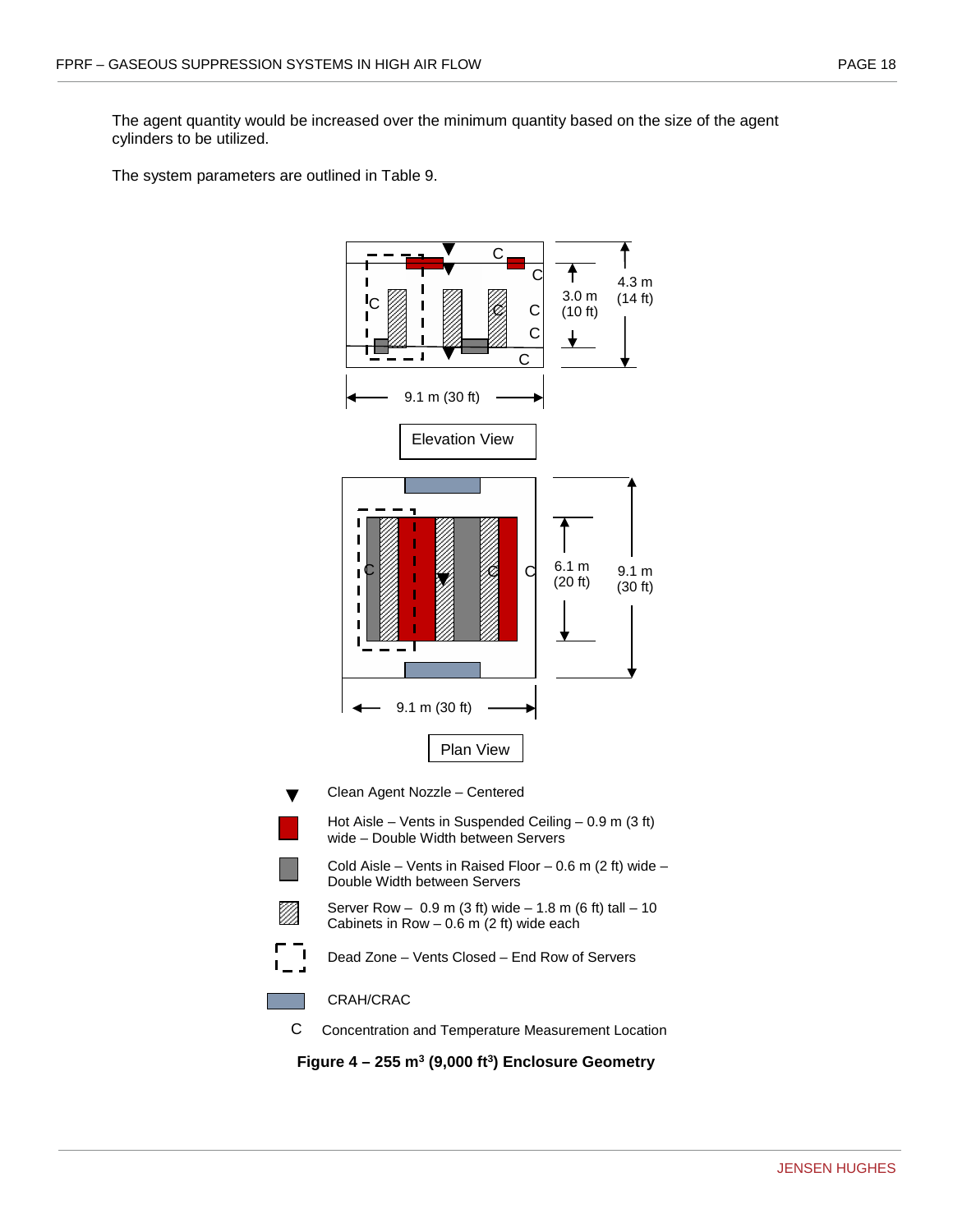<span id="page-26-1"></span>

|                           |                   |                    |       |                | 255 m <sup>3</sup> (9,000 ft <sup>3</sup> ) Single Nozzle (Main Space) |        |  |  |  |  |  |
|---------------------------|-------------------|--------------------|-------|----------------|------------------------------------------------------------------------|--------|--|--|--|--|--|
|                           |                   |                    |       |                |                                                                        |        |  |  |  |  |  |
|                           |                   |                    | Main  | Sub-Floor      | <b>Suspended Ceiling</b>                                               | Total  |  |  |  |  |  |
| $\left[\text{m}^3\right]$ |                   | 255                | 51    | 51             | 357                                                                    |        |  |  |  |  |  |
|                           | Volume            |                    | 9,000 | 1,800<br>1,800 |                                                                        | 12,600 |  |  |  |  |  |
|                           | Class A MEC       | [%]                | 5.2   |                |                                                                        |        |  |  |  |  |  |
| HFC-227ea                 | Class C Design    | [%]                |       | 7.0            |                                                                        |        |  |  |  |  |  |
|                           |                   | [kg]               | 139   | 28             | 28                                                                     | 195    |  |  |  |  |  |
|                           | <b>Agent Mass</b> | [Ib]               | 307   | 61             | 61                                                                     | 430    |  |  |  |  |  |
|                           | Class A MEC       | $[\%]$             |       |                | 3.5                                                                    |        |  |  |  |  |  |
|                           | Class C Design    | [%]                | 4.7   |                |                                                                        |        |  |  |  |  |  |
| FK-5-1-12                 |                   | [kg]               | 174   | 35             | 35                                                                     | 244    |  |  |  |  |  |
|                           | <b>Agent Mass</b> | [Ib]               | 384   | 77             | 77                                                                     | 537    |  |  |  |  |  |
|                           | Class A MEC       | [%]                | 28.5  |                |                                                                        |        |  |  |  |  |  |
|                           | Class C Design    | $[\%]$             |       |                | 38.5                                                                   |        |  |  |  |  |  |
| $16 - 541$                |                   | $\rm [m^3]$        | 124   | 25             | 25                                                                     | 173    |  |  |  |  |  |
|                           | Agent Volume*     | [ft <sup>3</sup> ] | 4,375 | 875            | 875                                                                    | 6,125  |  |  |  |  |  |

**Table 9 – System Parameters**

\* Agent volume will be rounded up to the next whole cylinder

#### <span id="page-26-0"></span>5.2.3. Instrumentation

The agent concentration within the enclosure will be monitored at a minimum of 7 locations. These locations are shown in Figure 4. Additional locations maybe added if available and would be located at area shown by the CFD modeling to be interesting by having a delay in reaching the design concentration or an offset from the design concentration. Thermal conductivity analyzers, similar to those used previously for Halon 1301 discharge tests, are available for use with the halocarbon agents and some of the inert gas agents (Tripoint Instrument Inc of Cincinnati OH). Inert gas agent concentrations would be monitored utilizing oxygen concentration analyzers with the agent concentration being derived from the reduction in oxygen concentration. The thermal conductivity meters and oxygen analyzers will be calibrated prior to each test.

Pressure transducers and thermocouples would be utilized to monitor the discharge of the agent through the system piping and into the test enclosure.

Low range pressure transducers will be utilized to monitor the differential pressures across the compartment boundaries (interior and exterior), across the sub-floor (above and below) and across the suspended ceiling (above and below).

A door fan apparatus will be utilized to measure the leakage area present prior to the start of these tests. The leakage area will be measured with the over-pressure relief vent configured for a halocarbon agent test (closed) and for an inert gas agent test (operational).

The air flow field throughout the enclosure will be mapped with the blowers operating to aid in the CFD modeling prior to the start of the tests. A hand held anemometer will be used to measure the air flow velocity through the perforated floor tiles, through the ceiling plenum vents, and through the cabinet racks.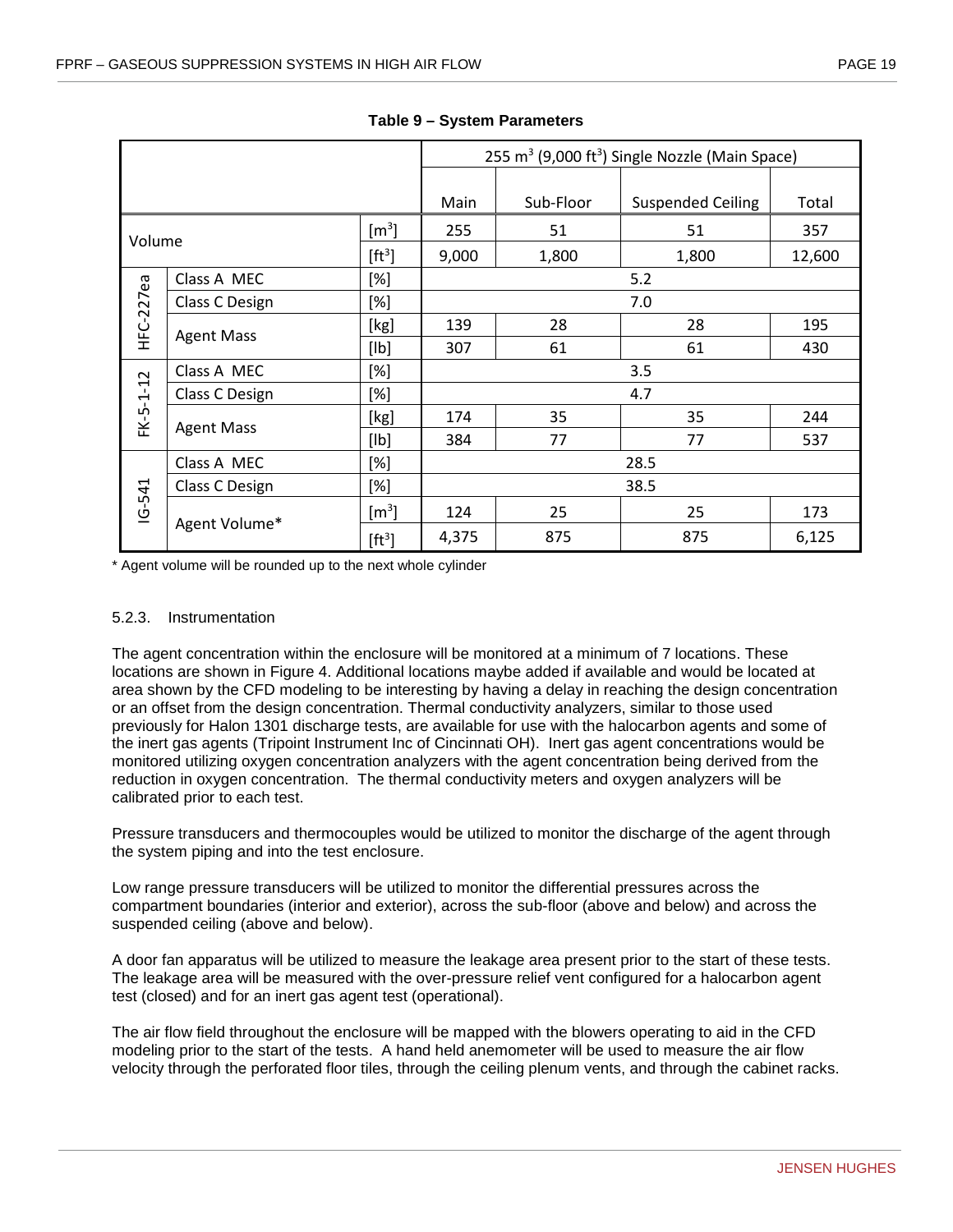#### <span id="page-27-0"></span>5.2.4. Test Matrix

In order to validate the CFD model results, a set of nine experiments would be conducted with the geometry of the smaller enclosure. These tests would consist of both the base case, still air case and the case with flow rate and dead air space that evidences the greatest effect on the system performance. The tests at the high air flow rate would be repeated in order to establish repeatability and to ensure a valid comparison with the CFD Model. These tests are nominally outlined in Table 10.

The procedure to be used for these tests would be to initially configure the enclosure for the test conditions to be used. The analyzers would be calibrated for the agent to be used in the test. The blowers would be set for the desired air flow condition. The cylinders would be filled and attached to the gaseous clean agent fire suppression system piping.

The data acquisition system would be started. After two minutes of background data have been acquired, the clean agent would be discharged into the test enclosure. The test would last until the concentration profile is no longer changing with a minimum duration of thirty minutes after the end of the agent discharge into the enclosure.

At the conclusion of the test, the chamber would be thoroughly purged.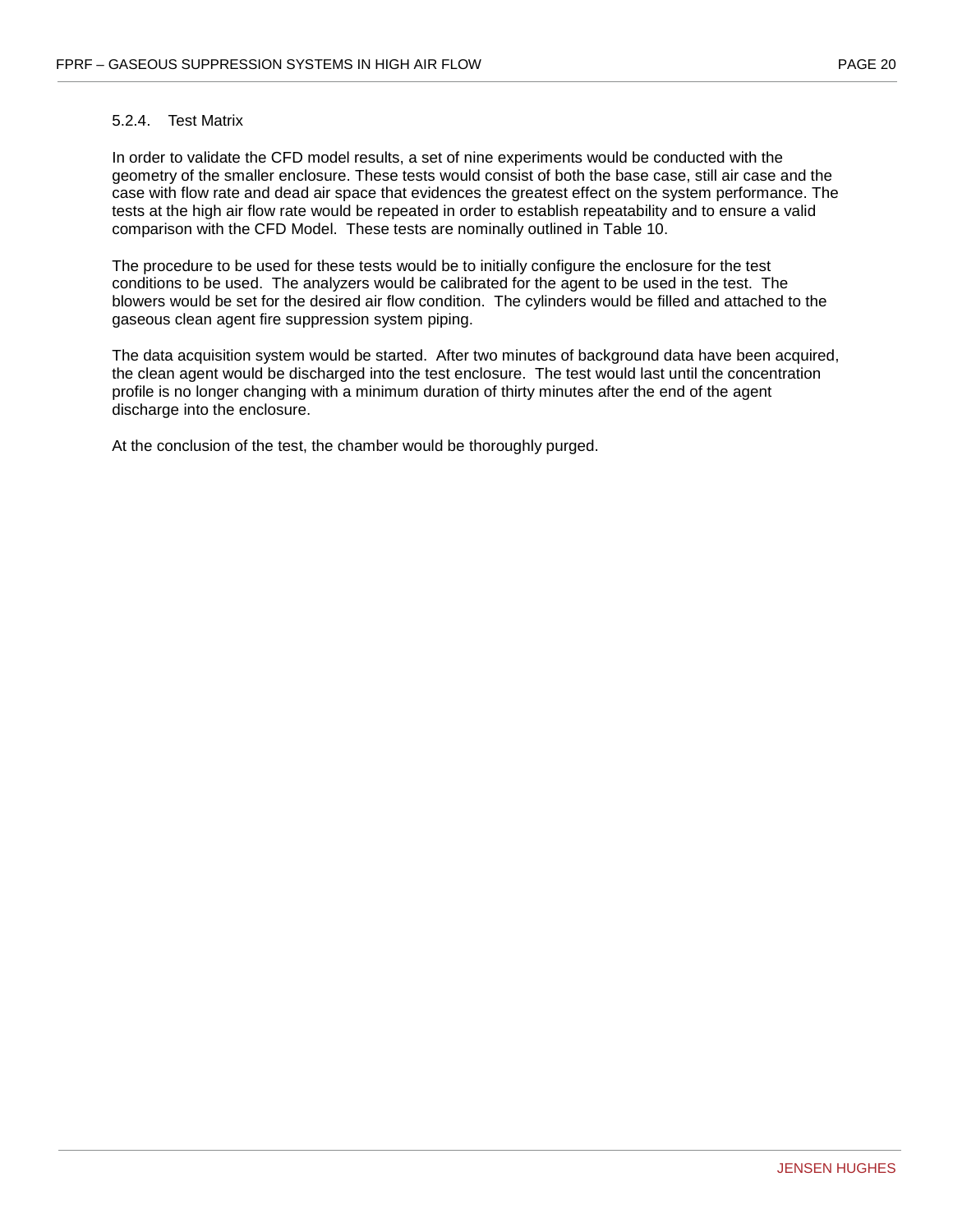<span id="page-28-0"></span>

| Case           |                          |           |                    | <b>Air Flow Rate</b> |       |          | <b>Dead Volume Area</b> |           |                                                        |
|----------------|--------------------------|-----------|--------------------|----------------------|-------|----------|-------------------------|-----------|--------------------------------------------------------|
| <b>Number</b>  | <b>Enclosure</b>         | Agent     | $\lceil m^3/m$ in] | [CFM]                | [ACH] | [ $m2$ ] | $[ft^2]$                | [% total] | <b>Comments</b>                                        |
|                |                          | HFC-227ea | 0.0                | 0                    | 0.0   | 0.0      | 0                       | $0.0\%$   |                                                        |
| 2              |                          | FK-5-1-12 | 0.0                | 0                    | 0.0   | 0.0      | 0                       | 0.0%      | Base Case - Still Air - Small<br>Enclosure             |
| 3              | $255 \text{ m}^3$        | $IG-541$  | 0.0                | 0                    | 0.0   | 0.0      | 0                       | $0.0\%$   |                                                        |
| $\overline{4}$ | (9,000 ft <sup>3</sup> ) | HFC-227ea | 586.7              | 20,720               | 98.7  | 14.9     | 160                     | 17.8%     |                                                        |
| 5              | Single Main              | FK-5-1-12 | 586.7              | 20,720               | 98.7  | 14.9     | 160                     | 17.8%     | High Air Flow - Small Enclosure                        |
| 6              | Space Nozzle             | IG-541    | 586.7              | 20,720               | 98.7  | 14.9     | 160                     | 17.8%     |                                                        |
|                |                          | HFC-227ea | 586.7              | 20,720               | 98.7  | 14.9     | 160                     | 17.8%     |                                                        |
| 8              |                          | FK-5-1-12 | 586.7              | 20,720               | 98.7  | 14.9     | 160                     | 17.8%     | High Air Flow - Small Enclosure<br><b>Repeat Tests</b> |
| 9              |                          | IG-541    | 586.7              | 20,720               | 98.7  | 14.9     | 160                     | 17.8%     |                                                        |

**Table 10 – Validation Test Matrix**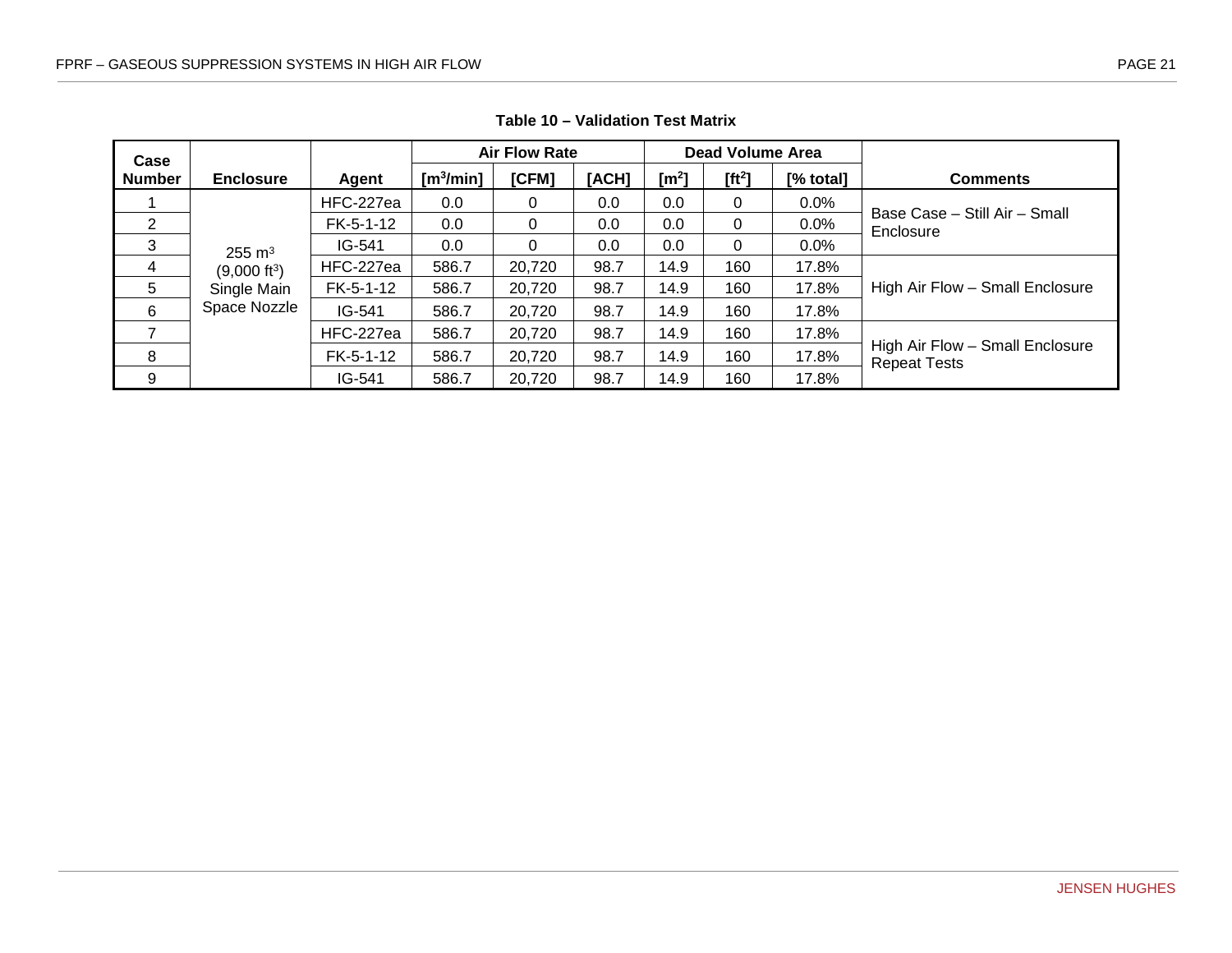#### <span id="page-29-0"></span>**5.3. Second Tier Research Plan: High Air Flow Environment with Aisle Containment**

#### <span id="page-29-1"></span>5.3.1. Approach

Evaluate the effects high air flow environments with aisle containment systems on the performance of a total flooding fire suppression agent utilizing a computational fluid dynamics (CFD). The evaluation will be conducted for three primary agents: HFC-227ea (FM-200), FK-5-1-12 (Novec 1230) and IG-541 (Inergen). These agents represent the primary agents currently in use with HFC-227ea and FK-5-1-12 representing halocarbon type agents and IG-541 representing inert gas type agents. Variables to be investigated include: enclosure configuration, air flow rate in the enclosure, and dead air zone. Variables held constant include: enclosure geometry (volume, contents, and dimensions), system parameters (concentration (NFPA Class A minimum design), discharge time, nozzle pressure and nozzle spacing).

Three primary aisle containment configurations will be evaluated: Cold Aisle Containment, Hot Aisle Containment, and Cold Aisle Containment with Ceiling Plenum Only. These configurations are illustrated in Figure 5. Other configurations could be considered as well.





Ceiling Plenum Only

**Figure 5 – Aisle Containment Configurations**

<span id="page-29-3"></span>While gaseous clean agent fire suppression system configuration would be considered a constant with respect to varying air flow rates, the gaseous clean agent fire suppression system configuration cannot stay the same for all of the aisle containment configurations. While the nozzles locations in the plenum above the suspended ceiling and below the raised floor may remain the same, the nozzle locations in the main space will be vastly different. The nozzles outside of the contained aisle would be relocated to the compartment boundaries in a 180° pattern location with additional nozzles located within the contained aisle. This treats the contained aisle as a separate enclosure as suggested by NFPA 75 [3], NFPA 76 [4], and the FM Data Sheet [5].

Research will start with modeling the extreme cases (Still air, Maximum air flow rate, and Maximum air flow rate with maximum dead air zone). If evaluated cases warrant further investigation, then intermediate cases would be modeled.

The CFD models utilized during the first tier of this research program will be considered valid for this tier and no experimental testing is anticipated as part of this tier of the program.

#### <span id="page-29-2"></span>5.3.2. Enclosure Geometry

The enclosure geometry is the same as the large of the two enclosures used without aisle containment with a main space volume of 856  $m<sup>3</sup>$  (30,240 ft<sup>3</sup>). The enclosure configured for the three aisle containment configurations are shown in Figures 6 through 8.

For the cold containment configuration (Figure 6), the six cold aisles between the server racks are encased up to the height of the racks. Cooling air flowing from the sub-flow has to pass through the server racks to enter the main space of the enclosure. The heated air is withdrawn through the vents in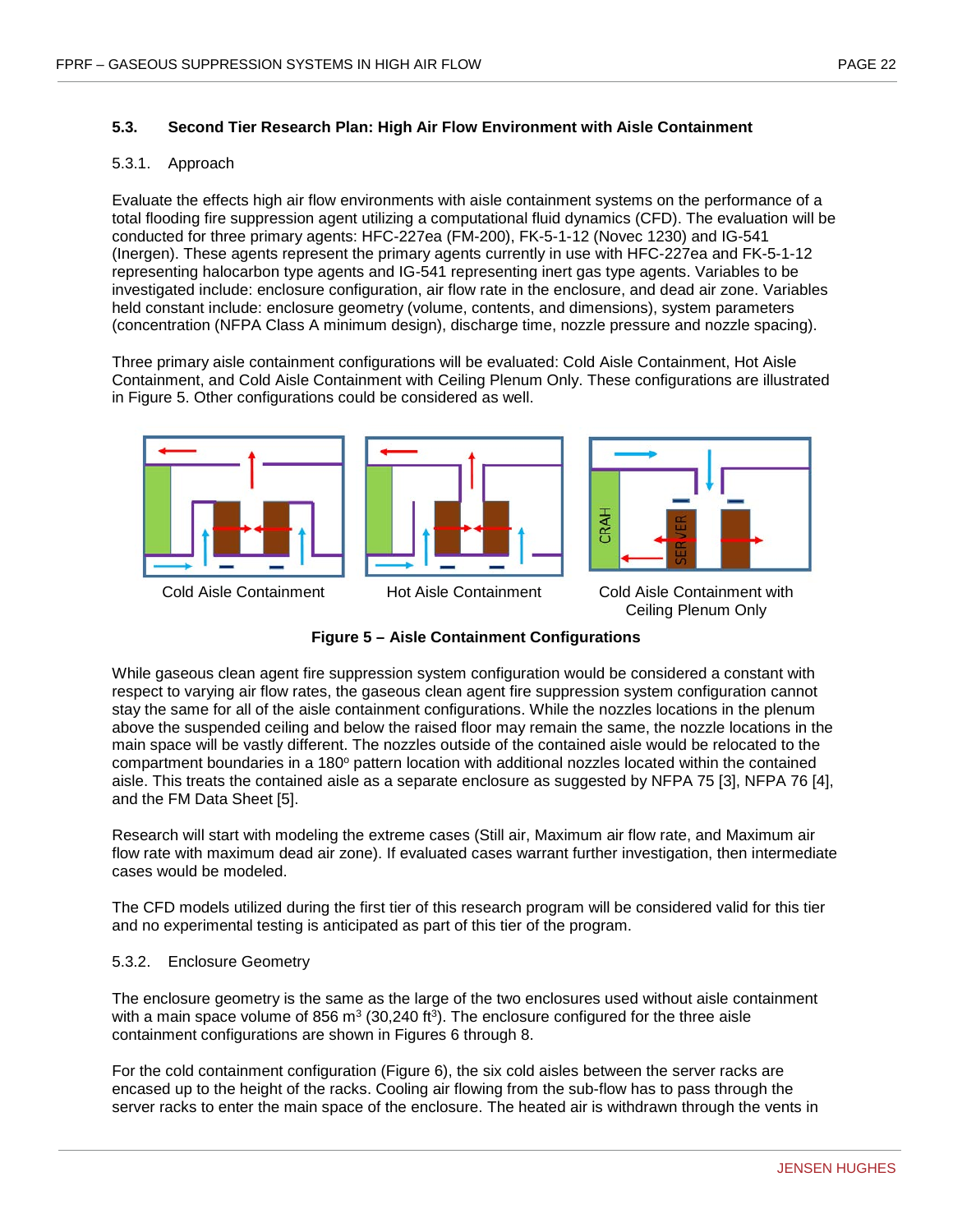the suspended ceiling and returned to the CRAH. The area above the height of the racks remains free of obstructions and the main space clean agent nozzles could remain in their more centralized locations rather than pulled back to the 180° pattern location as drawn in Figure 6.

For the hot aisle containment configuration (Figure 7), the eight hot aisles are contained from floor to ceiling obstructing the area above the cabinet height. As the cool air enters the main space from the floor and allowed to mix with the main space air prior to being drawn through the cabinets, the main space would be kept cooler with this configuration relative to the cold aisle configuration.

The cold aisle containment with ceiling only plenum (Figure 8), has the six cold aisle encased from floor to ceiling. The cooling air flows from the ceiling plenum and through the racks prior to mixing with the main space air and returned to the CRAH.

Other configurations could be considered.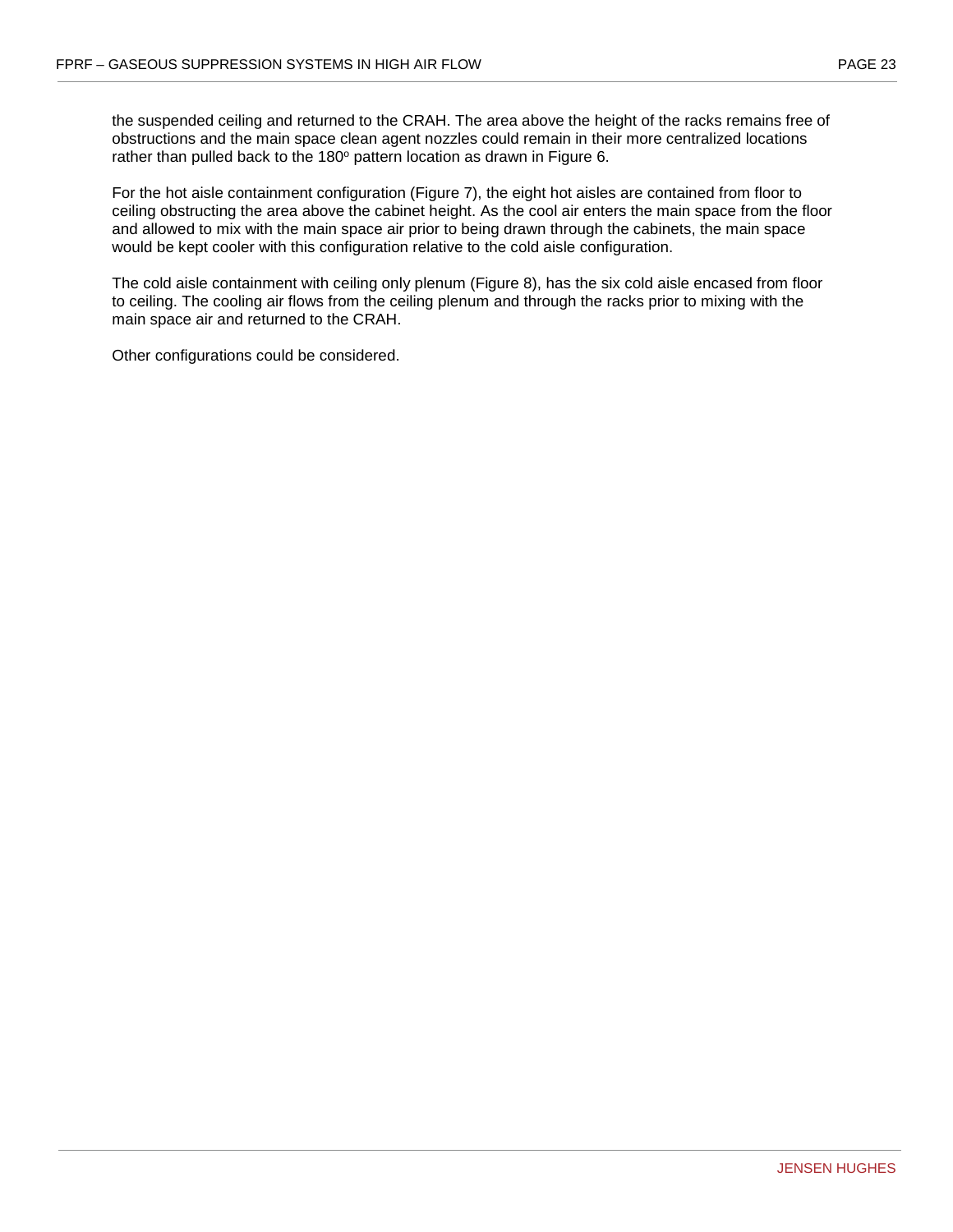

<span id="page-31-0"></span>**Figure 6 – 856 m3 (30,240 ft3) Enclosure Geometry – Cold Aisle Containment Configuration**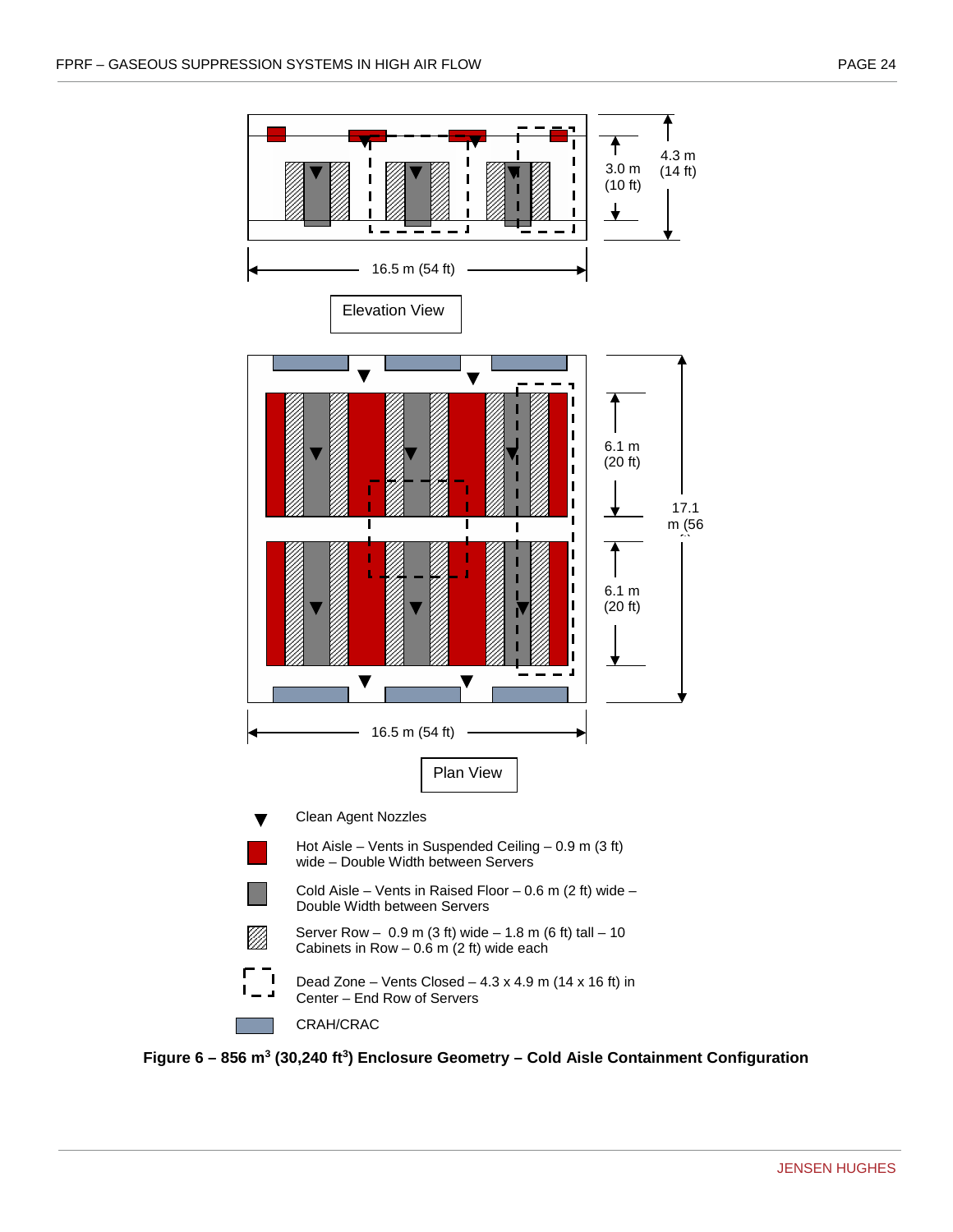

<span id="page-32-0"></span>**Figure 7 – 856 m3 (30,240 ft3) Enclosure Geometry – Hot Aisle Containment Configuration**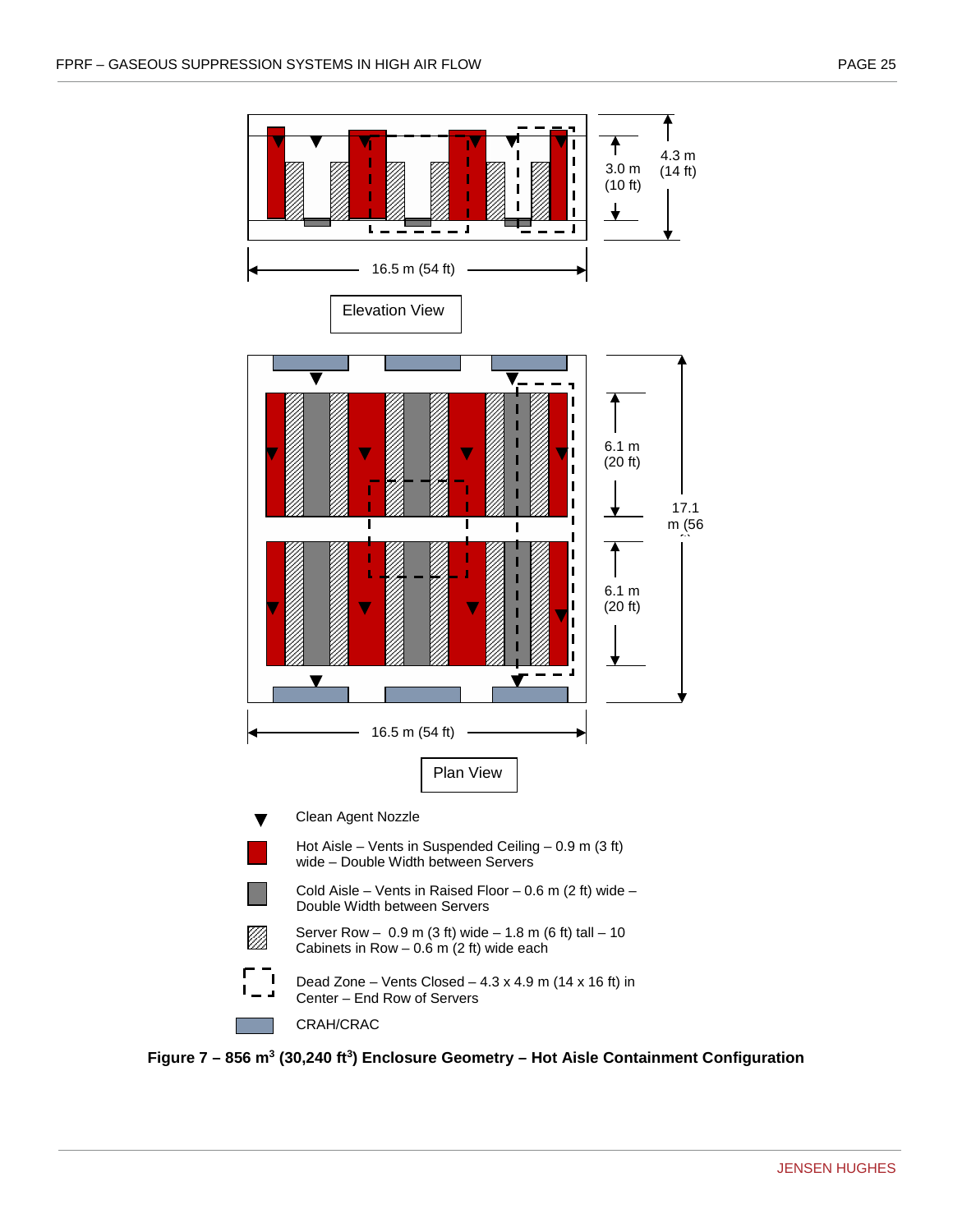

#### <span id="page-33-0"></span>**Figure 8 – 856 m3 (30,240 ft3) Enclosure Geometry – Cold Aisle Containment with Ceiling Plenum Only**

The enclosure parameters relative to the parameters of the enclosure used in the previous investigation and the visited data centers are given in Table 11.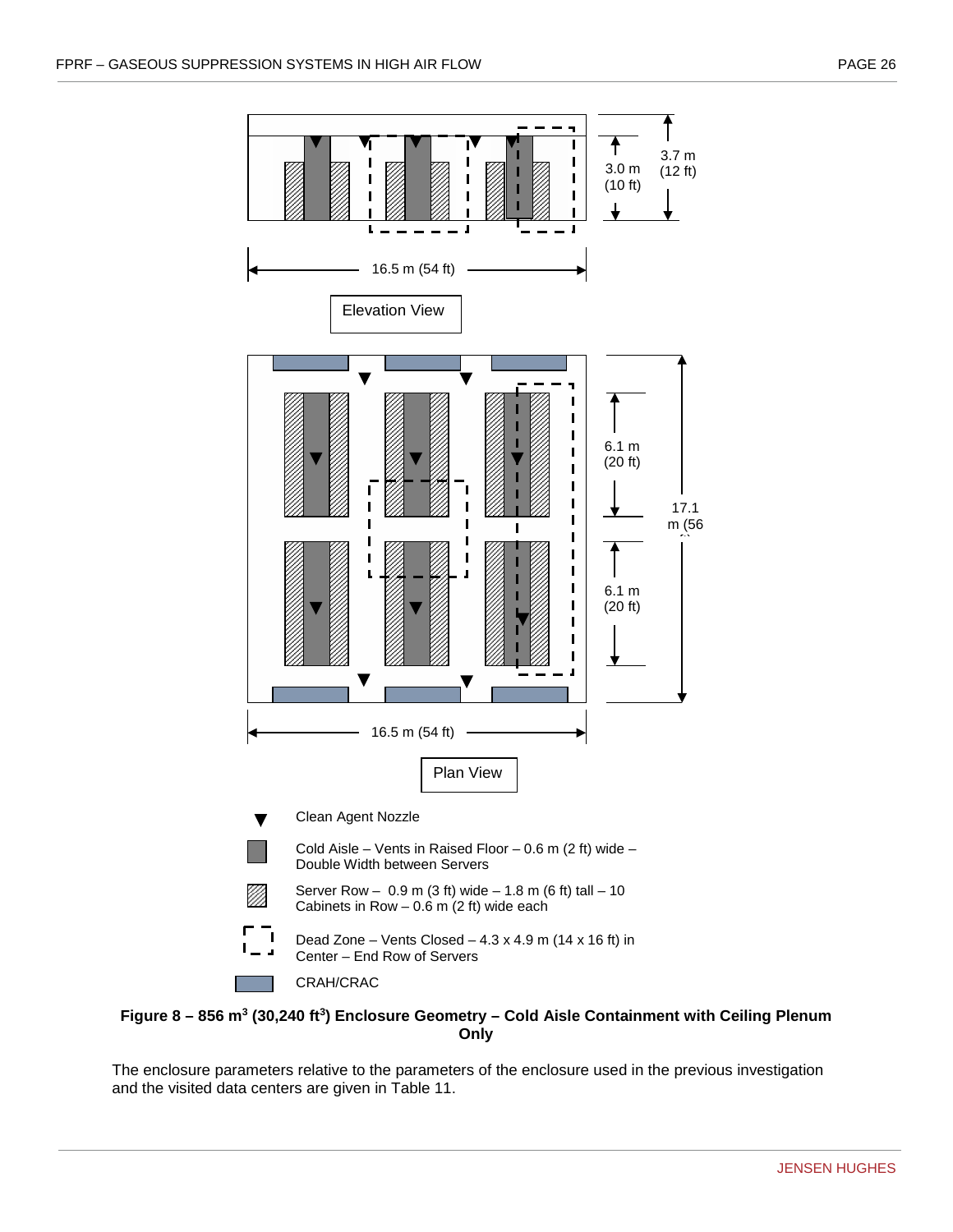<span id="page-34-1"></span>

|                          |                     |                     | <b>Visited Data Centers</b> |            | <b>Previous</b>  |
|--------------------------|---------------------|---------------------|-----------------------------|------------|------------------|
|                          |                     | <b>Enclosure to</b> |                             |            | Investigation    |
| <b>Parameter</b>         | <b>Units</b>        | be Modeled          | A.V. Williams               | <b>CSS</b> | <b>Enclosure</b> |
| Floor Area               | $\lceil m^2 \rceil$ | 280.9               | 548.1                       | 231.9      | 280.9            |
|                          | $[ft^2]$            | 3024                | 5900                        | 2496       | 3024             |
| Ceiling Height           | [m]                 | 3.0                 | 3.0                         | 2.1        | 3.0              |
|                          | [ft]                | 10.0                | 10.0                        | 7.0        | 10.0             |
| Subfloor Height          | [m]                 | 0.6                 | 0.6                         | 0.6        | 0.9              |
|                          | [ft]                | 2.0                 | 2.0                         | 2.0        | 3.0              |
| <b>Suspended Ceiling</b> | [m]                 | 0.6                 |                             |            | 0.9              |
| Height                   | [ft]                | 2.0                 |                             |            | 3.0              |
| Main Space               | $\lceil m^3 \rceil$ | 856                 | 1,671                       | 495        | 856              |
| Volume                   | [ft3]               | 30,240              | 59,000                      | 17,472     | 30,240           |
| Sub-Floor Volume         | [m $^{3}$ ]         | 171                 | 334                         | 141        | 257              |
|                          | [ft3]               | 6,048               | 11,800                      | 4,992      | 9,072            |
| <b>Suspended Ceiling</b> | [m $^{3}$ ]         | 171                 |                             |            | 257              |
| Volume                   | $[ft^3]$            | 6,048               |                             |            | 9,072            |
| <b>Total Volume</b>      | [m $^{3}$ ]         | 1,199               | 2,005                       | 636        | 1,370            |
|                          | $[ft^3]$            | 42,336              | 70,800                      | 22,464     | 48,384           |
| Floor Area               | [m $^{2}$ ]         | 66.9                | 49.1                        | 30.7       | 66.9             |
| Occupied by              | $[ft^2]$            | 720                 | 528                         | 330        | 720              |
| <b>Server Cabinets</b>   | % Total]            | 23.8%               | 8.9%                        | 13.2%      | 23.8%            |

**Table 11 – Enclosure Parameters**

#### <span id="page-34-0"></span>5.3.3. System Parameters

Each of the three agents will be employed at their minimum Class C design concentration as specified in NFPA 2001. The nozzles discharging into the main space will be located in 180° pattern locations to avoid the obstructions caused by the aisle containment systems. Additional nozzles will be added to discharge the agent into the contained aisles. This is consistent with the recommendations of NFPA 75 [3], NFPA 76 [4] and the FM Data Sheet 5-32 [5]. The nozzles discharging into the sub-floor and the plenum above the suspended ceiling will be locating in center of each quadrant with four nozzles in each space.

A less conservative system approach will optionally be modeled as well. This approach would eliminate the nozzles within the contained aisle, shifting the agent mass to the sub-floor plenum (cold aisle containment), the main space (hot aisle containment) or the above the suspended ceiling plenum (cold aisle containment without sub-floor). This approach would only be effective if the recycling cooling air flow remains operating and would only be modeled in that case.

The systems will be designed to deliver the agent at the maximum discharge time: 10 seconds for HFC-227ea and FK-5-1-12, and 120 seconds for IG-541. The systems will also be designed to be near their minimum average nozzle pressure, approximately 5.5 bar (80 psig) for halocarbon type agents and approximatetly 13.8 bar (200 psig). An over-pressure relief vent will be installed and operational for the insert gas tests. It will be held closed during the tests with the halocarbon agents.

The gaseous clean agent fire suppression system hardware used in the CFD model effort will be as generic as possible to not reflect any particular manufacturer or distributer.

The agent quantity would be increased over the minimum quantity based on the size of the agent cylinders to be utilized.

The system parameters are outlined in Table 12 through 14.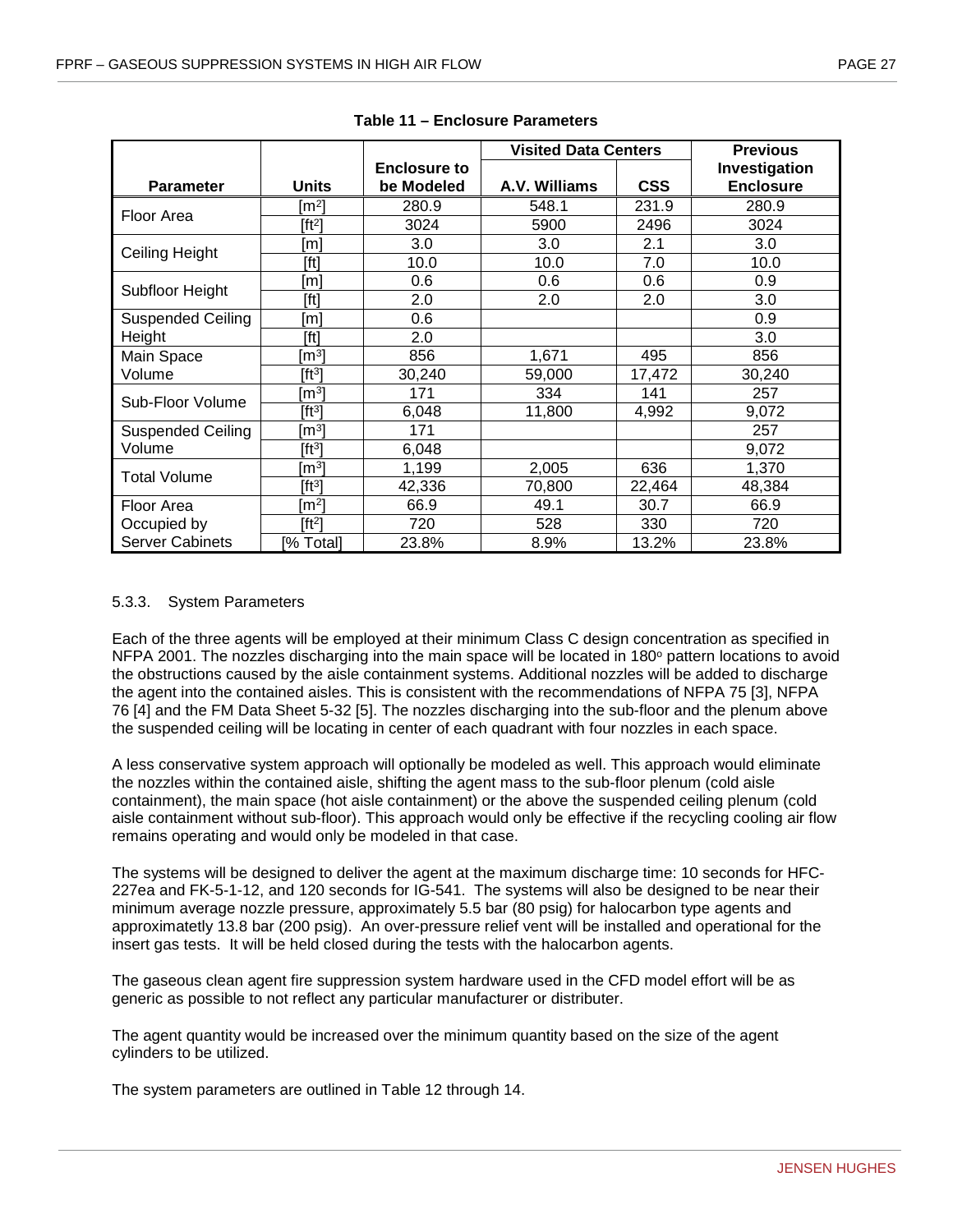|                              |                   |                       |                                                |                            |                                  | <b>Cold Aisle Containment</b> |           |                      |        |  |  |  |  |
|------------------------------|-------------------|-----------------------|------------------------------------------------|----------------------------|----------------------------------|-------------------------------|-----------|----------------------|--------|--|--|--|--|
|                              |                   |                       | Main Space<br>Excluding<br>Contained<br>Aisles | Contained<br>Aisles (each) | Number of<br>Contained<br>Aisles | Contained<br>Aisles (total)   | Sub-Floor | Suspended<br>Ceiling | Total  |  |  |  |  |
|                              | Volume            | $\text{[m}^3\text{]}$ | 652                                            | 34                         | 6                                | 204                           | 171       | 171                  | 1,199  |  |  |  |  |
|                              |                   | $[ft^3]$              | 23,040                                         | 1,200                      | 6                                | 7,200                         | 6,048     | 6,048                | 42,336 |  |  |  |  |
| $[\%]$<br>Class A MEC<br>5.2 |                   |                       |                                                |                            |                                  |                               |           |                      |        |  |  |  |  |
| $-227ea$                     | Class C Design    | $[\%]$                |                                                | 7.0                        |                                  |                               |           |                      |        |  |  |  |  |
| ن<br>±                       | <b>Agent Mass</b> | [kg]                  | 356                                            | 19                         |                                  | 111                           | 94        | 94                   | 655    |  |  |  |  |
|                              |                   | [Ib]                  | 786                                            | 41                         |                                  | 245                           | 206       | 206                  | 1444   |  |  |  |  |
| 12                           | Class A MEC       | $[\%]$                | 3.5                                            |                            |                                  |                               |           |                      |        |  |  |  |  |
| $\mathbf{I}$<br>ٻ            | Class C Design    | $[\%]$                |                                                |                            |                                  | 4.7                           |           |                      |        |  |  |  |  |
| FK-5                         | <b>Agent Mass</b> | [kg]                  | 446                                            | 23                         |                                  | 139                           | 117       | 117                  | 819    |  |  |  |  |
|                              |                   | [lb]                  | 983                                            | 51                         |                                  | 307                           | 258       | 258                  | 1805   |  |  |  |  |
|                              | Class A MEC       | $[\%]$                |                                                |                            |                                  | 28.5                          |           |                      |        |  |  |  |  |
| $-541$                       | Class C Design    | $[\%]$                |                                                |                            |                                  | 38.5                          |           |                      |        |  |  |  |  |
| $\overline{6}$               | Agent Volume*     | $\text{[m}^3\text{]}$ | 317                                            | 17                         |                                  | 99                            | 83        | 83                   | 583    |  |  |  |  |
|                              |                   | $[ft^3]$              | 11,201                                         | 583                        |                                  | 3,500                         | 2,940     | 2,940                | 20,581 |  |  |  |  |

**Table 12 – System Parameters – Cold Aisle Containment**

<span id="page-35-0"></span>\* Agent volume will be rounded up to the next whole cylinder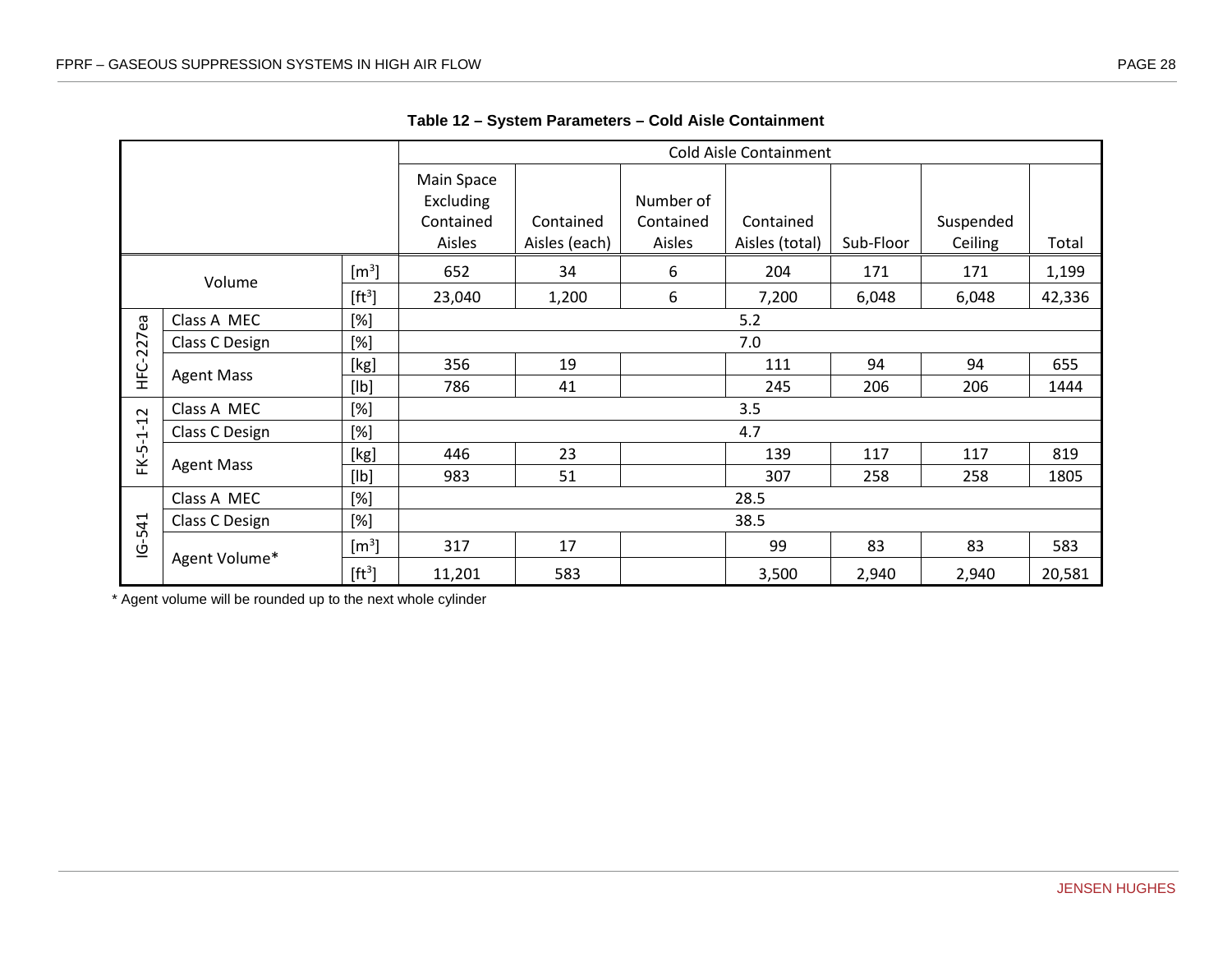|                |                   |                     |                         |                   |                       | <b>Hot Aisle Containment</b> |               |                      |       |        |  |  |  |  |
|----------------|-------------------|---------------------|-------------------------|-------------------|-----------------------|------------------------------|---------------|----------------------|-------|--------|--|--|--|--|
|                |                   |                     | Main Space<br>Excluding | Contained Aisles* | (each)                | Number of                    | Contained     |                      |       |        |  |  |  |  |
|                |                   | Contained<br>Aisles | Double<br>Width         | Single<br>Width   | Contained<br>Aisles** | Aisles<br>(total)            | Sub-<br>Floor | Suspended<br>Ceiling | Total |        |  |  |  |  |
|                | Volume            | $\rm [m^3]$         | 449                     | 68                | 34                    | 4 Double                     | 408           | 171                  | 171   | 1,199  |  |  |  |  |
|                |                   | $[ft^3]$            | 15,840                  | 2,400             | 1,200                 | 4 Single                     | 14,400        | 6,048                | 6,048 | 42,336 |  |  |  |  |
| εø             | Class A MEC       | $[\%]$              |                         | 5.2               |                       |                              |               |                      |       |        |  |  |  |  |
|                | Class C Design    | $[\%]$              |                         | 7.0               |                       |                              |               |                      |       |        |  |  |  |  |
| <b>HFC-227</b> | <b>Agent Mass</b> | [kg]                | 245                     | 37                | 19                    |                              | 223           | 94                   | 94    | 655    |  |  |  |  |
|                |                   | [lb]                | 540                     | 82                | 41                    |                              | 491           | 206                  | 206   | 1444   |  |  |  |  |
|                | Class A MEC       | $[\%]$              | 3.5                     |                   |                       |                              |               |                      |       |        |  |  |  |  |
| $-1 - 12$      | Class C Design    | [%]                 |                         |                   |                       | 4.7                          |               |                      |       |        |  |  |  |  |
| FK-5           | <b>Agent Mass</b> | [kg]                | 306                     | 46                | 23                    |                              | 279           | 117                  | 117   | 819    |  |  |  |  |
|                |                   | [lb]                | 676                     | 102               | 51                    |                              | 614           | 258                  | 258   | 1805   |  |  |  |  |
|                | Class A MEC       | $[\%]$              |                         |                   |                       | 28.5                         |               |                      |       |        |  |  |  |  |
| $-541$         | Class C Design    | [%]                 |                         |                   |                       | 38.5                         |               |                      |       |        |  |  |  |  |
| <u>پ</u>       | Agent Volume**    | $\rm [m^3]$         | 218                     | 33                | 17                    |                              | 198           | 83                   | 83    | 583    |  |  |  |  |
|                |                   | $[ft^3]$            | 7,700                   | 1,167             | 583                   |                              | 7,000         | 2,940                | 2,940 | 20,581 |  |  |  |  |

**Table 13 – System Parameters – Hot Aisle Containment**

<span id="page-36-0"></span>\*Double width aisles between rows of cabinets – Single width row before first row and after last row on either side of center aisle

\* \*Agent volume will be rounded up to the next whole cylinder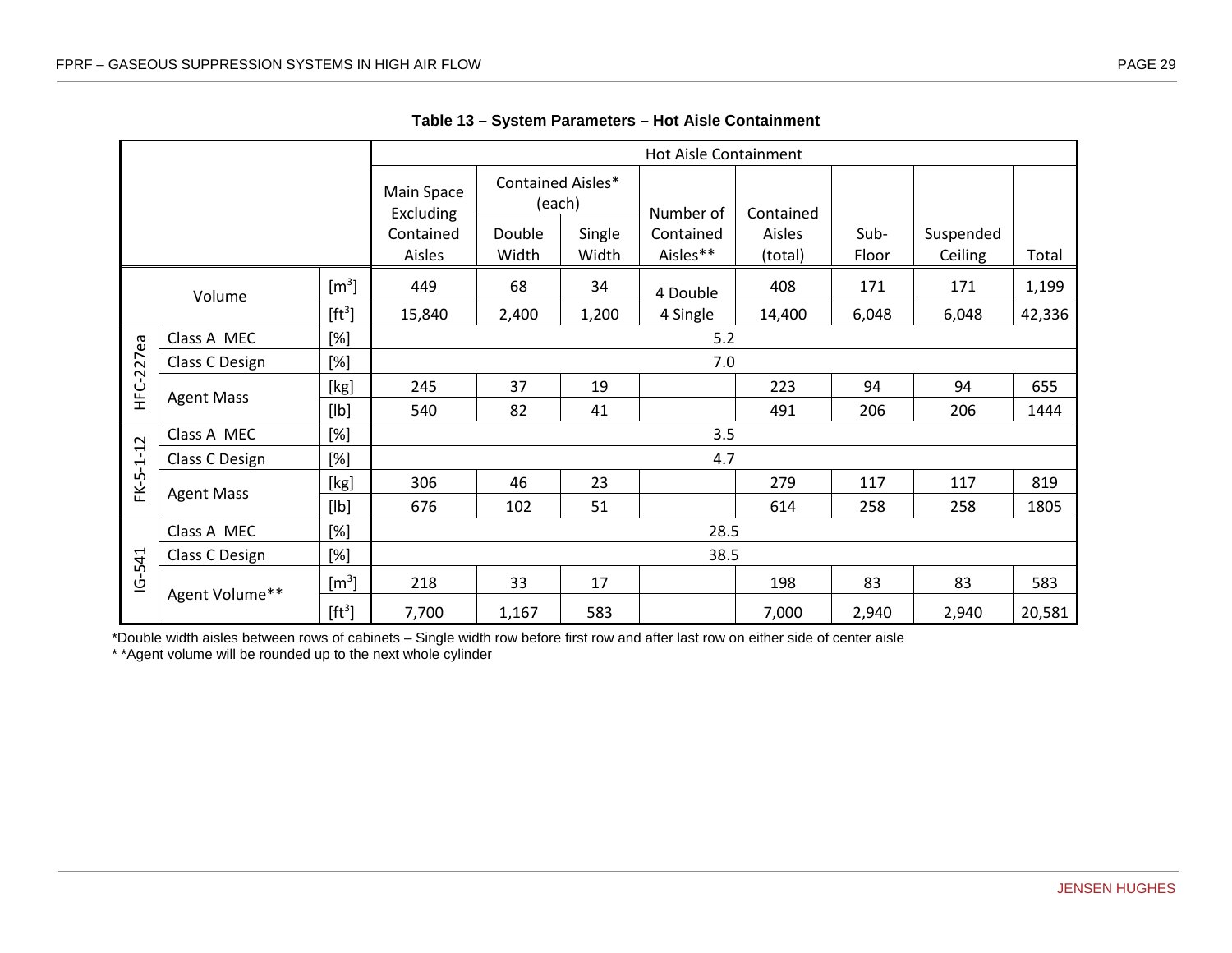|            |                   |                           |                                                |                            |                                  | Cold Aisle Containment with Ceiling Plenum Only |                      |        |  |  |  |  |  |
|------------|-------------------|---------------------------|------------------------------------------------|----------------------------|----------------------------------|-------------------------------------------------|----------------------|--------|--|--|--|--|--|
|            |                   |                           | Main Space<br>Excluding<br>Contained<br>Aisles | Contained<br>Aisles (each) | Number of<br>Contained<br>Aisles | Contained<br>Aisles (total)                     | Suspended<br>Ceiling | Total  |  |  |  |  |  |
|            | Volume            | $\left[\text{m}^3\right]$ | 516                                            | 57                         | 6                                | 340                                             | 171                  | 1,028  |  |  |  |  |  |
|            |                   | $[ft^3]$                  | 18,240                                         | 2,000                      | 6                                | 12,000                                          | 6,048                | 36,288 |  |  |  |  |  |
|            | Class A MEC       | [%]                       |                                                |                            | 5.2                              |                                                 |                      |        |  |  |  |  |  |
| HFC-227ea  | Class C Design    | [%]                       |                                                | 7.0                        |                                  |                                                 |                      |        |  |  |  |  |  |
|            | <b>Agent Mass</b> | [kg]                      | 282                                            | 31                         |                                  | 186                                             | 94                   | 561    |  |  |  |  |  |
|            |                   | [lb]                      | 622                                            | 68                         |                                  | 409                                             | 206                  | 1237   |  |  |  |  |  |
|            | Class A MEC       | [%]                       |                                                | 3.5                        |                                  |                                                 |                      |        |  |  |  |  |  |
| FK-5-1-12  | Class C Design    | [%]                       |                                                | 4.7                        |                                  |                                                 |                      |        |  |  |  |  |  |
|            | <b>Agent Mass</b> | [kg]                      | 353                                            | 39                         |                                  | 232                                             | 117                  | 702    |  |  |  |  |  |
|            |                   | [lb]                      | 778                                            | 85                         |                                  | 512                                             | 258                  | 1548   |  |  |  |  |  |
|            | Class A MEC       | $[\%]$                    |                                                |                            | 28.5                             |                                                 |                      |        |  |  |  |  |  |
|            | Class C Design    | [%]                       |                                                |                            | 38.5                             |                                                 |                      |        |  |  |  |  |  |
| $IG - 541$ | Agent Volume*     | $\left[\text{m}^3\right]$ | 251                                            | 28                         |                                  | 165                                             | 83                   | 500    |  |  |  |  |  |
|            |                   | $[ft^3]$                  | 8,867                                          | 972                        |                                  | 5,834                                           | 2,940                | 17,641 |  |  |  |  |  |

| Table 14 - System Parameters - Cold Aisle Containment with Ceiling Plenum Only |  |  |  |
|--------------------------------------------------------------------------------|--|--|--|
|--------------------------------------------------------------------------------|--|--|--|

<span id="page-37-0"></span>\* Agent volume will be rounded up to the next whole cylinder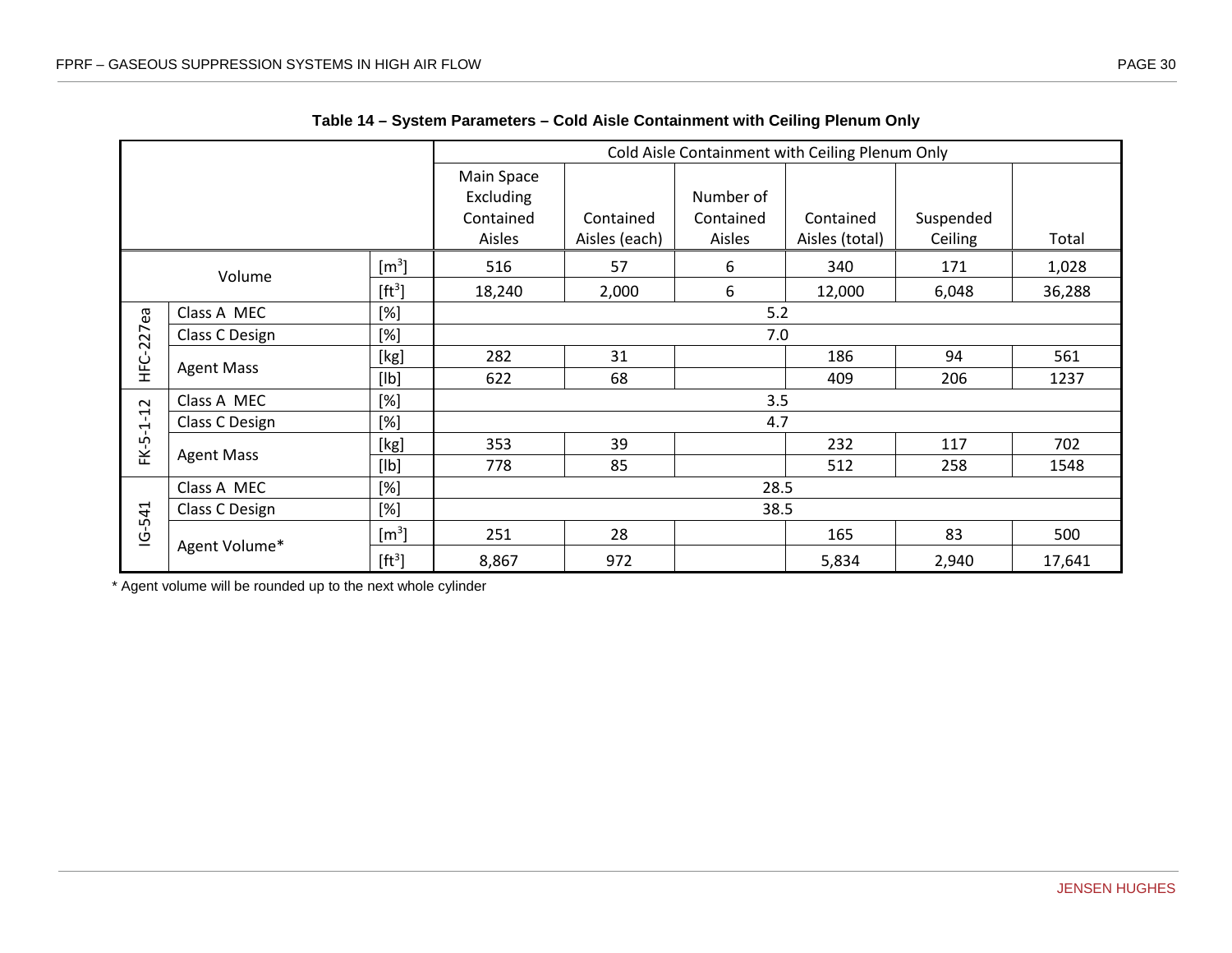#### <span id="page-38-0"></span>5.3.4. Air Flow Rate

The range of the air flow rate to be investigated corresponds to a cooling demand range between 0.54 to 26.9 kW/m2 (50 to 2,500 W/ft2 (171 to 8,530 Btu/hr ft2)) of occupied floor area. The corresponding flow rate was based on a 15 °C (27 °F) air temperature differential between the cold air supply plenum (subfloor) and the hot air return plenum (above the suspended ceiling). The air flow rate range and corresponding cooling demand is outlined in Table 15. The presented air changes per hour, ACH, is calculated based on the total volume including the sub-floor and plenum above the suspended ceiling. The air change rate would be higher for the ceiling plenum only case due to the elimination of the subfloor volume

<span id="page-38-3"></span>

|             | Enclosure $\{856 \text{ m}^3 \ (30,240 \text{ ft}^3)\}$ Volume and 66.9 m <sup>2</sup> (720 ft <sup>2</sup> ) Occupied Floor Area} |                           |       |                        |          |                                  |       |  |  |  |  |  |
|-------------|------------------------------------------------------------------------------------------------------------------------------------|---------------------------|-------|------------------------|----------|----------------------------------|-------|--|--|--|--|--|
|             |                                                                                                                                    |                           |       |                        |          | <b>Air Flow Rate Requirement</b> |       |  |  |  |  |  |
|             |                                                                                                                                    |                           |       |                        |          | {15°C [27°F] Temperature         |       |  |  |  |  |  |
|             | <b>Heat Load per Occupied Floor Area</b>                                                                                           |                           |       | <b>Total Heat Load</b> |          | Differential}                    |       |  |  |  |  |  |
| [ $kW/m2$ ] | [W/ft <sup>2</sup> ]                                                                                                               | [Btu/hr ft <sup>2</sup> ] | [kW]  | [Btu/hr]               | [m3/min] | [ACH]                            |       |  |  |  |  |  |
| 0.54        | 50                                                                                                                                 | 171                       | 36    | 122,844                | 117.3    | 4.144                            | 6.3   |  |  |  |  |  |
| 1.08        | 100                                                                                                                                | 341                       | 72    | 245.687                | 234.7    | 8,288                            | 12.6  |  |  |  |  |  |
| 2.15        | 200                                                                                                                                | 682                       | 144   | 491,374                | 469.4    | 16,576                           | 25.2  |  |  |  |  |  |
| 6.46        | 600                                                                                                                                | 2.047                     | 432   | 1,474,123              | 1408.1   | 49.728                           | 75.5  |  |  |  |  |  |
| 10.76       | 1,000                                                                                                                              | 3,412                     | 720   | 2,456,872              | 2346.9   | 82,879                           | 125.8 |  |  |  |  |  |
| 26.91       | 2.500                                                                                                                              | 8,531                     | 1,800 | 6,142,180              | 5867.2   | 207,198                          | 314.6 |  |  |  |  |  |

|  |  |  |  |  | Table 15 - Air Flow Rate Range |
|--|--|--|--|--|--------------------------------|
|--|--|--|--|--|--------------------------------|

#### <span id="page-38-1"></span>5.3.5. Dead Air Space

Dead air space arises from either the data center not being at full capacity or due to the inclusion within the rack array space of non-cooled equipment, such as power distribution units. This was observed in both of the data centers visited. The dead air area may represent a low concentration zone as the agent directed toward this area may be diverted into the recycling air flow.

The dead air zones proposed for the enclosure are shown in Figures 6 through 8. The total areas of these zones and portion of the total floor area represented by these zones are given in Table 16. The walkway around the boundary of the enclosures, other than that occupied by the CRAC units, and the center aisle in the larger enclosure would represent a dead zone in any case.

<span id="page-38-4"></span>

|                                                      |      | Dead Air Zone   |     |      |                   |          |           |  |  |  |  |
|------------------------------------------------------|------|-----------------|-----|------|-------------------|----------|-----------|--|--|--|--|
|                                                      |      | Width<br>Length |     |      | Area              |          |           |  |  |  |  |
|                                                      | [m]  | [ft]            | m]  | [ft] | [m <sup>2</sup> ] | $[ft^2]$ | [% total] |  |  |  |  |
| End Server Row (Includes<br>portion of Center Aisle) | 13.4 | 44              | 2.4 | 8    | 32.7              | 352.0    | 11.6%     |  |  |  |  |
| Center Area (Includes portion<br>of Center Aisle)    | 4.3  | 14              | 4.9 | 16   | 20.8              | 224.0    | 7.4%      |  |  |  |  |
| Total                                                |      |                 |     |      | 53.5              | 576.0    | 19.0%     |  |  |  |  |

#### <span id="page-38-2"></span>5.3.6. Model Case Matrix

The initial investigation of the extreme cases consists of 18 cases with each of the three aisle containment configurations as outlined in Tables 17 through 19. The case matrix consists of twelve cases in the with the conservative system configuration and nine cases with the less conservative configuration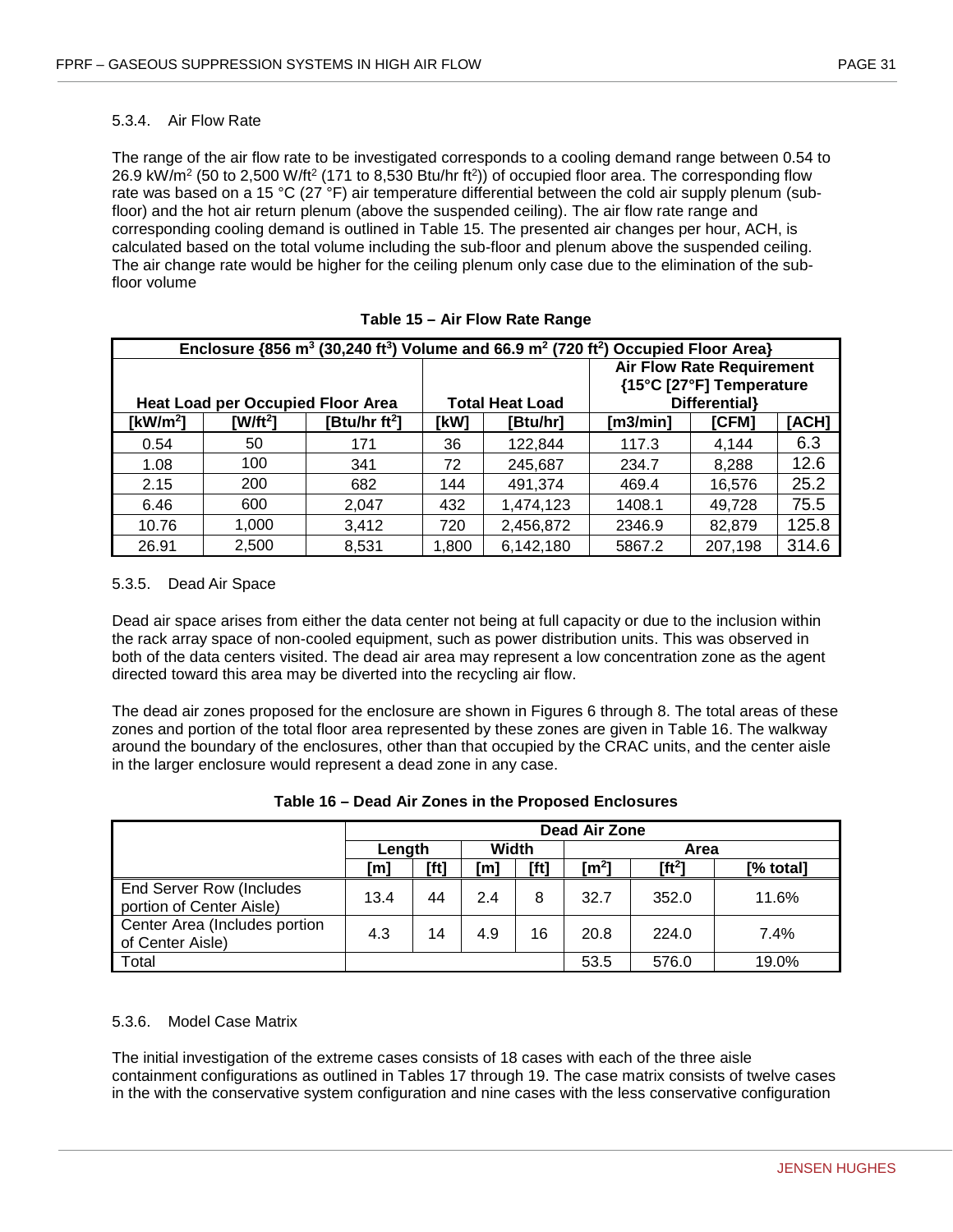with the nozzles in the contained aisles removed and the agent discharged from the upstream nozzles (sub-floor plenum, main space, or above ceiling plenum for the cold aisle containment, hot aisle containment or cold aisle containment with ceiling plenum only, respectively). The less conservative case will be modeled with lower air flow rates to investigate the effects of an impaired recycling ventilation system. A more detailed evaluation would follow on based on the results obtained. The follow-on evaluation would concentrate on the parameters that evidence the greatest effects on the system performance.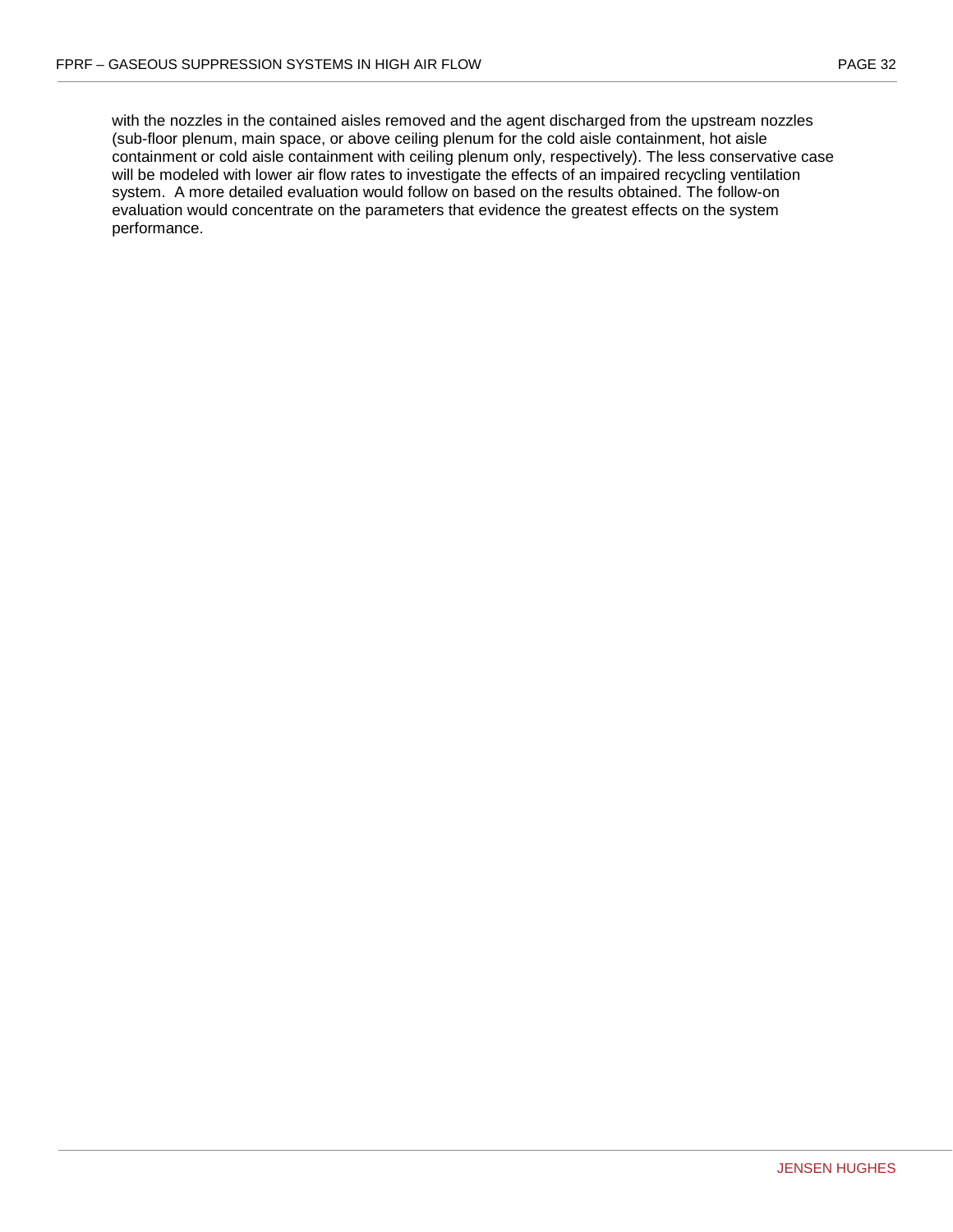<span id="page-40-0"></span>

| Case           | <b>Clean Agent System</b>                              |           |              | <b>Air Flow Rate</b> |             |                   |          | <b>Dead Volume Area</b> |                          |
|----------------|--------------------------------------------------------|-----------|--------------|----------------------|-------------|-------------------|----------|-------------------------|--------------------------|
| <b>Number</b>  | Configuration                                          | Agent     | [m $3$ /min] | [CFM]                | [ACH]       | [m <sup>2</sup> ] | $[ft^2]$ | [% total]               | <b>Comments</b>          |
|                |                                                        | HFC-227ea | 0            | 0                    | 0           | 0                 | 0        | 0                       |                          |
| $\overline{2}$ |                                                        | FK-5-1-12 | $\Omega$     | 0                    | $\Omega$    | 0                 | $\Omega$ | 0                       | Base Case - Still<br>Air |
| 3              |                                                        | IG-541    | $\Omega$     | 0                    | $\Omega$    | 0                 | $\Omega$ | 0                       |                          |
| 4              |                                                        | HFC-227ea | 469          | 16,576               | 23.5        | 0                 | 0        | 0                       | Medium Air Flow          |
| 5              |                                                        | FK-5-1-12 | 469          | 16,576               | 23.5        | $\Omega$          | $\Omega$ | 0                       | - No Dead Zone           |
| 6              | Conservative                                           | IG-541    | 469          | 16,576               | 23.5        | $\Omega$          | $\Omega$ | $\Omega$                |                          |
| 7              |                                                        | HFC-227ea | 469          | 16,576               | 23.5        | 53.5              | 576      | 19.0%                   |                          |
| 8              |                                                        | FK-5-1-12 | 469          | 16,576               | 23.5        | 53.5              | 576      | 19.0%                   | Medium Air Flow          |
| 9              |                                                        | IG-541    | 469          | 16,576               | 23.5        | 53.5              | 576      | 19.0%                   |                          |
| 10             |                                                        | HFC-227ea | 2347         | 82,879               | 117         | 53.5              | 576      | 19.0%                   |                          |
| 11             |                                                        | FK-5-1-12 | 2347         | 82,879               | 117.5       | 53.5              | 576      | 19.0%                   | <b>High Air Flow</b>     |
| 12             |                                                        | IG-541    | 2347         | 82,879               | 117.5       | 53.5              | 576      | 19.0%                   |                          |
| 13             |                                                        | HFC-227ea | 0            | 0                    | 0           | 0                 | 0        | 0                       |                          |
| 14             |                                                        | FK-5-1-12 | $\Omega$     | 0                    | $\Omega$    | 0                 | $\Omega$ | 0                       | Still Air                |
| 15             |                                                        | IG-541    | $\Omega$     | 0                    | $\mathbf 0$ | 0                 | 0        | 0                       |                          |
| 16             | Nozzles Removed from                                   | HFC-227ea | 117          | 4,144                | 23.5        | 53.5              | 576      | 19.0%                   |                          |
| 17             | Aisle Containment - Agent<br>Added to Sub-Floor Plenum | FK-5-1-12 | 117          | 4,144                | 23.5        | 53.5              | 576      | 19.0%                   | Low Air Flow             |
| 18             | <b>Nozzles</b>                                         | IG-541    | 117          | 4,144                | 23.5        | 53.5              | 576      | 19.0%                   |                          |
| 19             |                                                        | HFC-227ea | 2347         | 82,879               | 117         | 53.5              | 576      | 19.0%                   |                          |
| 20             |                                                        | FK-5-1-12 | 2347         | 82,879               | 117.5       | 53.5              | 576      | 19.0%                   | High Air Flow            |
| 21             |                                                        | IG-541    | 2347         | 82,879               | 117.5       | 53.5              | 576      | 19.0%                   |                          |

**Table 17 – CFD Model Case Matrix with Cold Aisle Containment Configuration**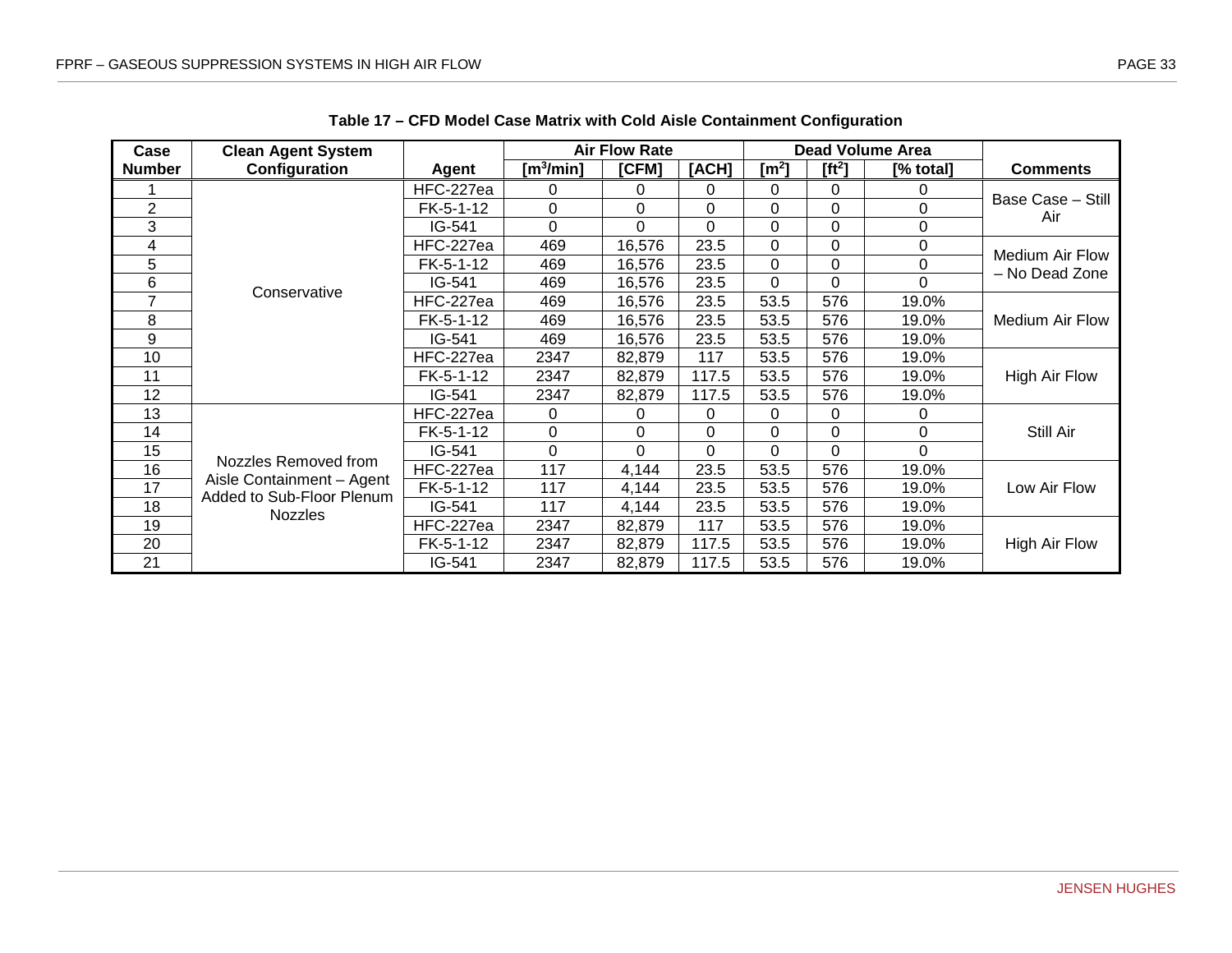<span id="page-41-0"></span>

| Case           | <b>Clean Agent System</b> |             |               | <b>Air Flow Rate</b> |          |                       |                    | Dead Volume Area |                           |
|----------------|---------------------------|-------------|---------------|----------------------|----------|-----------------------|--------------------|------------------|---------------------------|
| <b>Number</b>  | Configuration             | Agent       | [m $^3$ /min] | [CFM]                | [ACH]    | $\text{[m}^2\text{]}$ | [ft <sup>2</sup> ] | [% total]        | <b>Comments</b>           |
|                |                           | HFC-227ea   | $\Omega$      | 0                    | 0        | 0                     | 0                  | 0                |                           |
| $\overline{2}$ |                           | $FK-5-1-12$ | 0             | 0                    | $\Omega$ | 0                     | 0                  | 0                | Base Case-<br>Still Air   |
| 3              |                           | IG-541      | $\Omega$      | 0                    | $\Omega$ | $\Omega$              | $\Omega$           | 0                |                           |
| 4              |                           | HFC-227ea   | 469           | 16,576               | 23.5     | $\mathbf 0$           | 0                  | 0                | Medium Air                |
| 5              |                           | FK-5-1-12   | 469           | 16,576               | 23.5     | 0                     | $\mathbf 0$        | $\Omega$         | Flow - No Dead            |
| 6              |                           | IG-541      | 469           | 16,576               | 23.5     | $\mathbf 0$           | $\mathbf 0$        | 0                | Zone                      |
| 7              | Conservative              | HFC-227ea   | 469           | 16,576               | 23.5     | 53.5                  | 576                | 19.0%            |                           |
| 8              |                           | FK-5-1-12   | 469           | 16,576               | 23.5     | 53.5                  | 576                | 19.0%            | Medium Air<br><b>Flow</b> |
| 9              |                           | IG-541      | 469           | 16,576               | 23.5     | 53.5                  | 576                | 19.0%            |                           |
| 10             |                           | HFC-227ea   | 2347          | 82,879               | 117      | 53.5                  | 576                | 19.0%            |                           |
| 11             |                           | FK-5-1-12   | 2347          | 82,879               | 117.5    | 53.5                  | 576                | 19.0%            | High Air Flow             |
| 12             |                           | IG-541      | 2347          | 82,879               | 117.5    | 53.5                  | 576                | 19.0%            |                           |
| 13             |                           | HFC-227ea   | $\Omega$      | 0                    | 0        | 0                     | 0                  | 0                |                           |
| 14             |                           | $FK-5-1-12$ | $\Omega$      | 0                    | $\Omega$ | 0                     | $\mathbf 0$        | $\Omega$         | Still Air                 |
| 15             | Nozzles Removed           | IG-541      | $\Omega$      | 0                    | $\Omega$ | 0                     | $\Omega$           | $\Omega$         |                           |
| 16             | from Aisle                | HFC-227ea   | 117           | 4,144                | 23.5     | 53.5                  | 576                | 19.0%            |                           |
| 17             | Containment - Agent       | FK-5-1-12   | 117           | 4,144                | 23.5     | 53.5                  | 576                | 19.0%            | Low Air Flow              |
| 18             | Added to Main Space       | IG-541      | 117           | 4,144                | 23.5     | 53.5                  | 576                | 19.0%            |                           |
| 19             | Nozzles                   | HFC-227ea   | 2347          | 82,879               | 117      | 53.5                  | 576                | 19.0%            |                           |
| 20             |                           | FK-5-1-12   | 2347          | 82,879               | 117.5    | 53.5                  | 576                | 19.0%            | High Air Flow             |
| 21             |                           | IG-541      | 2347          | 82,879               | 117.5    | 53.5                  | 576                | 19.0%            |                           |

**Table 18 – CFD Model Case Matrix with Hot Aisle Containment Configuration**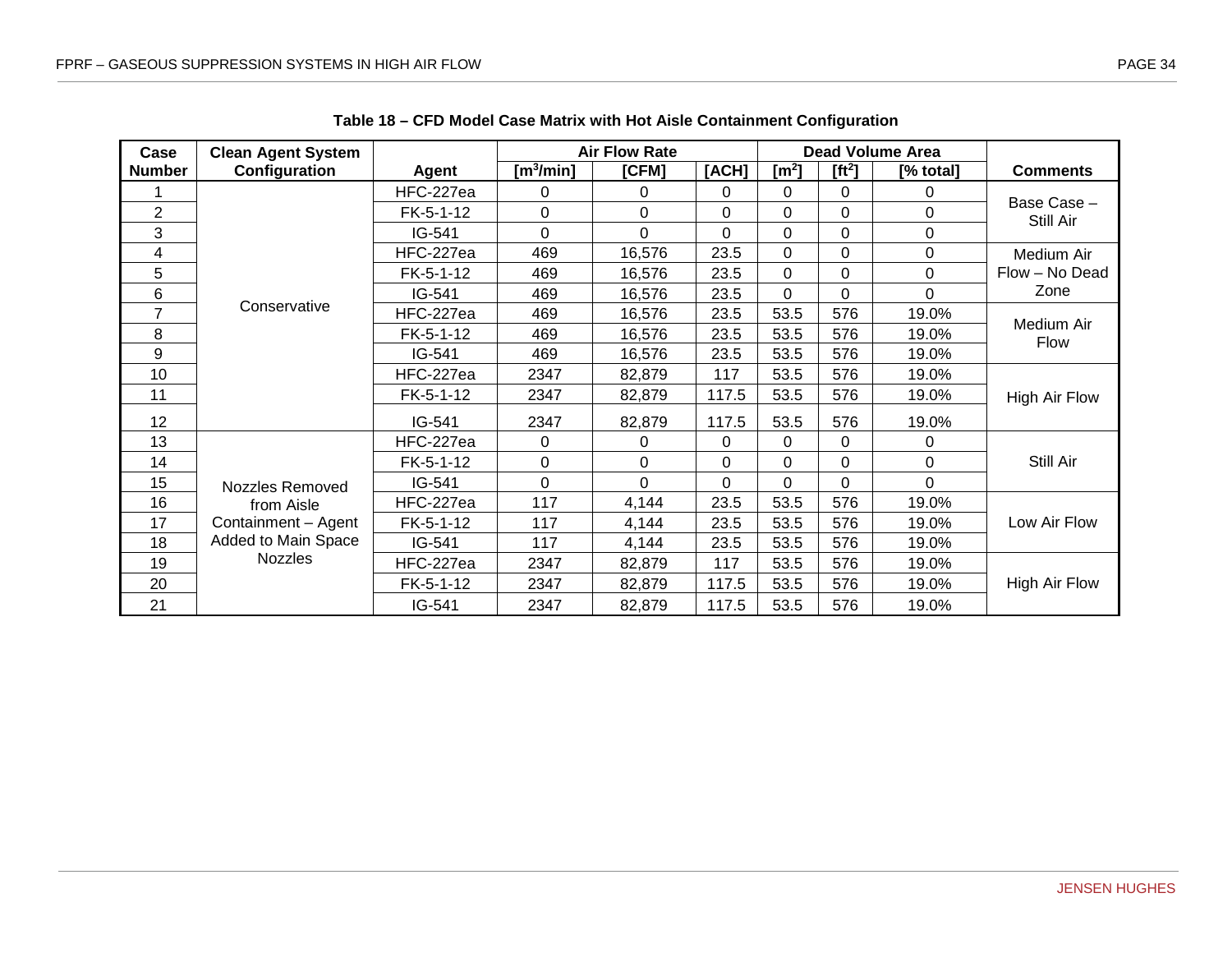<span id="page-42-0"></span>

| Case           |                                                                                          |             | <b>Air Flow Rate</b>  |        |          | <b>Dead Volume Area</b> |                |           |                                   |
|----------------|------------------------------------------------------------------------------------------|-------------|-----------------------|--------|----------|-------------------------|----------------|-----------|-----------------------------------|
| <b>Number</b>  | Configuration                                                                            | Agent       | [m <sup>3</sup> /min] | [CFM]  | [ACH]    | [m <sup>2</sup> ]       | $[ft^2]$       | [% total] | <b>Comments</b>                   |
|                | Conservative                                                                             | HFC-227ea   | 0                     | 0      | 0        | 0                       | 0              | 0         | Base Case - Still<br>Air          |
| 2              |                                                                                          | FK-5-1-12   | $\Omega$              | 0      | $\Omega$ | $\Omega$                | 0              | 0         |                                   |
| 3              |                                                                                          | IG-541      | $\Omega$              | 0      | $\Omega$ | 0                       | $\Omega$       | 0         |                                   |
| 4              |                                                                                          | HFC-227ea   | 469                   | 16,576 | 27.4     | 0                       | 0              | 0         | Medium Air Flow<br>- No Dead Zone |
| 5              |                                                                                          | FK-5-1-12   | 469                   | 16,576 | 27.4     | 0                       | $\overline{0}$ | 0         |                                   |
| 6              |                                                                                          | IG-541      | 469                   | 16,576 | 27.4     | 0                       | 0              | 0         |                                   |
| $\overline{7}$ |                                                                                          | HFC-227ea   | 469                   | 16,576 | 27.4     | 53.5                    | 576            | 19.0%     | Medium Air Flow                   |
| 8              |                                                                                          | $FK-5-1-12$ | 469                   | 16,576 | 27.4     | 53.5                    | 576            | 19.0%     |                                   |
| 9              |                                                                                          | IG-541      | 469                   | 16,576 | 27.4     | 53.5                    | 576            | 19.0%     |                                   |
| 10             |                                                                                          | HFC-227ea   | 2347                  | 82879  | 137.0    | 53.5                    | 576            | 19.0%     | High Air Flow                     |
| 11             |                                                                                          | FK-5-1-12   | 2347                  | 82,879 | 137.0    | 53.5                    | 576            | 19.0%     |                                   |
| 12             |                                                                                          | IG-541      | 2347                  | 82,879 | 137.0    | 53.5                    | 576            | 19.0%     |                                   |
| 13             | Nozzles Removed from<br>Aisle Containment -<br>Added to Ceiling Plenum<br><b>Nozzles</b> | HFC-227ea   | 0                     | 0      | 0        | 0                       | 0              | 0         | Still Air                         |
| 14             |                                                                                          | $FK-5-1-12$ | $\Omega$              | 0      | $\Omega$ | 0                       | 0              | 0         |                                   |
| 15             |                                                                                          | IG-541      | $\Omega$              | 0      | $\Omega$ | 0                       | 0              | 0         |                                   |
| 16             |                                                                                          | HFC-227ea   | 117                   | 4,144  | 27.4     | 53.5                    | 576            | 19.0%     | Low Air Flow                      |
| 17             |                                                                                          | FK-5-1-12   | 117                   | 4,144  | 27.4     | 53.5                    | 576            | 19.0%     |                                   |
| 18             |                                                                                          | IG-541      | 117                   | 4,144  | 27.4     | 53.5                    | 576            | 19.0%     |                                   |
| 19             |                                                                                          | HFC-227ea   | 2347                  | 82,879 | 137.0    | 53.5                    | 576            | 19.0%     | High Air Flow                     |
| 20             |                                                                                          | FK-5-1-12   | 2347                  | 82,879 | 137.0    | 53.5                    | 576            | 19.0%     |                                   |
| 21             |                                                                                          | $IG-541$    | 2347                  | 82,879 | 137.0    | 53.5                    | 576            | 19.0%     |                                   |

**Table 19 – CFD Model Case Matrix with Cold Aisle Containment with Ceiling Plenum Only**